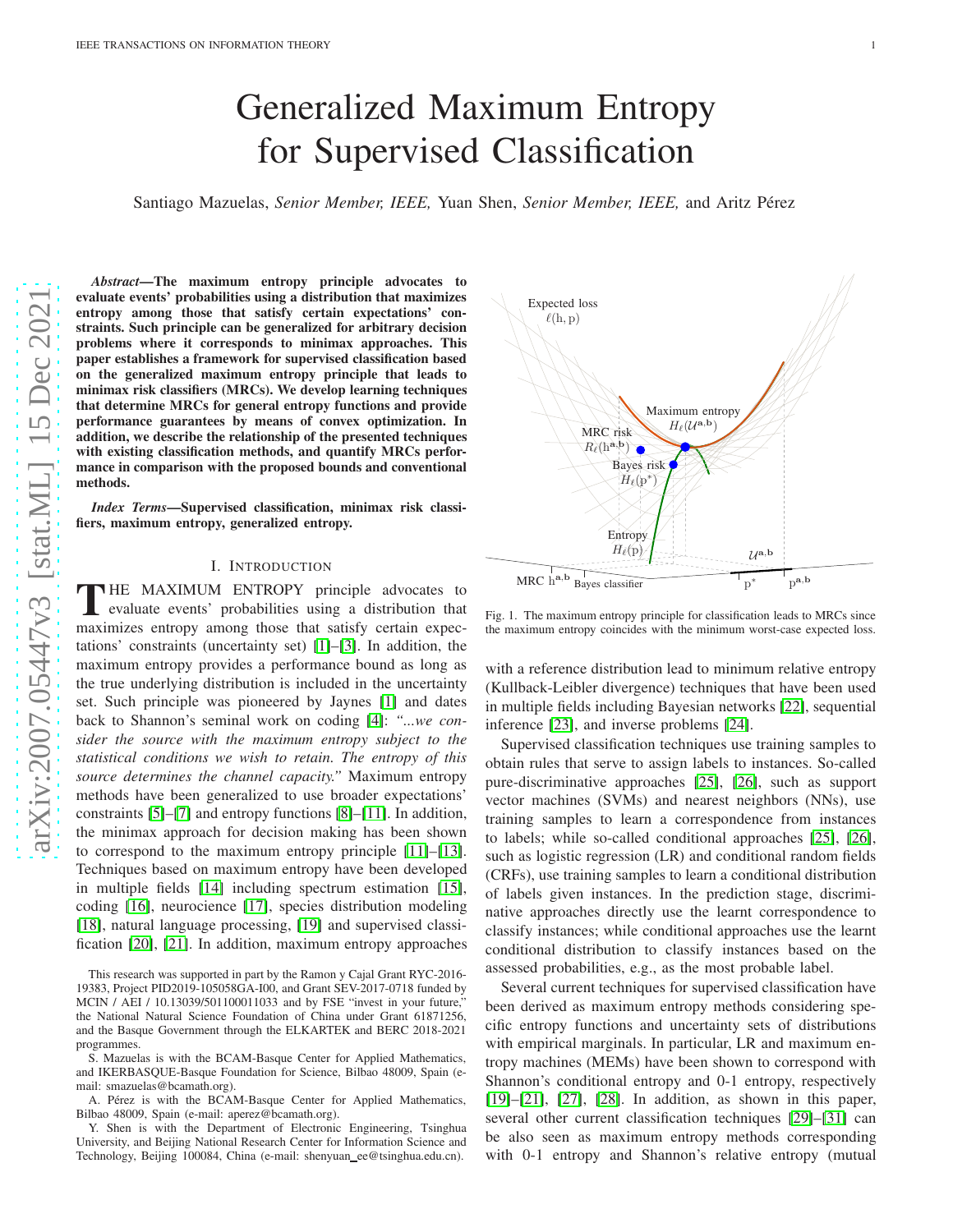information). Current techniques maximize entropy over uncertainty sets of distributions that satisfy certain expectations' constraints but also have fixed marginals that coincide with the empirical (see e.g., [\[21\]](#page-19-15) or Section 13.4 in [\[20\]](#page-19-14)). Such uncertainty sets can result in a simplified learning process at the expense of inferior performance guarantees since they cannot include the true underlying distribution for a finite number of samples.

This paper shows that the principle of maximum entropy for classification yields a manifold of classification techniques by varying the entropy function and the uncertainty set considered. Such classification techniques are minimax risk classifiers (MRCs) since the maximum entropy coincides with the minimum worst-case expected loss. In addition, MRCs minimize expected loss with respect to maximum entropy distributions, and the maximum entropy provides a performance bound for MRCs' risks in cases where the uncertainty set includes the true underlying distribution (see Fig. [1\)](#page-0-0).

In this paper we develop the maximum entropy principle for supervised classification with general entropies and uncertainty sets. In particular, the main contributions of the paper are as follows.

- We establish a framework for supervised classification based on the generalized maximum entropy principle. Such framework leads to MRCs that can utilize general entropies and provide performance guarantees.
- We develop learning techniques that determine MRCs by means of convex optimization problems given by expectations' estimates. In addition, we show the correspondence between the accuracy of expectations' estimates and L1 regularization.
- We develop techniques that obtain tight performance guarantees for MRCs at learning. In addition, we present MRCs' generalization bounds in terms of the smallest maximum entropy and the training size.
- We describe how multiple existing techniques can be considered as special cases of the proposed framework using specific entropy functions and marginals' constraints.
- We numerically quantify the performance of MRCs with respect to the proposed performance bounds and conventional techniques using benchmark datasets.

*Notation:* calligraphic upper case letters denote sets, e.g.,  $Z$ ; |Z| denotes de cardinality of set  $\mathcal{Z}$ ;  $\Delta(\mathcal{Z})$  denotes the set of probability distributions with support  $\mathcal{Z}$ ; vectors and matrices are denoted by bold lower and upper case letters, respectively, e.g., **v** and M; for a vector **v**,  $v^{(i)}$  denotes its *i*-th component, and  $v^T$  and  $v_+$  denote its transpose and positive part, respectively; probability distributions and classification rules are denoted by upright fonts, e.g., p and h;  $E_{z \sim p}$  or simply  $\mathbb{E}_{\text{p}}$  denotes the expectation w.r.t. probability distribution p of random variable  $z$ ;  $\preceq$  and  $\succeq$  denote vector (component-wise) inequalities; 1 denotes a vector with all components equal to 1;  $\mathbb{I}\{\cdot\}$  denotes the indicator function; finally, for a function of two variables  $f : \mathcal{X} \times \mathcal{Y} \to \mathcal{Z}$ ,  $f(x, \cdot)$  denotes the function  $f(x, \cdot): \mathcal{Y} \to \mathcal{Z}$  obtained by fixing  $x \in \mathcal{X}$ .

# II. THEORETICAL FRAMEWORK

In this section, we first briefly describe general decision problems and generalized entropies, then we present the framework of generalized maximum entropy for supervised classification. For the readers' convenience, we provide in Table [I](#page-2-0) a list with the main notions used in the paper and their corresponding notations.

# *A. The maximum entropy principle for general decision problems*

Given a set of feasible probability distributions (uncertainty set) described by constraints on the values of certain expectations, the principle of maximum entropy advocates to evaluate events' probabilities by using a distribution with maximum entropy among those in the uncertainty set [\[1\]](#page-19-0), [\[3\]](#page-19-1). The entropy considered by classical approaches is Shannon entropy, while such principle can be extended for general decision problems and their corresponding generalized entropies [\[11\]](#page-19-6) as described below. In the next subsection, we show how such general theory leads to the presented framework for the specific decision problem corresponding to supervised classification.

A decision problem comprises the selection of an action (decision) whose consequences depend on the outcome of a state variable (see e.g., [\[11\]](#page-19-6), [\[32\]](#page-19-25)). For instance, a prefix code can be chosen to encode words or a classification rule can be chosen to assign labels to instances. Mathematically, a general decision problem consists of three objects  $(S, \mathcal{A}, \ell)$ , where S is the set of possible states, e.g., set of words or set of instancelabel pairs;  $A$  is the set of possible actions, e.g., prefix codes or classification rules; and  $\ell : A \times S \to (-\infty, \infty]$  is a function such that  $\ell(a, s)$  quantifies the loss achieved by action  $a \in \mathcal{A}$ when state  $s \in S$  takes place, e.g., bit-length of an encoded word or error of a classified instance.

In the following, we overload the notation for loss functions and denote expected loss of action  $a \in A$  with respect to a probability distribution  $p \in \Delta(S)$  as  $\ell(a, p) \coloneqq \mathbb{E}_{s \sim p} \{ \ell(a, s) \}.$ The expected  $\ell$ -loss that determines the ultimate performance of an action is that computed with respect to the true underlying distribution of the state denoted by  $p^* \in \Delta(\mathcal{S})$ . Such expected  $\ell$ -loss is known as  $\ell$ -risk denoted by  $R_{\ell}(a) := \ell(a, p^*)$ , its smallest value is known as Bayes risk, and the action achieving such minimum is known as Bayes act.

Each decision problem has a corresponding  $\ell$ -entropy function  $H_\ell$  that assigns each probability distribution  $p \in \Delta(\mathcal{S})$ with the smallest expected  $\ell$ -loss with respect to such distribution, that is

$$
H_{\ell}(\mathbf{p}) \coloneqq \inf_{a \in \mathcal{A}} \ell(a, \mathbf{p})
$$

which is a concave function for any decision problem since  $\ell(a, p)$  is linear on p. Such function is referred to as generalized entropy [\[11\]](#page-19-6) since, as shown below, it generalizes the entropy function introduced by Shannon to general decision problems.

*Example*: in the problem of coding ("code-length-game" [\[16\]](#page-19-10)),  $S$  is the set of words,  $A$  is the set of prefix codes, and  $\ell(a, s)$  is the number of bits that code  $a \in \mathcal{A}$  uses to encode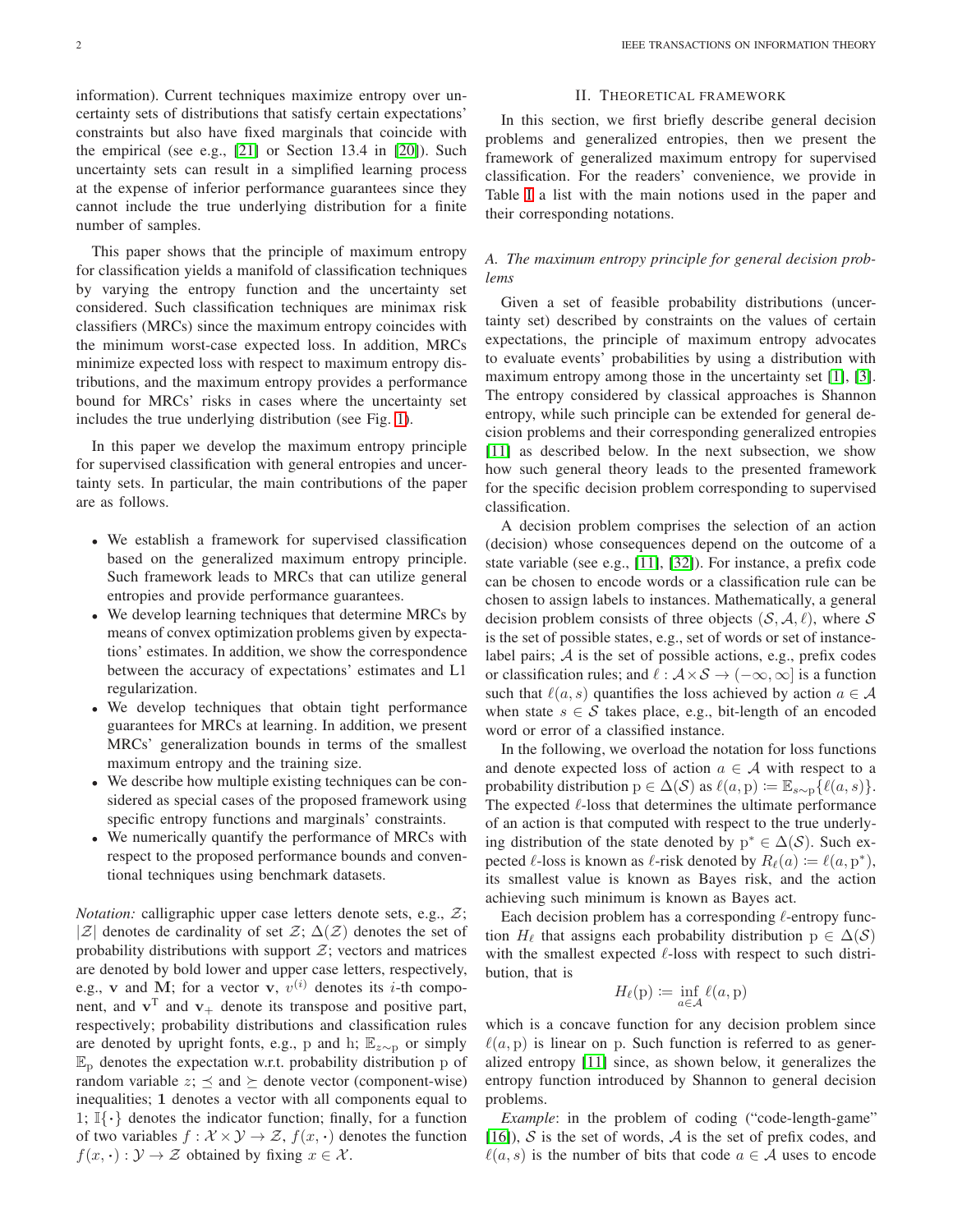TABLE I MAIN NOTATIONS USED IN THE PAPER

<span id="page-2-0"></span>

| Notation                                                                               | Meaning                                                                                                                           |
|----------------------------------------------------------------------------------------|-----------------------------------------------------------------------------------------------------------------------------------|
| $\Delta(\mathcal{X}\times\mathcal{Y})$                                                 | set of probability distributions over instances $\mathcal X$ and labels $\mathcal Y$                                              |
| p(x, y)                                                                                | probability assigned by distribution p to instance x and label $y$                                                                |
| $T(\mathcal{X}, \mathcal{Y})$                                                          | set of classification rules from instances $\mathcal X$ to labels $\mathcal Y$                                                    |
| h(y x)                                                                                 | probability assigned by classification rule h to label $y$ for instance $x$                                                       |
| $\ell(h,(x,y)), \ell(h,p)$                                                             | loss and expected loss of classification rule h at example $(x, y)$ and w.r.t. distribution p                                     |
| $L(\mathrm{q},y)$                                                                      | score of probability distribution $q \in \Delta(\mathcal{Y})$ at label y                                                          |
| $p^*$                                                                                  | true underlying distribution of instance-label pairs                                                                              |
| $R_{\ell}(\mathbf{h})$                                                                 | $\ell$ -risk of classification rule h given by (1)                                                                                |
| $H_{\ell}(\mathrm{p}), H_{\ell}(\mathcal{U})$                                          | $\ell$ -entropy of p given by (2) and maximum $\ell$ -entropy of probability distributions in $\mathcal U$                        |
| $(x_1,y_1), (x_2,y_2), \ldots, (x_n,y_n)$                                              | training samples                                                                                                                  |
| $\Phi: \mathcal{X} \times \mathcal{Y} \rightarrow \mathbb{R}^m$                        | feature mapping                                                                                                                   |
| $\mathbf{a}, \mathbf{b}$                                                               | lower and upper endpoints of interval estimates for the expectations of $\Phi$                                                    |
| $\mathcal{U}^{\mathbf{a},\mathbf{b}}$                                                  | uncertainty set of distributions given by expectations' constraints as in (10)                                                    |
| $h^{a,b}$ , $p^{a,b}$                                                                  | $\ell$ -MRC for $\mathcal{U}^{a,b}$ and maximum $\ell$ -entropy distribution over $\mathcal{U}^{a,b}$                             |
| $R_{\ell}^{\mathbf{a},\mathbf{b}}$                                                     | lower bound for the $\ell$ -risk of h <sup>a,b</sup> given by $\mathscr{P}_{\ell}^{\mathbf{a},\mathbf{b}}$ in (18)                |
| $\tau_{\infty}, \tau_n, \mathbf{a}_n, \mathbf{b}_n$                                    | expectation of feature mapping, and estimates from $n$ training samples given by $(11)$                                           |
|                                                                                        | empirical instances' marginal of $n$ samples and reference labels' marginal                                                       |
| $p_n(x)$ , $p_0(y)$<br>$\mathcal{U}_x^{\mathbf{a},\mathbf{b}}$                         | uncertainty set of distributions in $\mathcal{U}^{a,b}$ with instances' marginal $p_n(x)$ as in (38)                              |
|                                                                                        | uncertainty set of distributions in $\mathcal{U}^{a,b}$ with labels' marginal $p_0(y)$ as in (39)                                 |
| $\mathcal{U}_y^{\mathbf{a},\mathbf{b}}$<br>$\mathcal{U}_{x,y}^{\mathbf{a},\mathbf{b}}$ | uncertainty set of distributions in $\mathcal{U}_x^{\mathbf{a},\mathbf{b}} \cap \mathcal{U}_y^{\mathbf{a},\mathbf{b}}$ as in (40) |

word  $s \in \mathcal{S}$ , i.e.,  $\ell(a, s) = [a(s)]$  for  $[a(s)]$  the length of code  $a(s)$ . Since prefix codes can be represented by probability distributions over words,  $q(s) = 2^{-[a(s)]} \in \Delta(\mathcal{S})$ , the entropy function corresponding with the problem of coding is Shannon entropy, that is

$$
H_{\ell}(p) = \min_{q \in \Delta(\mathcal{S})} \mathbb{E}_{s \sim p} \{-\log_2 q(s)\} = -\mathbb{E}_{s \sim p} \{\log_2 p(s)\}.
$$

The principle of maximum entropy corresponds to the minimax approach for decision making. Such correspondence follows because, under suitable regularity conditions [\[11\]](#page-19-6), the maximum entropy over an uncertainty set of distributions  $U \subset \Delta(S)$  coincides with the minimum worst-case expected loss with respect to distributions in  $U$ . Specifically, we have that

$$
\sup_{p \in \mathcal{U}} H_{\ell}(p) = \sup_{p \in \mathcal{U}} \inf_{a \in \mathcal{A}} \ell(a, p) = \inf_{a \in \mathcal{A}} \sup_{p \in \mathcal{U}} \ell(a, p).
$$

Furthermore, if the uncertainty set  $U$  includes the true underlying distribution of the state p<sup>\*</sup>, the maximum entropy provides an upper bound for the Bayes risk and for the risk of the minimax action.

#### *B. Generalized entropies for supervised classification*

Learning techniques for supervised classification use training samples to obtain a classification rule that serves to assign labels to instances. The learning stage in supervised classification can be seen as a decision problem in which the set of states corresponds to instance-label pairs, the set of actions corresponds to classification rules, and the loss function quantifies the classification loss.

Let  $X$  be the set of *instances*, e.g., grayscale images, and Y be the set of *labels*, e.g., 0 to 9 digits; in the following, we take both  $X$  and  $Y$  to be finite and we represent  $Y$  by  $\{1, 2, \ldots, |\mathcal{Y}|\}$ . Commonly, the cardinality of X is much larger than that of  $\mathcal Y$ , for example in hand-written digit classification with 28x28 8-bits pixel images,  $|\mathcal{X}| = 256^{784}$  and  $|\mathcal{Y}| = 10$ . We denote by  $\Delta(\mathcal{X} \times \mathcal{Y})$  the set of probability distributions on  $\mathcal{X} \times \mathcal{Y}$ ; if  $p \in \Delta(\mathcal{X} \times \mathcal{Y})$ , we denote by  $p(x, y)$  the probability assigned by p to the instance-label pair  $(x, y)$ , and by  $p(x)$ and  $p(y)$  the corresponding marginal probability distributions for instances and labels, respectively.

*Classification rules* are given by functions from instances to probability distributions on labels (Markov transitions). We denote the set of all classification rules by  $T(\mathcal{X}, \mathcal{Y})$ , and for  $h \in T(\mathcal{X}, \mathcal{Y})$  we denote by  $h(y|x)$  the probability assigned by h to label  $y$  for instance  $x$ . In discriminative approaches, h(y|x) represents the probability with which instance  $x \in \mathcal{X}$  is classified by label  $y \in \mathcal{Y}$  (h(y|x)  $\in \{0, 1\}$  if labels are deterministically assigned to instances). In conditional approaches, h(y|x) represents the probability assessment for label  $y \in \mathcal{Y}$ given instance  $x \in \mathcal{X}$ . Note that probability distributions  $p \in \Delta(\mathcal{X} \times \mathcal{Y})$  and classification rules  $h \in T(\mathcal{X}, \mathcal{Y})$  can be represented by positive vectors in  $\mathbb{R}^{|\mathcal{X}||\mathcal{Y}|}$  since X and Y are taken to be finite sets.

The *classification loss* of rule h at instance-label pair  $(x, y)$  quantifies the loss of the rule evaluated at instance x,  $h(\cdot|x) \in \Delta(\mathcal{Y})$ , when the label is  $y \in \mathcal{Y}$ . Therefore, there is a correspondence between classification losses  $\ell$  and functions  $L : \Delta(y) \times y \to (-\infty, \infty]$  with

$$
\ell(\mathbf{h},(x,y))=L(\mathbf{h}(\boldsymbol{\cdot}|x),y).
$$

In the statistical literature (see e.g.,  $[33]$ ), such functions  $L$ that assess distributions in  $\Delta(Y)$  at values in Y are referred to as scoring functions and are usually employed to evaluate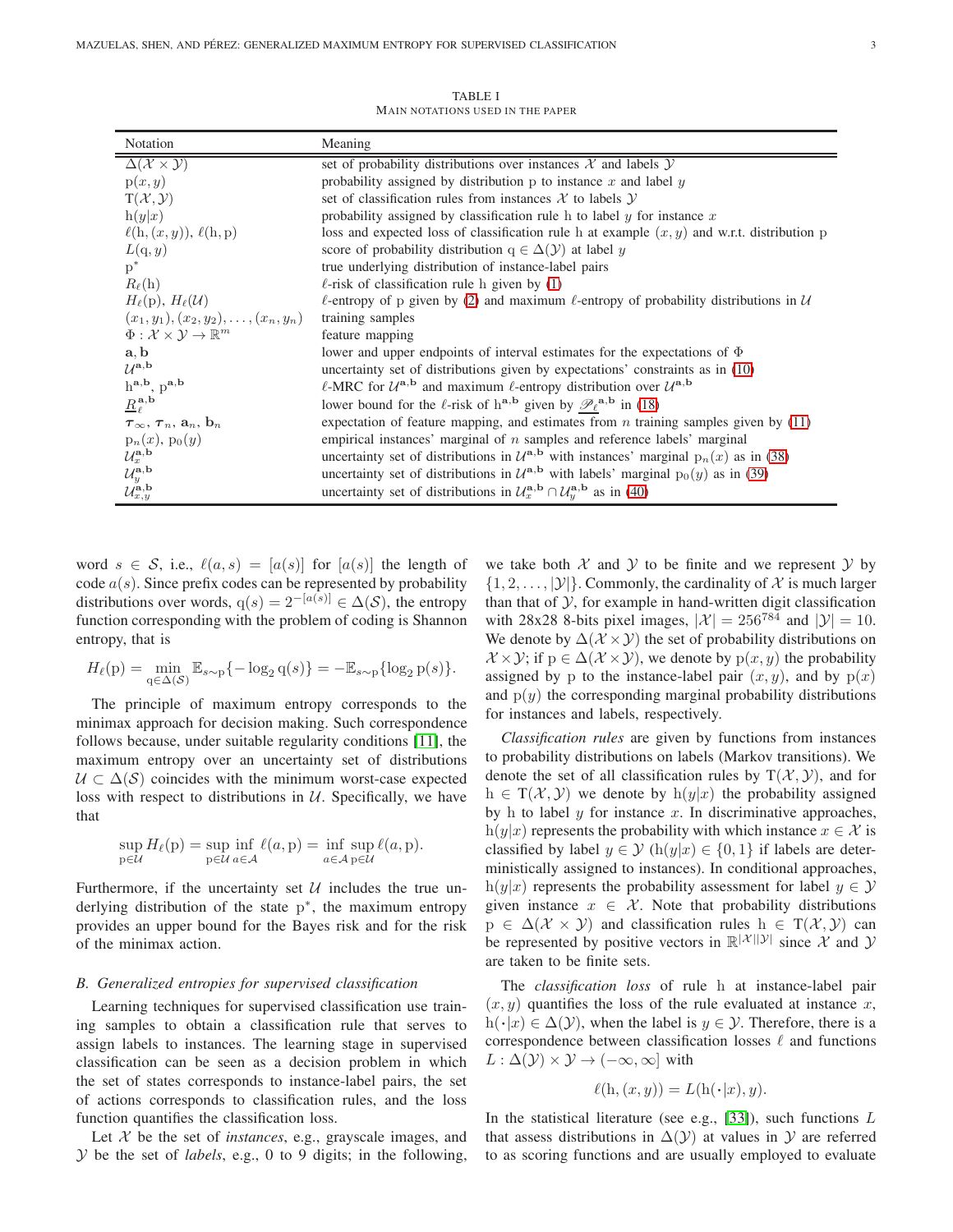TABLE II EXAMPLES OF CLASSIFICATION LOSSES WITH THEIR CORRESPONDING RISKS AND ENTROPIES.

<span id="page-3-2"></span>

|                | Loss $\ell(h,(x,y))$                         | Score $L(q, y)$                   | Risk $R_{\ell}(\mathbf{h})$                                                               | Entropy $H_{\ell}(\textbf{p})$                                                                      |
|----------------|----------------------------------------------|-----------------------------------|-------------------------------------------------------------------------------------------|-----------------------------------------------------------------------------------------------------|
| $0-1$ -loss    | $1 - h(y x)$                                 | $1-q(y)$                          | $1 - \sum p^*(x, y)h(y x)$<br>$x \in \mathcal{X}, y \in \mathcal{Y}$                      | $1 - \sum_{x \in \mathcal{X}} \max_{y \in \mathcal{Y}} p(x, y)$                                     |
| log-loss       | $-\log h(y x)$                               | $-\log q(y)$                      | $-\sum$ $p^*(x, y) \log h(y x)$<br>$x \in \mathcal{X}, y \in \mathcal{Y}$                 | $\sum$ p(x, y) log $\frac{p(x)}{p(x,y)}$<br>$x \in \overline{\mathcal{X}, y} \in \mathcal{Y}$       |
| $\alpha$ -loss | $\beta(1-\mathrm{h}(y x)^{\frac{1}{\beta}})$ | $\beta(1-q(y)^{\frac{1}{\beta}})$ | $\beta\Big(1-\sum_{x\in\mathcal{X},y\in\mathcal{Y}}p^*(x,y)h(y x)^{\frac{1}{\beta}}\Big)$ | $\beta\Big(1-\sum_{x\in\mathcal{X}}\big(\sum_{y\in\mathcal{Y}}p(x,y)^{\alpha}\big)^{1/\alpha}\Big)$ |
| log rel-loss   | $\log \frac{p_0(y)}{h(y x)}$                 | $\log \frac{p_0(y)}{q(y)}$        | $\sum_{x \in \mathcal{X}, y \in \mathcal{Y}} p^*(x, y) \log \frac{p_0(y)}{h(y x)}$        | $\sum_{x \in \mathcal{X}, y \in \mathcal{Y}} p(x, y) \log \frac{p(x) p_0(y)}{p(x, y)}$              |

probability assessments. We consider general classification losses  $\ell$  corresponding to scoring functions  $L$  that are lower semi-continuous and convex in their first argument. In the context of probability assessments, preferred scoring functions are those referred to as proper [\[33\]](#page-19-26), while, in the context of discriminative approaches for classification, preferred scoring functions are those referred to as classification-calibrated or Fisher-consistent [\[34\]](#page-19-27)–[\[36\]](#page-19-28).

The ℓ*-risk for classification* of rule h is its expected classification loss with respect to the true underlying distribution of instance-label pairs  $p^* \in \Delta(\mathcal{X} \times \mathcal{Y})$ , i.e.,

$$
R_{\ell}(h) \coloneqq \ell(h, p^*). \tag{1}
$$

The smallest possible risk is known as Bayes risk and the classification rule achieving such minimum is known as Bayes classifier.

<span id="page-3-3"></span>*Definition 1:* The ℓ*-entropy for classification* is the entropy function associated with classification loss  $\ell$ , that is, for each distribution  $p \in \Delta(\mathcal{X}, \mathcal{Y})$ 

$$
H_{\ell}(p) := \min_{h \in T(\mathcal{X}, \mathcal{Y})} \ell(h, p)
$$
 (2)

with  $T(\mathcal{X}, \mathcal{Y})$  the set of classification rules from instances X to labels Y. In addition, we denote the *maximum* ℓ*-entropy for classification* of distributions in a compact uncertainty set  $U \subset \Delta(\mathcal{X} \times \mathcal{Y})$  by<sup>1</sup>

$$
H_{\ell}(\mathcal{U}) := \max_{\mathbf{p} \in \mathcal{U}} H_{\ell}(\mathbf{p}).\tag{3}
$$

The  $\ell$ -entropy for classification of the true underlying distribution coincides with the smallest  $\ell$ -risk, hence, the entropy functions above have been also referred to as Bayes risk functions [\[36\]](#page-19-28).

## *C. Examples*

Table [II](#page-3-2) shows the loss function, score, risk, and entropy corresponding with 0-1-loss, log-loss,  $\alpha$ -loss, and log relativeloss. The risk and entropy functions in the table can be directly derived from the loss expressions using [\(1\)](#page-3-0) and [\(2\)](#page-3-1).

The 0-1-loss is an appropriate classification loss for the discriminative approach since it quantifies the classification error. The corresponding score function is classification-calibrated and 0-1-risk coincides with the probability of classification error. It has been recently shown that 0-1-loss can enable tractable learning using non-deterministic classification rules [\[21\]](#page-19-15), [\[30\]](#page-19-29), [\[37\]](#page-19-30). However, alternative loss functions such as hinge-loss, exponential-loss, and log-loss are often used as surrogates of 0-1-loss [\[34\]](#page-19-27), [\[38\]](#page-19-31) in cases when the latter becomes intractable.

<span id="page-3-0"></span>The log-loss is an appropriate classification loss for the conditional approach since it quantifies the negative loglikelihood. The corresponding score function is strictly proper and log-entropy coincides with Shannon's conditional entropy. The log-loss is especially suitable among loss functions that evaluate probability assessments [\[39\]](#page-19-32) because it can enable tractable techniques and it provides an upper bound on any proper loss [\[40\]](#page-19-33).

<span id="page-3-1"></span>The  $\alpha$ -losses defined for  $\alpha \in (0,1) \cup (1,\infty)$  and shown in Table [II](#page-3-2) taking  $\beta = \alpha/(\alpha - 1)$ , generalize 0-1-loss and log-loss since they correspond to  $\alpha$ -losses when  $\alpha$  tends to infinity and one, respectively [\[41\]](#page-19-34)–[\[43\]](#page-20-0). Large (resp. small) values of  $\alpha$  reduce (resp. increase) the effects of low probability assessments [\[43\]](#page-20-0). The corresponding score functions have been introduced as a measure of information leakage in [\[42\]](#page-19-35), and  $\alpha$ -entropy can be also written in terms of the Arimoto conditional entropy of order  $\alpha$  [\[43\]](#page-20-0).

In case of having a reference rule  $h_0$ , a relative loss [\[11\]](#page-19-6) with respect to  $h_0$  can be defined as

$$
\ell_{h_0}(h, (x, y)) = \ell(h, (x, y)) - \ell(h_0, (x, y)).
$$
 (4)

The log-relative loss corresponds to log-loss with respect to a reference rule that is constant over instances, i.e.,  $h_0(\cdot|x) =$  $p_0 \in \Delta(\mathcal{Y})$ ,  $\forall x \in \mathcal{X}$ , (e.g., prior class-probabilities). In this case, the associated log-relative entropy for classification coincides with the negative Shannon's mutual information if  $p_0(y) = p(y).$ 

## *D. Generalized maximum entropy and minimax risk classifiers*

Supervised classification techniques aim to determine a classification rule h  $\in$  T( $\mathcal{X}, \mathcal{Y}$ ) with reduced risk  $R_{\ell}$ (h) =  $\ell(h, p^*)$  in cases where the true underlying distribution of

<sup>&</sup>lt;sup>1</sup>The inf and sup in the general definition of entropy and maximum entropy become min and max here since the score functions considered are lower semi-continuous and convex, and  $T(\mathcal{X}, \mathcal{Y})$  is a compact set since X are Y are finite.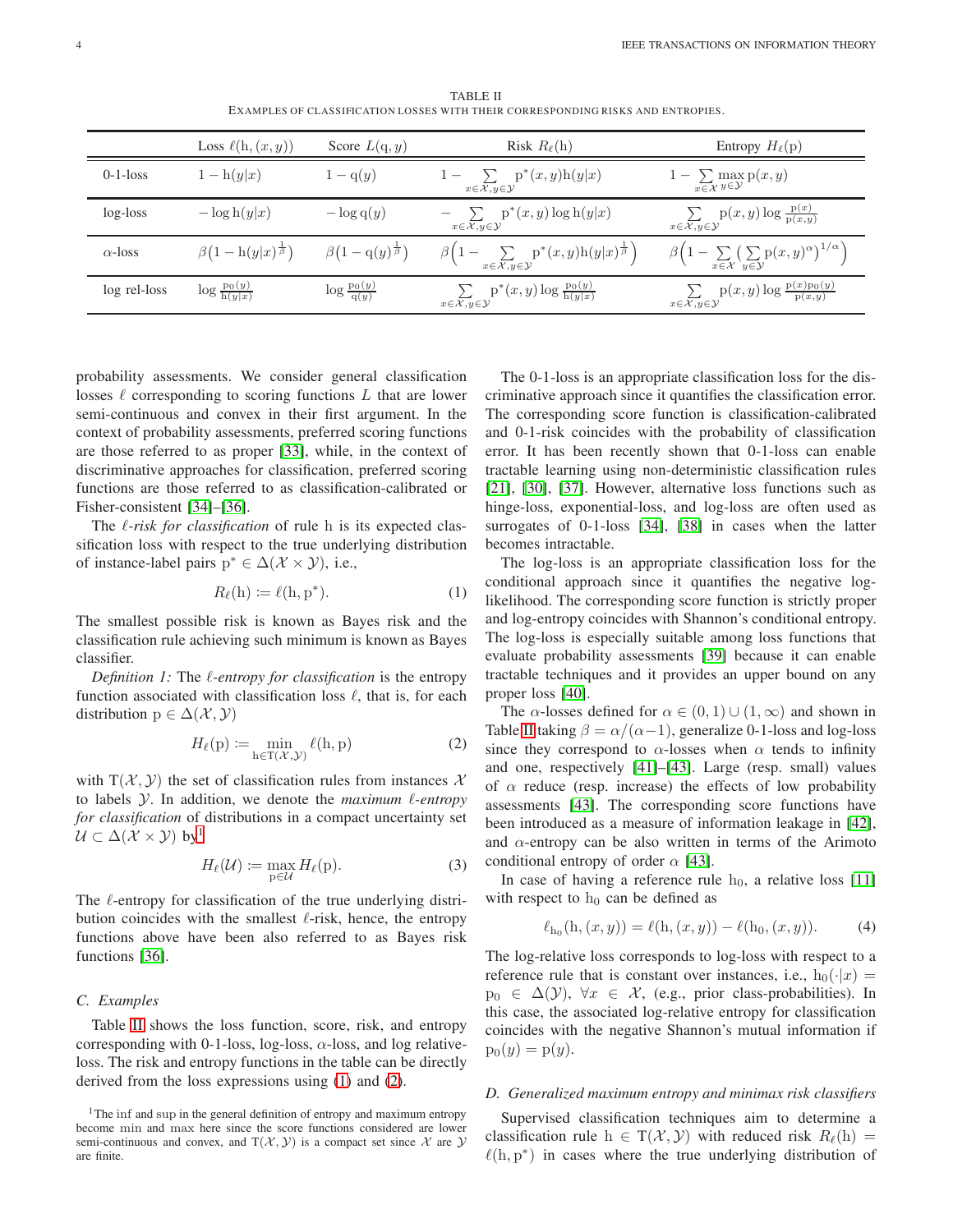instance-label pairs  $p^* \in \Delta(\mathcal{X} \times \mathcal{Y})$  is unknown and only training samples  $(x_1, y_1), (x_2, y_2), \ldots, (x_n, y_n)$  are available. Given an uncertainty set of distributions that satisfy certain expectations' constraints determined by the training samples, the principle of maximum entropy applied to supervised classification prescribes to evaluate expected classification losses using a distribution that maximizes entropy over the uncertainty set.

The following results show that the maximum entropy principle for supervised classification corresponds to MRCs that mininize the worst-case expected classification loss (see Fig. [1](#page-0-0) for a pictorial description of such results).

*Definition 2:* Let  $U \subset \Delta(\mathcal{X} \times \mathcal{Y})$  be a convex and compact uncertainty set of distributions. We say that a classification rule  $h^{\mathcal{U}} \in T(\mathcal{X}, \mathcal{Y})$  is an  $\ell$ -MRC for  $\mathcal{U}$  if  $h^{\mathcal{U}}$  minimizes the maximum expected  $\ell$ -loss with respect to distributions in  $\mathcal{U}$ , i.e.,

$$
h^{U} \in \arg\min_{h \in T(\mathcal{X}, \mathcal{Y})} \max_{p \in \mathcal{U}} \ell(h, p). \tag{5}
$$

<span id="page-4-3"></span>*Theorem 1:* If  $U \subset \Delta(\mathcal{X} \times \mathcal{Y})$  is a convex and compact uncertainty set,  $h^{\mathcal{U}} \in T(\mathcal{X}, \mathcal{Y})$  is an  $\ell$ -MRC for  $\mathcal{U}$ , and  $p^{\mu} \in \Delta(\mathcal{X} \times \mathcal{Y})$  is a probability distribution with maximum  $\ell$ -entropy over  $\mathcal{U}$ , then,

$$
H_{\ell}(\mathcal{U}) = \ell(\mathbf{h}^{\mathcal{U}}, \mathbf{p}^{\mathcal{U}}) = \min_{\mathbf{h} \in \mathcal{T}(\mathcal{X}, \mathcal{Y})} \max_{\mathbf{p} \in \mathcal{U}} \ell(\mathbf{h}, \mathbf{p})
$$
(6)

that is,  $h^{\mathcal{U}}$  minimizes the expected  $\ell$ -loss with respect to  $p^{\mathcal{U}}$ ,  $p^{\mu}$  maximizes the expected  $\ell$ -loss of  $h^{\mu}$  over distributions in  $U$ , and such expected  $\ell$ -loss coincides with the maximum  $\ell$ -entropy over  $\mathcal{U}$ .

*Proof:* Firstly,

$$
\max_{p \in \mathcal{U}} \min_{h \in T(\mathcal{X}, \mathcal{Y})} \ell(h, p) = \max_{p \in \mathcal{U}} H_{\ell}(p) = H_{\ell}(p^{\mathcal{U}})
$$

by definition of  $\ell$ -entropy and  $p^{\mathcal{U}}$ . Then,

$$
\max_{p \in \mathcal{U}} \min_{h \in T(\mathcal{X}, \mathcal{Y})} \ell(h, p) = \min_{h \in T(\mathcal{X}, \mathcal{Y})} \ell(h, p^{\mathcal{U}})
$$
  

$$
\leq \ell(h^{\mathcal{U}}, p^{\mathcal{U}}).
$$

In addition

$$
\min_{h \in T(\mathcal{X}, \mathcal{Y})} \max_{p \in \mathcal{U}} \ell(h, p) = \max_{p \in \mathcal{U}} \ell(h^{\mathcal{U}}, p) \geq \ell(h^{\mathcal{U}}, p^{\mathcal{U}}).
$$

Then, the result follows because

$$
\max_{p \in \mathcal{U}} \min_{h \in T(\mathcal{X}, \mathcal{Y})} \ell(h, p) = \min_{h \in T(\mathcal{X}, \mathcal{Y})} \max_{p \in \mathcal{U}} \ell(h, p)
$$

that is obtained using classical minimax theorems (see e.g., [\[44\]](#page-20-1)) since  $\ell(h, p)$  is lower semi-continuous and convex in h because  $L$  is lower semi-continuous and convex in its first argument,  $\ell(h, p)$  is concave in p because it is linear in p, and both  $U$  and  $T(X, Y)$  are convex and compact.  $\Box$ 

<span id="page-4-4"></span>An important direct consequence of the above theorem is as follows.

*Corollary 1:* If the uncertainty set  $U$  includes the true underlying distribution  $p^*$ , then both the Bayes  $\ell$ -risk and the  $\ell$ -risk of an  $\ell$ -MRC for  $\mathcal U$  are upper bounded by the maximum  $\ell$ -entropy over  $\mathcal{U}$ , that is

$$
\min_{h \in T(\mathcal{X}, \mathcal{Y})} R_{\ell}(h) \le H_{\ell}(\mathcal{U})
$$

$$
R_{\ell}(h^{\mathcal{U}}) \le H_{\ell}(\mathcal{U}). \tag{7}
$$

In addition, if  $p^*$  maximizes the  $\ell$ -entropy over  $\mathcal{U}$ , then  $\ell$ -MRCs for  $U$  are Bayes classifiers and the maximum  $\ell$ -entropy over  $\mathcal U$  is the Bayes risk, i.e.,

$$
\min_{h \in \mathsf{T}(\mathcal{X}, \mathcal{Y})} R_{\ell}(h) = R_{\ell}(\mathbf{h}^{\mathcal{U}}) = H_{\ell}(\mathcal{U}). \tag{8}
$$

<span id="page-4-2"></span>As described above, the uncertainty sets of distributions considered by maximum entropy methods are defined by expectations' constraints. Such uncertainty sets can be determined from expectations' estimates of vector-valued functions  $\Phi$  :  $\mathcal{X} \times \mathcal{Y} \rightarrow \mathbb{R}^m$  referred to as *feature mappings*. In what follows we consider uncertainty sets of distributions  $\mathcal{U}^{\mathbf{a},\mathbf{b}}$  given by constraints  $\mathbf{a} \preceq \mathbb{E}_{p} {\{\Phi(x,y)\}} \preceq \mathbf{b}$  where  $a, b \in \mathbb{R}^m$  are lower and upper endpoints of expectations' interval estimates that are obtained from training samples.

Feature mappings are commonly used in machine learning (see e.g., [\[20\]](#page-19-14)) to represent examples as real vectors using functionals over instances  $\psi : \mathcal{X} \to \mathbb{R}$  referred to as scalar features. The most common manner to define feature mappings over  $\mathcal X$  and  $\mathcal Y$  is to use multiple scalar features over  $\mathcal X$  together with one-hot encodings of the elements of  $Y$  as follows [\[20\]](#page-19-14), [\[21\]](#page-19-15), [\[45\]](#page-20-2), [\[46\]](#page-20-3)

<span id="page-4-5"></span>
$$
\Phi(x,y) = \mathbf{e}_y \otimes \Psi(x) = \begin{bmatrix} \mathbb{I}\{y=1\}\Psi(x) \\ \mathbb{I}\{y=2\}\Psi(x) \\ \vdots \\ \mathbb{I}\{y=|\mathcal{Y}|\}\Psi(x) \end{bmatrix}
$$
(9)

where  $\Psi(x) = [\psi_1(x), \psi_2(x), \dots, \psi_t(x)]^T$  is given by t scalar features  $\psi_1, \psi_2, \dots, \psi_t$ ;  $\mathbf{e}_y$  is the y-th vector in the standard basis of  $\mathbb{R}^{|\mathcal{Y}|}$ ; and  $\otimes$  denotes the Kronecker product. Such feature mappings represent examples  $(x, y)$  by m-dimensional real vectors given by  $t$  scalar features from instances and the one-hot encoding of labels so that  $m = |\mathcal{Y}|t$ . Usual scalar features are those given by polynomials of instances' components or by functions in a reproducing kernel Hilbert space (RKHS).

# <span id="page-4-1"></span>III. GENERALIZED MAXIMUM ENTROPY FOR SUPERVISED CLASSIFICATION WITH PERFORMANCE GUARANTEES

This section shows how  $\ell$ -MRCs following the generalized maximum entropy principle can be determined by means of convex optimization. In addition, we develop techniques that obtain tight performance guarantees at learning.

## *A. Uncertainty sets given by expectations' constraints*

We consider uncertainty sets of distributions  $\mathcal{U}^{\mathbf{a},\mathbf{b}}$  given by expectations' constraints as

<span id="page-4-0"></span>
$$
\mathcal{U}^{\mathbf{a},\mathbf{b}} = \{ \mathrm{p} \in \Delta(\mathcal{X} \times \mathcal{Y}) : \ \mathbf{a} \leq \mathbb{E}_{\mathrm{p}} \{ \Phi(x,y) \} \leq \mathbf{b} \} \tag{10}
$$

where a and b are lower and upper endpoints of interval expectations' estimates of a feature mapping  $\Phi : \mathcal{X} \times \mathcal{Y} \rightarrow \mathbb{R}^{m}$ .<sup>2</sup>

<sup>&</sup>lt;sup>2</sup>When we use expectations' point estimates, i.e.,  $a = b$ , we denote the corresponding uncertainty sets and MRCs as  $\mathcal{U}^{\mathbf{a}}$  and  $\mathbf{h}^{\mathbf{a}}$ .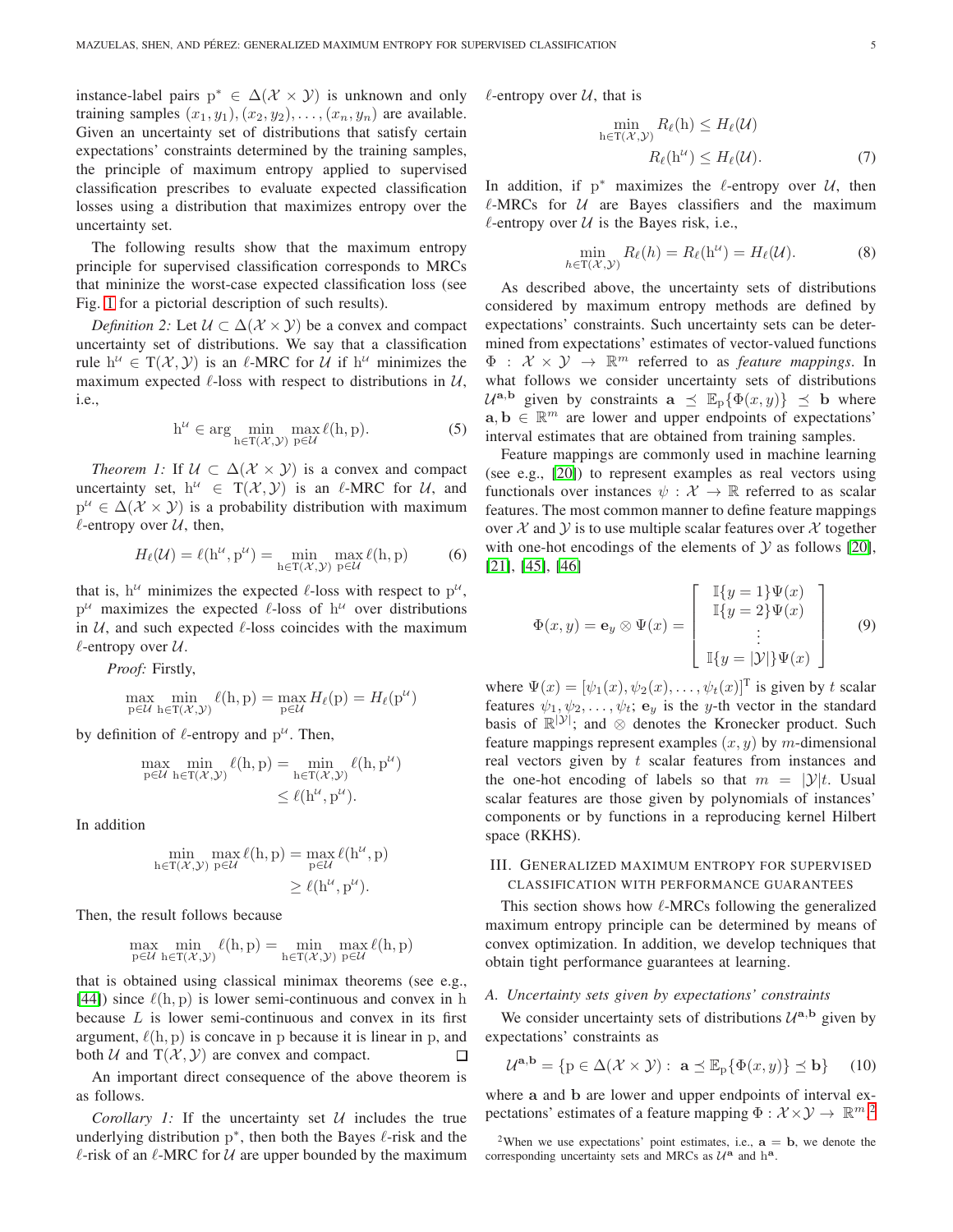Such uncertainty sets are compact and convex subsets of  $\Delta(\mathcal{X} \times \mathcal{Y})$  because X and Y are finite, and the expectation operator is linear.

Uncertainty sets given by expectations' constraints can be chosen to include the true underlying distribution with high probability. Specifically, if a and b define expectations' confidence intervals at level  $1 - \delta$ , the uncertainty set  $\mathcal{U}^{\mathbf{a},\mathbf{b}}$ includes the true underlying distribution  $p^*$  with probability at least  $1 - \delta$ . Such expectations' interval estimates can be obtained from empirical expectations of training samples  $(x_1, y_1), (x_2, y_2), \ldots, (x_n, y_n)$  as

$$
\mathbf{a}_n = \tau_n - \frac{\lambda}{\sqrt{n}}, \ \mathbf{b}_n = \tau_n + \frac{\lambda}{\sqrt{n}}
$$
  
for  $\tau_n = \sum_{i=1}^n \frac{\Phi(x_i, y_i)}{n}$  (11)

where  $\lambda \geq 0$  determines the size of the interval estimates for different confidence levels, and  $\lambda = 0$  corresponds with the case of using expectations' point estimates  $a_n = b_n = \tau_n$ .

## *B. MRCs for general classification losses*

The following result shows how MRCs can be determined by a linear-affine combination of the feature mapping. The coefficients of such combination can be obtained at learning by solving the maximum entropy dual problem

$$
\mathscr{P}_{\ell}^{\mathbf{a},\mathbf{b}}: \quad \min_{\mu,\eta,\nu} \quad \frac{1}{2}(\mathbf{b}-\mathbf{a})^{\mathrm{T}}\eta - \frac{1}{2}(\mathbf{b}+\mathbf{a})^{\mathrm{T}}\mu - \nu
$$
  
s.t.  $\Phi(x,\cdot)\mu + \nu \mathbf{1} \in \mathcal{L}, \quad \forall x \in \mathcal{X}$  (12)  
 $\eta + \mu \succeq 0, \quad \eta - \mu \succeq 0$ 

where  $\Phi(x, \cdot)$  denotes the  $|\mathcal{Y}| \times m$  matrix with rows given by  $\Phi^{T}(x, y)$  for  $y \in \mathcal{Y}$ , and  $\mathcal{L} \subset \mathbb{R}^{|\mathcal{Y}|}$  is the convex set

<span id="page-5-7"></span>
$$
\mathcal{L} = \{ \mathbf{c} \in \mathbb{R}^{|\mathcal{Y}|} : \exists \, \mathbf{q} \in \Delta(\mathcal{Y}) \text{ with } \mathbf{c} + L(\mathbf{q}, \cdot) \preceq \mathbf{0} \} \tag{13}
$$

given by the score function  $L$  corresponding to the classification loss  $\ell$ .

*Theorem 2:* Let  $\mathbf{a}, \mathbf{b} \in \mathbb{R}^m$  satisfy  $\mathcal{U}^{\mathbf{a}, \mathbf{b}} \neq \emptyset$ , and  $\boldsymbol{\mu}^*, \boldsymbol{\eta}^*, \nu^*$ be a solution of  $\mathcal{P}_{\ell}^{\mathbf{a},\mathbf{b}}$ . If for any  $x \in \mathcal{X}, y \in \mathcal{Y}$ , a classification rule  $h^{a,b} \in T(\mathcal{X}, \mathcal{Y})$  satisfies

$$
\ell(\mathbf{h}^{\mathbf{a},\mathbf{b}},(x,y)) + \Phi(x,y)^{\mathrm{T}} \boldsymbol{\mu}^* + \nu^* \le 0 \tag{14}
$$

then  $h^{a,b}$  is an  $\ell$ -MRC for  $\mathcal{U}^{a,b}$ . In addition, the maximum  $\ell$ -entropy over  $\mathcal{U}^{\mathbf{a},\mathbf{b}}$  is

$$
H_{\ell}(\mathcal{U}^{\mathbf{a},\mathbf{b}}) = \frac{1}{2}(\mathbf{b}-\mathbf{a})^{\mathrm{T}}\boldsymbol{\eta}^* - \frac{1}{2}(\mathbf{b}+\mathbf{a})^{\mathrm{T}}\boldsymbol{\mu}^* - \nu^*.
$$
 (15)

*Proof:* See Appendix [A.](#page-14-0)

*Remark 1:* Problem  $\mathcal{P}_{\ell}^{\mathbf{a},\mathbf{b}}$  is a convex optimization problem because  $\mathcal L$  is a convex set since  $L$  is a convex function in its first argument. Moreover, a classification rule ha,b satisfying [\(14\)](#page-5-2) always exists because for each  $x \in \mathcal{X}$ , there exists  $h^{\mathbf{a},\mathbf{b}}(\cdot|x) \in \Delta(\mathcal{Y})$  that verifies [\(14\)](#page-5-2) since the solution  $\mu^*, \nu^*$ satisfies the constraints of  $\mathcal{P}_{\ell}^{\mathbf{a},\mathbf{b}}$ .

Even though  $\ell$ -MRCs minimize the maximum expected loss over general classification rules, as shown in [\(14\)](#page-5-2), ℓ-MRCs are characterized by a simple parametric expression. Specifically,  $\ell$ -MRCs are determined by the classification loss and the linear-affine combination of the feature mapping  $\Phi(x, y)^{\mathrm{T}} \mu^* + \nu^*$  with parameters  $\mu^*, \nu^*$  obtained by solving  $\mathscr{P}_{\ell}^{{\bf a},{\bf b}}$  at learning.

If  $a = b$ , the maximum entropy dual problem  $\mathcal{P}_\ell^{a,b}$ becomes

<span id="page-5-5"></span>
$$
\mathscr{P}_{\ell}^{\mathbf{a}}: \min_{\mu,\nu} -\mathbf{a}^{\mathrm{T}}\mu - \nu
$$
  
s.t.  $\Phi(x, \cdot)\mu + \nu \mathbf{1} \in \mathcal{L}, \quad \forall x \in \mathcal{X}.$  (16)

The following result shows that the usage of  $a \neq b$  is equivalent to imposing a regularization that penalizes parameters corresponding to poorly estimated expectations.

<span id="page-5-1"></span>*Corollary 2:* Let  $\mathbf{a}_n, \mathbf{b}_n \in \mathbb{R}^m$  be expectations' interval estimates obtained from training samples  $(x_1, y_1), (x_2, y_2), \ldots, (x_n, y_n)$  as given by [\(11\)](#page-5-1). Then, the maximum entropy dual problem  $\mathcal{P}_{\ell}^{\mathbf{a},\mathbf{b}}$  becomes

$$
\min_{\mu,\nu} \quad -\frac{1}{n} \sum_{i=1}^{n} \Phi(x_i, y_i)^{\mathrm{T}} \mu - \nu + \frac{1}{\sqrt{n}} \sum_{i=1}^{m} \lambda^{(i)} |\mu^{(i)}|
$$
\n
$$
\text{s.t.} \quad \Phi(x, \cdot) \mu + \nu \mathbf{1} \in \mathcal{L}, \quad \forall x \in \mathcal{X} \tag{17}
$$

where

$$
\frac{1}{\sqrt{n}}\sum_{i=1}^m\lambda^{(i)}|\mu^{(i)}|=\frac{\lambda}{\sqrt{n}}\|\mu\|_1
$$

<span id="page-5-3"></span> $\Box$ 

if  $\lambda^{(i)} = \lambda$  for  $i = 1, 2, \dots, m$ .

*Proof:* See Appendix [B.](#page-16-0)

<span id="page-5-6"></span>*Remark 2:* Similarly to regularized maximum entropy approach for density estimation [\[5\]](#page-19-3), [\[6\]](#page-19-36), the above result shows that the usage of uncertainty sets  $U^{a,b}$  with  $a \neq b$  corresponds to L1-norm regularization, which results on sparse parametrization of MRCs. L1-norm regularization is broadly used in machine learning (see e.g., [\[20\]](#page-19-14), [\[47\]](#page-20-4)) and the regularization parameter used to weight the L1-norm is commonly obtained by cross-validation methods. The expressions in Corollary [2](#page-5-3) can directly provide appropriate regularization parameters from the length of the expectations' interval estimates.

<span id="page-5-9"></span><span id="page-5-2"></span>The above Corollary also shows that feature mapping components with poorly estimated expectations, i.e.,  $i \in \{1, 2, \dots, m\}$  with large  $\lambda^{(i)}$ , have a reduced or null influence on the MRC since the coefficients corresponding to such components are highly penalized at learning. In addition, the fact that MRCs are described by a sparse parametrization can be exploited in practice by considering feature mappings with numerous components at learning and then using only the components with non-zero parameters at prediction.

# <span id="page-5-8"></span>*C. Performance guarantees*

<span id="page-5-4"></span> $\Box$ 

We next develop techniques that obtain tight bounds for the  $\ell$ -risk of an MRC. In particular, a lower bound for the  $\ell$ -risk of  $h^{a,b}$  can be obtained by solving the linear program (LP)

<span id="page-5-0"></span>
$$
\mathscr{D}_{\ell}^{\mathbf{a},\mathbf{b}}: \max_{\mu,\eta,\nu} \frac{1}{2}(\mathbf{b}+\mathbf{a})^{\mathrm{T}}\mu - \frac{1}{2}(\mathbf{b}-\mathbf{a})^{\mathrm{T}}\eta + \nu
$$
  
s.t.  $\Phi(x,y)^{\mathrm{T}}\mu + \nu \leq \ell(\mathbf{h}^{\mathbf{a},\mathbf{b}}, (x,y)),$   
 $\forall x \in \mathcal{X}, y \in \mathcal{Y}$   
 $\eta + \mu \succeq \mathbf{0}, \ \eta - \mu \succeq \mathbf{0}.$  (18)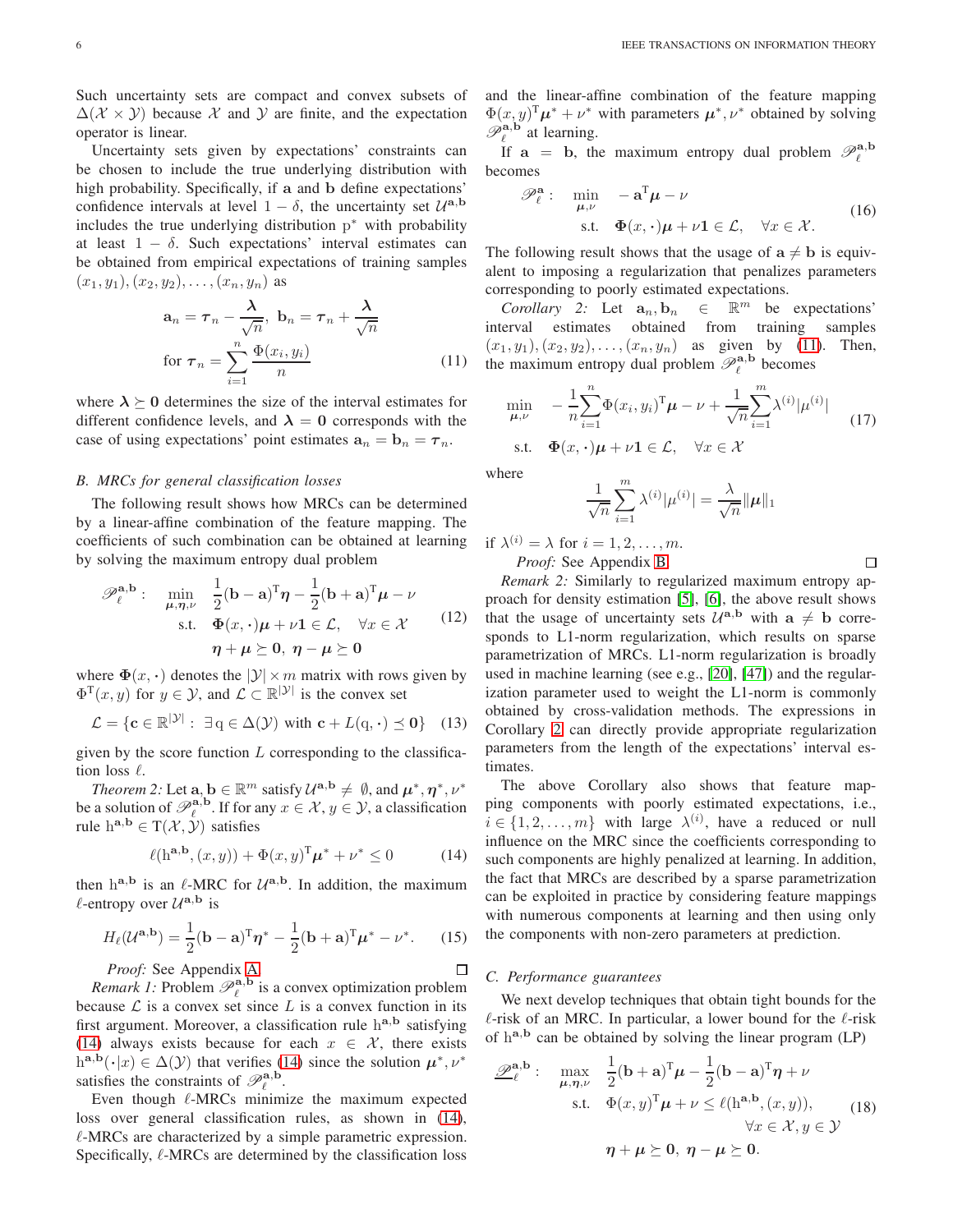<span id="page-6-8"></span>*Theorem 3:* Let  $\mathbf{a}, \mathbf{b} \in \mathbb{R}^m$  satisfy  $\mathcal{U}^{\mathbf{a}, \mathbf{b}} \neq \emptyset$ ,  $\mathbf{h}^{\mathbf{a}, \mathbf{b}}$  be an  $\ell$ -MRC for  $\mathcal{U}^{a,b}$ , and  $\underline{R}_{\ell}^{a,b}$  be the maximum value of  $\underline{\mathscr{P}}_{\ell}^{\mathbf{a},\mathbf{b}}$ . If the uncertainty set  $\mathcal{U}^{\mathbf{a},\mathbf{b}}$  includes the true underlying distribution, i.e.,  $p^* \in \mathcal{U}^{a,b}$ , then

$$
\underline{R}_{\ell}^{\mathbf{a},\mathbf{b}} \leq R_{\ell}(\mathbf{h}^{\mathbf{a},\mathbf{b}}) \leq H_{\ell}(\mathcal{U}^{\mathbf{a},\mathbf{b}}).
$$

In addition,  $R_{\ell}(\mathbf{h}^{\mathbf{a},\mathbf{b}}) = H_{\ell}(\mathcal{U}^{\mathbf{a},\mathbf{b}})$  if  $p^*$  maximizes the  $\ell$ -entropy over  $\mathcal{U}^{a,b}$ , and  $R_{\ell}(\mathbf{h}^{a,b}) = R_{\ell}^{a,b}$  if p<sup>\*</sup> minimizes the expected  $\ell$ -loss of  $h^{a,b}$  over  $\mathcal{U}^{a,b}$ .

*Proof:* See Appendix C. 
$$
\Box
$$

The above result enables to obtain tight performance bounds for  $\ell$ -MRCs from training samples. The upper bound given by the maximum entropy  $H_{\ell}(U^{\mathbf{a},\mathbf{b}})$  is directly obtained at MRCs' learning as given by [\(15\)](#page-5-4). On the other hand, the lower bound  $\underline{R}_{\ell}^{\mathbf{a},\mathbf{b}}$  requires to solve an additional LP given by  $\underline{\mathscr{P}}_{\ell}^{\mathbf{a},\mathbf{b}}$ . The next theorem provides finite-sample generalization bounds for  $\ell$ -MRCs in terms of the training size and the smallest maximum entropy.

The smallest maximum  $\ell$ -entropy over uncertainty sets  $\mathcal{U}^{\mathbf{a},\mathbf{b}}$ that include the true underlying distribution is the non-random constant  $H_{\ell}(\mathcal{U}^{\tau_{\infty}})$  with  $\tau_{\infty} = \mathbb{E}_{p^*}\{\Phi\}$ . Such result is a direct consequence of the fact that  $U^{\tau_{\infty}} \subseteq U^{\mathbf{a},\mathbf{b}}$  for any uncertainty set  $U^{a,b}$  that includes p<sup>\*</sup>. The smallest maximum entropy  $H_{\ell}(U^{\tau_{\infty}})$  corresponds with the  $\ell$ -MRC  $h^{\tau_{\infty}}$  that would require an infinite number of training samples to exactly determine the features' actual expectation  $\tau_{\infty}$ .

*Theorem 4:* Let  $\delta \in (0,1)$ ,  $\tau_{\infty} = \mathbb{E}_{p^*}\{\Phi\}$ , and  $\tau_n$ ,  $a_n$ , and  $\mathbf{b}_n$  be point and interval estimates of  $\boldsymbol{\tau}_{\infty}$  obtained from training samples as given by [\(11\)](#page-5-1) with

$$
\lambda = d\sqrt{\frac{\log m + \log \frac{2}{\delta}}{2}}
$$
  

$$
d^{(i)} = \max_{x \in \mathcal{X}, y \in \mathcal{Y}} \Phi(x, y)^{(i)} - \min_{x \in \mathcal{X}, y \in \mathcal{Y}} \Phi(x, y)^{(i)}
$$
  
for  $i = 1, 2, ..., m$ .

If  $h^{a_n}, b_n$  and  $h^{\tau_n}$  are  $\ell$ -MRCs for  $\mathcal{U}^{a_n}, b_n$  and  $\mathcal{U}^{\tau_n}$ , respectively. Then, with probability at least  $1 - \delta$ 

$$
R_{\ell}(\mathbf{h}^{\mathbf{a}_n, \mathbf{b}_n}) \le H_{\ell}(\mathcal{U}^{\mathbf{a}_n, \mathbf{b}_n})
$$
\n(19)

$$
R_{\ell}(\mathbf{h}^{\mathbf{a}_n, \mathbf{b}_n}) \le H_{\ell}(\mathcal{U}^{\boldsymbol{\tau}_{\infty}}) + \frac{2\|\boldsymbol{\lambda}\|_{\infty}\|\boldsymbol{\mu}^*\|_1}{\sqrt{n}}\tag{20}
$$

$$
R_{\ell}(\mathbf{h}^{\tau_n}) \le H_{\ell}(\mathcal{U}^{\tau_n}) + \frac{\|\lambda\|_{\infty}\|\mu^*\|_1}{\sqrt{n}} \tag{21}
$$

$$
R_{\ell}(\mathbf{h}^{\tau_n}) \le H_{\ell}(\mathcal{U}^{\tau_{\infty}}) + \frac{\|\lambda\|_{\infty}\|\mu_n^* - \mu^*\|_1}{\sqrt{n}} \qquad (22)
$$

where  $\mu^*$  and  $\mu_n^*$  are solutions of  $\mathcal{P}_\ell^{\mathbf{a}}$  in [\(16\)](#page-5-5) for  $\mathbf{a} = \tau_\infty$ and  $\mathbf{a} = \boldsymbol{\tau}_n$ , respectively.

*Proof:* See Appendix D. 
$$
\Box
$$

Inequality [\(20\)](#page-6-0) and inequality [\(22\)](#page-6-1) bound the risk of  $\ell$ -MRCs w.r.t. the smallest maximum  $\ell$ -entropy  $H_{\ell}(\mathcal{U}^{\tau_{\infty}})$ ; and inequality [\(19\)](#page-6-2) and inequality [\(21\)](#page-6-3) bound the difference between the risk of  $\ell$ -MRCs and the corresponding maximum entropy  $H_{\ell}(U^{\mathbf{a}_n,\mathbf{b}_n})$  and  $H_{\ell}(U^{\tau_n})$ , respectively. Bounds [\(20\)](#page-6-0), [\(21\)](#page-6-3), and [\(22\)](#page-6-1) show differences that decrease as  $O(1/\sqrt{n})$ with proportionality constants that depend on the confidence

<span id="page-6-10"></span> $\delta$ , and other parameters describing the complexity of feature mapping  $\Phi$  such as its dimensionality m, and the difference between its maximum and minimum values d.

# <span id="page-6-5"></span>IV. MRCS FOR  $\alpha$ -ENTROPIES WITH PERFORMANCE GUARANTEES

This section specializes the results above for  $\alpha$ -MRCs, and details the implementation of 0-1-MRCs and log-MRCs.

*Corollary 3:* For  $\alpha$ -loss  $\ell_{\alpha}$  with  $\alpha \in (0,1) \cup (1,\infty)$ , the maximum entropy dual problem  $\mathscr{P}_{\ell}^{\mathbf{a},\mathbf{b}}$  in [\(12\)](#page-5-6) is equivalent to

$$
\mathscr{P}_{\alpha}^{\mathbf{a},\mathbf{b}}: \quad \min_{\mu,\eta,\nu} \quad \frac{1}{2}(\mathbf{b}-\mathbf{a})^{\mathrm{T}}\eta - \frac{1}{2}(\mathbf{b}+\mathbf{a})^{\mathrm{T}}\mu - \nu
$$
  
s.t. 
$$
\sum_{y \in \mathcal{Y}} \left(\frac{\Phi(x,y)^{\mathrm{T}}\mu + \nu}{\beta} + 1\right)^{\beta}_{+} \leq 1, \quad \forall x \in \mathcal{X}
$$

$$
\eta + \mu \succeq 0, \quad \eta - \mu \succeq 0
$$
(23)

with  $\beta = \alpha/(\alpha - 1)^3$  In addition, for  $\alpha$ -loss the condition [\(14\)](#page-5-2) characterizing MRCs becomes

<span id="page-6-4"></span>
$$
h^{\mathbf{a},\mathbf{b}}(y|x) \ge \left(\frac{\Phi(x,y)^{\mathrm{T}}\boldsymbol{\mu}^* + \boldsymbol{\nu}^*}{\beta} + 1\right)_{+}^{\beta} \tag{24}
$$

for  $\mu^*, \eta^*, \nu^*$  a solution of  $\mathscr{P}_{\alpha}^{\mathbf{a},\mathbf{b}}$ .

<span id="page-6-11"></span>*Proof:* The equivalence between optimization problem  $\mathscr{P}_{\ell}^{\mathbf{a},\mathbf{b}}$  and  $\mathscr{P}_{\alpha}^{\mathbf{a},\mathbf{b}}$  is obtained because for  $\alpha$ -loss we have that  $\Phi(x, \cdot) \mu + \nu \mathbf{1} \in \mathcal{L}$  if it exists  $q \in \Delta(\mathcal{Y})$  such that  $\forall y \in \mathcal{Y}$ 

$$
\Phi(x, y)^{\mathrm{T}} \mu + \nu + \frac{\alpha}{\alpha - 1} (1 - q(y)^{\frac{\alpha - 1}{\alpha}}) \le 0
$$
  
\n
$$
\Leftrightarrow \Phi(x, y)^{\mathrm{T}} \mu + \nu + \frac{\alpha}{\alpha - 1} \le \frac{\alpha}{\alpha - 1} q(y)^{\frac{\alpha - 1}{\alpha}}
$$

that happens if and only if

<span id="page-6-9"></span>
$$
\sum_{y \in \mathcal{Y}} \left( \frac{\alpha - 1}{\alpha} (\Phi(x, y)^{\mathrm{T}} \boldsymbol{\mu} + \nu) + 1 \right)_{+}^{\frac{\alpha}{\alpha - 1}} \le 1.
$$

Analogous derivations show that condition [\(14\)](#page-5-2) in Theorem [2](#page-5-7) leads condition [\(24\)](#page-6-4) for  $\alpha$ -loss.  $\Box$ 

<span id="page-6-2"></span>We next specify Theorem [2](#page-5-7) for 0-1-entropy and log-entropy and show how it leads to the practical implementation of the learning and prediction stages for 0-1-MRCs and log-MRCs.

<span id="page-6-3"></span><span id="page-6-0"></span>*Corollary 4:* For 0-1-loss  $\ell_{0-1}$ , the maximum entropy dual problem  $\mathscr{P}_{\ell}^{\mathbf{a},\mathbf{b}}$  in [\(12\)](#page-5-6) is equivalent to

<span id="page-6-1"></span>
$$
\mathscr{P}_{0\cdot 1}^{\mathbf{a},\mathbf{b}}: \quad \min_{\mu,\eta,\nu} \quad \frac{1}{2}(\mathbf{b}-\mathbf{a})^{\mathrm{T}}\eta - \frac{1}{2}(\mathbf{b}+\mathbf{a})^{\mathrm{T}}\mu - \nu
$$
  
s.t. 
$$
\sum_{y \in \mathcal{Y}} (\Phi(x,y)^{\mathrm{T}}\mu + \nu + 1)_{+} \leq 1, \ \forall x \in \mathcal{X}
$$

$$
\eta + \mu \succeq 0, \eta - \mu \succeq 0.
$$
 (25)

In addition, for 0-1-loss the condition [\(14\)](#page-5-2) characterizing MRCs becomes

<span id="page-6-7"></span><span id="page-6-6"></span>
$$
ha,b(y|x) \ge \Phi(x,y)T \mu^* + \nu^* + 1
$$
 (26)

for  $\mu^*, \eta^*, \nu^*$  a solution of  $\mathscr{P}_{0-1}^{\mathbf{a},\mathbf{b}}$ .

<sup>3</sup>In expressions  $(\cdot)_{+}^{\beta}$ , the positive part is computed before the power.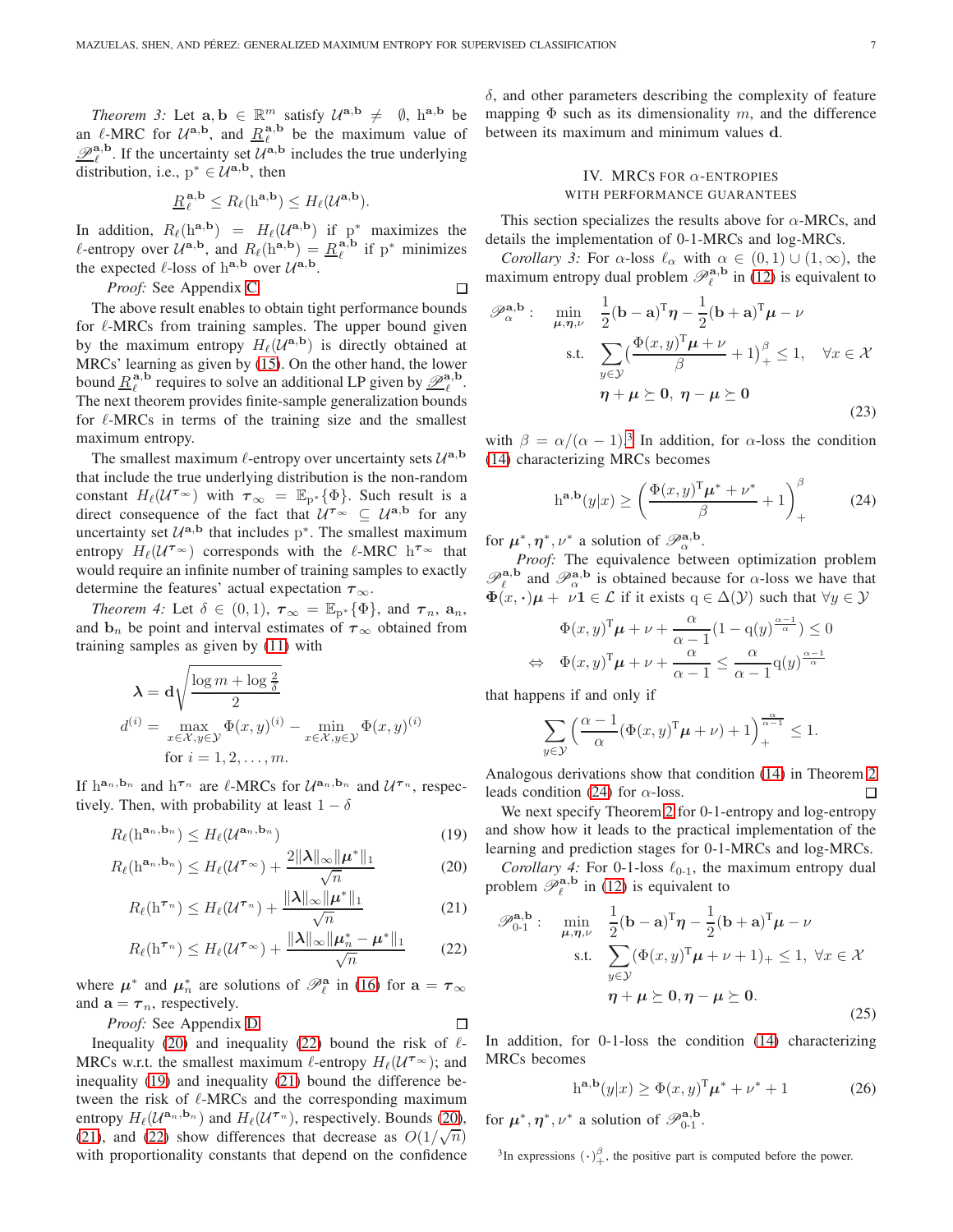*Proof:* Analogous to that of Corollary [3.](#page-6-5)

<span id="page-7-10"></span>*Corollary 5:* For log-loss  $\ell_{\log}$ , the maximum entropy dual problem  $\mathscr{P}_{\ell}^{\mathbf{a},\mathbf{b}}$  in [\(12\)](#page-5-6) is equivalent to

$$
\mathscr{P}_{\log}^{\mathbf{a},\mathbf{b}}: \quad \min_{\mu,\eta,\nu} \quad \frac{1}{2}(\mathbf{b}-\mathbf{a})^{\mathrm{T}}\eta - \frac{1}{2}(\mathbf{b}+\mathbf{a})^{\mathrm{T}}\mu - \nu
$$
  
s.t. 
$$
\sum_{y \in \mathcal{Y}} \exp{\{\Phi(x,y)^{\mathrm{T}}\mu + \nu\}} \le 1, \ \forall x \in \mathcal{X}
$$

$$
\eta + \mu \succeq 0, \ \eta - \mu \succeq 0.
$$
 (27)

In addition, for log-loss the condition [\(14\)](#page-5-2) characterizing MRCs becomes

$$
ha,b(y|x) \ge \exp{\Phi(x,y)T \mu^* + \nu^*}
$$
 (28)

for  $\mu^*, \eta^*, \nu^*$  a solution of  $\mathscr{P}_{\log}^{{\bf a}, {\bf b}}$ .

*Proof:* Analogous to that of Corollary [3.](#page-6-5)

## *A. Implementation of 0-1-MRCs and log-MRCs*

Training samples are used at learning to obtain expectations' estimates  $a_n$ ,  $b_n$  and parameters  $\mu^*$ ,  $\nu^*$  that determine  $\ell$ -MRCs  $h^{a_n, b_n}$ . For 0-1-loss, parameters  $\mu^*$ ,  $\nu^*$  are used at prediction to obtain

$$
h^{\mathbf{a}_n, \mathbf{b}_n}(y|x) = \begin{cases} (\Phi(x, y)^T \mu^* + \nu^* + 1)_+ / c_x & \text{if } c_x \neq 0 \\ 1/|\mathcal{Y}| & \text{if } c_x = 0 \end{cases}
$$
(29)

that satisfies [\(26\)](#page-6-6) by taking

$$
c_x = \sum_{i \in \mathcal{Y}} (\Phi(x, i)^{\mathrm{T}} \mu^* + \nu^* + 1)_+.
$$

For log-loss, parameters  $\mu^*$ ,  $\nu^*$  are used at prediction to obtain

$$
h^{\mathbf{a}_n, \mathbf{b}_n}(y|x) = \frac{\exp\{\Phi(x, y)^T \boldsymbol{\mu}^* + \nu^*\}}{\sum_{i \in \mathcal{Y}} \exp\{\Phi(x, i)^T \boldsymbol{\mu}^* + \nu^*\}}
$$

$$
= \left(\sum_{i \in \mathcal{Y}} \exp\{(\Phi(x, i) - \Phi(x, y))^T \boldsymbol{\mu}^*\}\right)^{-1} (30)
$$

that satisfies [\(28\)](#page-7-0).

The constraints in the optimization problems solved at learning are given by the range of values of the feature mapping. We denote the range of values of  $\Phi(x, y) \in \mathbb{R}^m$  for  $y \in \mathcal{Y}$  and varying  $x \in \mathcal{X}$  using r vectors  $f_1(y), f_2(y), \ldots, f_r(y) \in \mathbb{R}^m$ such that

$$
\{f_j(y): j = 1, 2, \dots, r\} = \{\Phi(x, y): x \in \mathcal{X}\}\qquad(31)
$$

for  $y \in \mathcal{Y}$ .

The next result shows that the optimization problems solved at learning for 0-1-MRCs and log-MRCs are equivalent to LP and geometric program (GP) problems, respectively.

*Proposition 1:* Let  $a_n$  and  $b_n$  be interval expectations' estimates of a feature mapping  $\Phi$  obtained from n training samples. The maximum 0-1-entropy dual problem  $\mathscr{P}_{0-1}^{\mathbf{a},\mathbf{b}}$  in [\(25\)](#page-6-7) is equivalent to the LP

 $\Box$ 

<span id="page-7-0"></span> $\Box$ 

<span id="page-7-2"></span>
$$
\min_{\mu,\eta,\nu} \frac{1}{2} (\mathbf{b}_n - \mathbf{a}_n)^{\mathrm{T}} \eta - \frac{1}{2} (\mathbf{b}_n + \mathbf{a}_n)^{\mathrm{T}} \mu - \nu
$$
\n
$$
\text{s.t.} \quad \sum_{y \in \mathcal{C}} (\mathbf{f}_j(y)^{\mathrm{T}} \mu + \nu + 1) \le 1
$$
\n
$$
\forall j \in \{1, 2, \dots, r\}, \mathcal{C} \subseteq \mathcal{Y}, \mathcal{C} \neq \emptyset
$$
\n
$$
\eta + \mu \ge 0, \ \eta - \mu \ge 0.
$$
\n(32)

<span id="page-7-1"></span>In addition, the maximum log-entropy dual problem  $\mathscr{P}_{\log}^{\mathbf{a},\mathbf{b}}$  in [\(27\)](#page-7-1) is equivalent to the GP

<span id="page-7-3"></span>
$$
\min_{\mu,\eta,\nu} \quad \frac{1}{2} (\mathbf{b}_n - \mathbf{a}_n)^{\mathrm{T}} \boldsymbol{\eta} - \frac{1}{2} (\mathbf{b}_n + \mathbf{a}_n)^{\mathrm{T}} \boldsymbol{\mu} - \nu
$$
\n
$$
\text{s.t.} \quad \log \sum_{y \in \mathcal{Y}} \exp\{\mathbf{f}_j(y)^{\mathrm{T}} \boldsymbol{\mu} + \nu\} \le 0
$$
\n
$$
\forall j \in \{1, 2, \dots, r\}
$$
\n
$$
\boldsymbol{\eta} + \boldsymbol{\mu} \succeq \mathbf{0}, \boldsymbol{\eta} - \boldsymbol{\mu} \succeq \mathbf{0}.
$$
\n(33)

*Proof:* The equivalence between optimization problems  $\mathscr{P}_{0-1}^{a,b}$  in [\(25\)](#page-6-7) and that in [\(32\)](#page-7-2) is due to the fact that

$$
\sum_{y \in \mathcal{Y}} (\Phi(x, y)^{\mathrm{T}} \mu + \nu + 1)_{+} \leq 1, \ \forall x \in \mathcal{X}
$$
  
\n
$$
\Leftrightarrow \max_{\mathcal{C} \subseteq \mathcal{Y}} \sum_{y \in \mathcal{C}} (\Phi(x, y)^{\mathrm{T}} \mu + \nu + 1) \leq 1, \ \forall x \in \mathcal{X}
$$
  
\n
$$
\Leftrightarrow \sum_{y \in \mathcal{C}} (\mathbf{f}_{j}(y)^{\mathrm{T}} \mu + \nu + 1) \leq 1
$$
  
\n
$$
\forall j \in \{1, 2, \dots, r\}, \mathcal{C} \subseteq \mathcal{Y}, \mathcal{C} \neq \emptyset.
$$

<span id="page-7-5"></span>The equivalence between optimization problem  $\mathscr{P}_{\text{log}}^{\mathbf{a},\mathbf{b}}$  in [\(27\)](#page-7-1) and that in [\(33\)](#page-7-3) is straightforward.

The values of the above optimization problems (maximum entropies) provide upper bounds for the risk of 0-1-MRCs and log-MRCs. Lower bounds for such risks can be obtained by solving  $\mathcal{P}_{\ell}^{\mathbf{a},\mathbf{b}}$  as given by Theorem [3.](#page-6-8) The next result shows an equivalent formulation of such optimization problem as an LP.

<span id="page-7-12"></span><span id="page-7-6"></span>*Proposition 2:* Let  $\mu^*$  and  $\nu^*$  be the parameters determining a 0-1-MRC or a log-MRC. Optimization problem  $\underline{\mathscr{P}}_{\ell}^{\mathbf{a},\mathbf{b}}$  in [\(18\)](#page-5-0) is equivalent to the LP

$$
\max_{\mu,\eta,\nu} \quad \frac{1}{2} (\mathbf{b}_n + \mathbf{a}_n)^{\mathrm{T}} \boldsymbol{\mu} - \frac{1}{2} (\mathbf{b}_n - \mathbf{a}_n)^{\mathrm{T}} \boldsymbol{\eta} + \nu
$$
\n
$$
\text{s.t.} \quad \mathbf{f}_j(y)^{\mathrm{T}} \boldsymbol{\mu} + \nu \le \varepsilon_j(y), \ \forall j \in \{1, 2, \dots, r\}, \ y \in \mathcal{Y}
$$
\n
$$
\boldsymbol{\eta} + \boldsymbol{\mu} \succeq \mathbf{0}, \boldsymbol{\eta} - \boldsymbol{\mu} \succeq \mathbf{0}.
$$
\n(34)

where for 0-1-loss

<span id="page-7-4"></span>
$$
\varepsilon_j(y) = \begin{cases} 1 - (\mathbf{f}_j(y)^T \boldsymbol{\mu}^* + \boldsymbol{\nu}^* + 1)_+ / c_j & \text{if } c_j \neq 0 \\ 1 - 1/|\mathcal{Y}| & \text{if } c_j = 0 \end{cases}
$$
 (35)

with  $c_j = \sum_{i \in \mathcal{Y}} (\mathbf{f}_j(i)^{\mathrm{T}} \boldsymbol{\mu}^* + \nu^* + 1)_+$ , and for log-loss

<span id="page-7-9"></span><span id="page-7-8"></span><span id="page-7-7"></span>
$$
\varepsilon_j(y) = \log \sum_{i \in \mathcal{Y}} \exp\{\mathbf{f}_j(i)^{\mathrm{T}} \boldsymbol{\mu}^*\} - \mathbf{f}_j(y)^{\mathrm{T}} \boldsymbol{\mu}^*.
$$
 (36)

<span id="page-7-11"></span>*Proof:* Straightforward consequence of the definition of vectors  $f_i(y)$  in [\(31\)](#page-7-4) and classification rules  $h^{a_n}, b_n$  in [\(29\)](#page-7-5) and [\(30\)](#page-7-6). $\Box$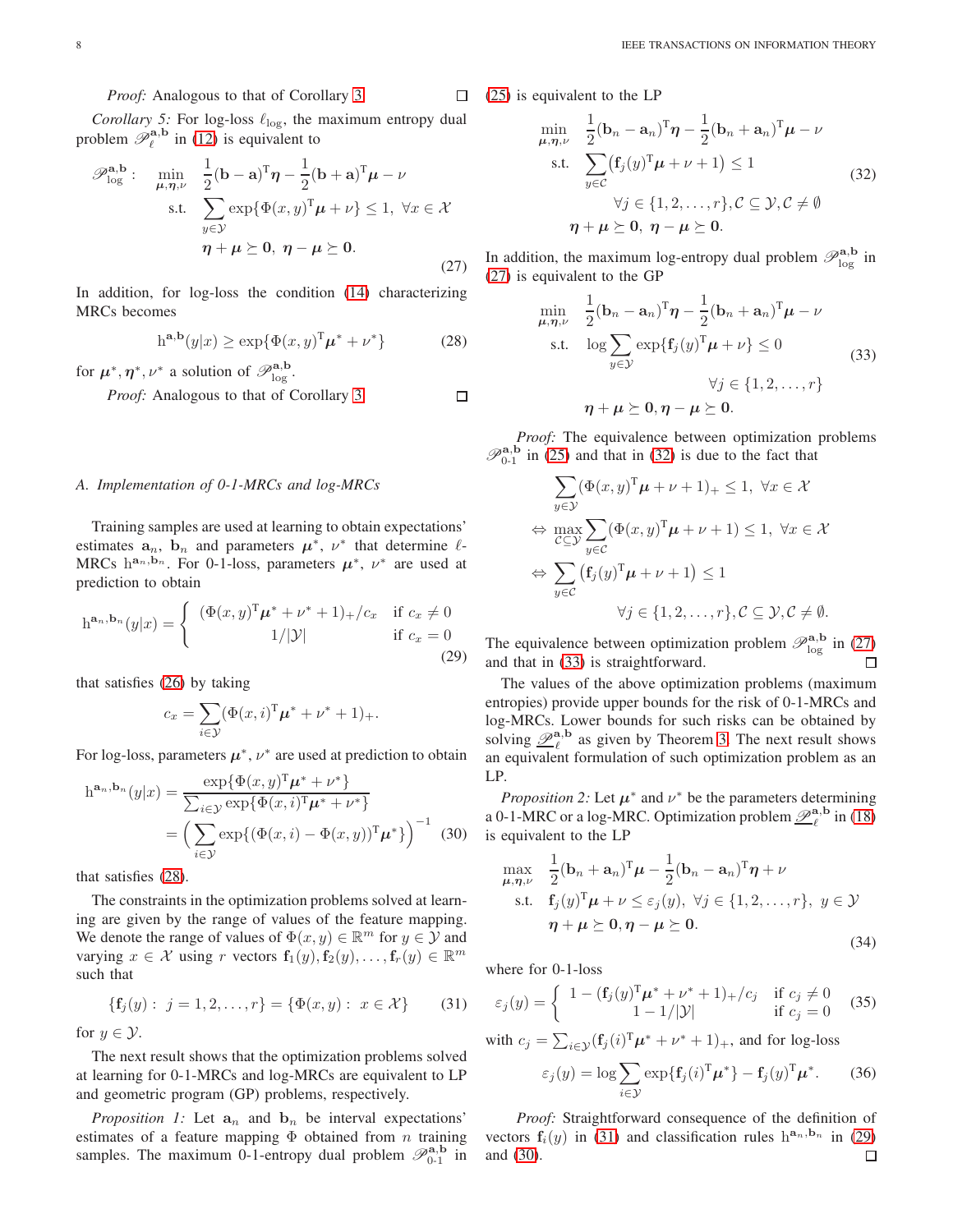## <span id="page-8-3"></span>Algorithm  $1 - MRC$  learning

|          | <b>Input:</b> Training samples $(x_1, y_1), (x_2, y_2), \ldots, (x_n, y_n)$                |  |  |
|----------|--------------------------------------------------------------------------------------------|--|--|
|          | Width of confidence intervals $\lambda$                                                    |  |  |
|          | Feature mapping $\Phi$                                                                     |  |  |
|          | <b>Output:</b> Parameters $\mu^*, \nu^*$                                                   |  |  |
|          | Upper bound $H_{\ell}(\mathcal{U}^{\mathbf{a_n}, \mathbf{b_n}})$                           |  |  |
|          | [Optional] lower bound $\underline{R}^{\mathbf{a_n},\mathbf{b_n}}_{\rho}$                  |  |  |
|          | 1: $\tau_n \leftarrow \frac{1}{n} \sum_{i=1}^n \Phi(x_i, y_i)$                             |  |  |
|          | 2: $\mathbf{a}_n \leftarrow \boldsymbol{\tau}_n - \boldsymbol{\lambda} \frac{1}{\sqrt{n}}$ |  |  |
|          | 3: $\mathbf{b}_n \leftarrow \boldsymbol{\tau}_n + \boldsymbol{\lambda} \frac{1}{\sqrt{n}}$ |  |  |
|          | 4: $\mu^*, \eta^*, \nu^* \leftarrow$ solution of (32) for 0-1-loss, and that of (33) for   |  |  |
| log-loss |                                                                                            |  |  |
|          | $ \tau\tau$ (a can be \ $1/\tau$ ) $\tau$ ) $\tau$ + $1/\tau$ $\tau$ ) $\tau$ + $\tau$     |  |  |

- 5:  $H_{\ell}(\mathcal{U}^{\mathbf{a_n}, \mathbf{b_n}}) \leftarrow \frac{1}{2}(\mathbf{b}_n \mathbf{a}_n)^{\mathrm{T}} \boldsymbol{\eta}^* \frac{1}{2}(\mathbf{b}_n + \mathbf{a}_n)^{\mathrm{T}} \boldsymbol{\mu}^* \nu^*$
- 6: [Optional]  $\underline{R}_{\ell}^{\mathbf{a}_n,\mathbf{b}_n} \leftarrow$  value of [\(34\)](#page-7-7) with  $\varepsilon_j(y)$  given by [\(35\)](#page-7-8) for 0-1-loss and given by [\(36\)](#page-7-9) for log-loss

# <span id="page-8-4"></span>Algorithm 2 – Prediction with a 0-1-MRC

|    | <b>Input:</b> Parameters $\mu^*, \nu^*$                       |
|----|---------------------------------------------------------------|
|    | Feature mapping $\Phi$                                        |
|    | Instance $x$                                                  |
|    | <b>Output:</b> Predicted label $y$                            |
|    | Prediction probabilities h                                    |
|    | 1: $c \leftarrow \sum (\Phi(x, i)^{T} \mu^* + \nu^* + 1)_{+}$ |
|    | $i \in \mathcal{Y}$                                           |
|    | 2: if $c = 0$ then                                            |
|    | 3: for $i = 1, 2, ,  \mathcal{Y} $ do                         |
|    | $\mathbf{h}^{(i)} \leftarrow 1/ \mathcal{Y} $<br>4:           |
| 5: | end for                                                       |
|    | $6:$ else                                                     |
| 7: | for $i = 1, 2, ,  \mathcal{Y} $ do                            |
| 8: | $h^{(i)} \leftarrow (\Phi(x, i)^T \mu^* + \nu^* + 1)_+ / c$   |
| 9: | end for                                                       |
|    | 10: end if                                                    |
|    | 11: $y \leftarrow i$ with probability $h^{(i)}$               |

Algorithm [1](#page-8-3) details the learning stage for MRCs with 0-1-loss and log-loss, while Algorithms [2](#page-8-4) and [3](#page-8-5) detail the prediction stage for MRCs with 0-1-loss and log-loss, respectively. The main computational complexity of such algorithms is due to the possibly large number of constraints in the optimization problems solved at learning. Specifically, the LP optimization problem for learning 0-1-MRCs given by [\(32\)](#page-7-2) has  $2m+r(2^{|\mathcal{Y}|}-1)$  constraints, the GP optimization problem for learning log-MRCs given by [\(33\)](#page-7-3) has  $2m + r$  constraints, and the LP optimization problem for lower bounding the expected loss of  $\ell$ -MRCs given by [\(34\)](#page-7-7) has  $2m + r|\mathcal{Y}|$  constraints for any loss. The number r of vectors  $f_1(y), f_2(y), \ldots, f_r(y)$  that cover the range of values of the feature mapping determines the number of such constraints. Efficient optimization can be achieved by using constraint generation techniques or approximations with a subset of constraints. In particular, in the numerical results of Section [VII](#page-12-0) we use the  $r \leq n$  vectors obtained from the  $n$  training instances as

$$
\{\mathbf{f}_j(y),\ j=1,2,\ldots,r\} = \{\Phi(x_i,y),\ i=1,2,\ldots,n\} \quad (37)
$$

since they approximately describe the range of values of  $\Phi(x, y)$  for varying  $x \in \mathcal{X}$ .

## <span id="page-8-5"></span>Algorithm  $3$  – Prediction with a log-MRC

|              | <b>Input:</b> Parameters $\mu^*$                                                                 |
|--------------|--------------------------------------------------------------------------------------------------|
|              | Feature mapping $\Phi$                                                                           |
|              | Instance $x$                                                                                     |
|              | <b>Output:</b> Predicted label $\eta$                                                            |
|              | Estimated conditional probabilities h                                                            |
|              |                                                                                                  |
|              | 1: for $i = 1, 2, ,  \mathcal{Y} $ do                                                            |
|              | 2: $v^{(i)} \leftarrow \Phi(x, i)^{\mathrm{T}} \boldsymbol{\mu}^*$                               |
| $3:$ end for |                                                                                                  |
|              | 4: $y \leftarrow \arg \max \mathbf{v}$                                                           |
|              | 5: for $i = 1, 2, ,  \mathcal{Y} $ do                                                            |
|              | 6: $h^{(i)} \leftarrow \left( \sum_{j=1}^{ \mathcal{Y} } \exp\{v^{(j)} - v^{(i)}\} \right)^{-1}$ |
| $7:$ end for |                                                                                                  |

# V. GENERALIZED MAXIMUM ENTROPY FOR SUPERVISED CLASSIFICATION WITH FIXED MARGINALS

In this section we consider uncertainty sets defined by both expectations' and marginals' constraints. The usage of these uncertainty sets with additional constraints can result in a simplified learning process at the expense of inferior performance guarantees. In addition, as we show next, multiple existing classification techniques can be considered as special cases of the presented framework using such uncertainty sets.

*A. Uncertainty sets given by expectations' and marginals' constraints*

We consider uncertainty sets  $\mathcal{U}_x^{\mathbf{a},\mathbf{b}}$  with fixed instances' marginal that coincides with the instances' empirical marginal  $p_n(x)$  of *n* training samples  $(x_1, y_1), (x_2, y_2), \ldots, (x_n, y_n),$ <sup>4</sup> that is,

<span id="page-8-0"></span>
$$
\mathcal{U}_x^{\mathbf{a},\mathbf{b}} = \{ \mathbf{p} \in \Delta(\mathcal{X} \times \mathcal{Y}) : \mathbf{a} \le \mathbb{E}_p \{ \Phi(x,y) \} \le \mathbf{b} \text{ and } \mathbf{p}(x) = \mathbf{p}_n(x) \} \subset \mathcal{U}^{\mathbf{a},\mathbf{b}}.
$$
 (38)

Besides, we consider uncertainty sets  $\mathcal{U}_y^{\mathbf{a},\mathbf{b}}$  with fixed labels' marginal that coincides with distribution on labels  $p_0(y)$ , that is,

$$
\mathcal{U}_y^{\mathbf{a},\mathbf{b}} = \{ \mathbf{p} \in \Delta(\mathcal{X} \times \mathcal{Y}) : \ \mathbf{a} \le \mathbb{E}_{\mathbf{p}} \{ \Phi(x, y) \} \le \mathbf{b} \}
$$
  
and  $\mathbf{p}(y) = \mathbf{p}_0(y) \} \subset \mathcal{U}^{\mathbf{a},\mathbf{b}}.$  (39)

Finally, we also consider uncertainty sets  $\mathcal{U}_{x,y}^{\mathbf{a},\mathbf{b}}$  with fixed intances' and labels' marginals that coincide with  $p_n(x)$  and  $p_0(y)$ , respectively, that is,

<span id="page-8-2"></span><span id="page-8-1"></span>
$$
\mathcal{U}_{x,y}^{\mathbf{a},\mathbf{b}} = \mathcal{U}_x^{\mathbf{a},\mathbf{b}} \cap \mathcal{U}_y^{\mathbf{a},\mathbf{b}} \subset \mathcal{U}^{\mathbf{a},\mathbf{b}}.\tag{40}
$$

All the uncertainty sets above are compact and convex due to the linearity of probability distributions' marginalization.

The true marginal distributions are often unknown so that uncertainty sets given by expectations' and marginals' constraints do not include the true underlying distribution p<sup>\*</sup>. Therefore, MRCs for such uncertainty sets do not possess performance guarantees such as those shown in Section [III-C.](#page-5-8) Since the cardinality of  $X$  is much larger than that of  $Y$ , it is

<span id="page-8-6"></span><sup>4</sup>The techniques developed in this section can be easily adjusted to use other instances' marginals, for example those based on unlabelled examples in semi-supervision scenarios.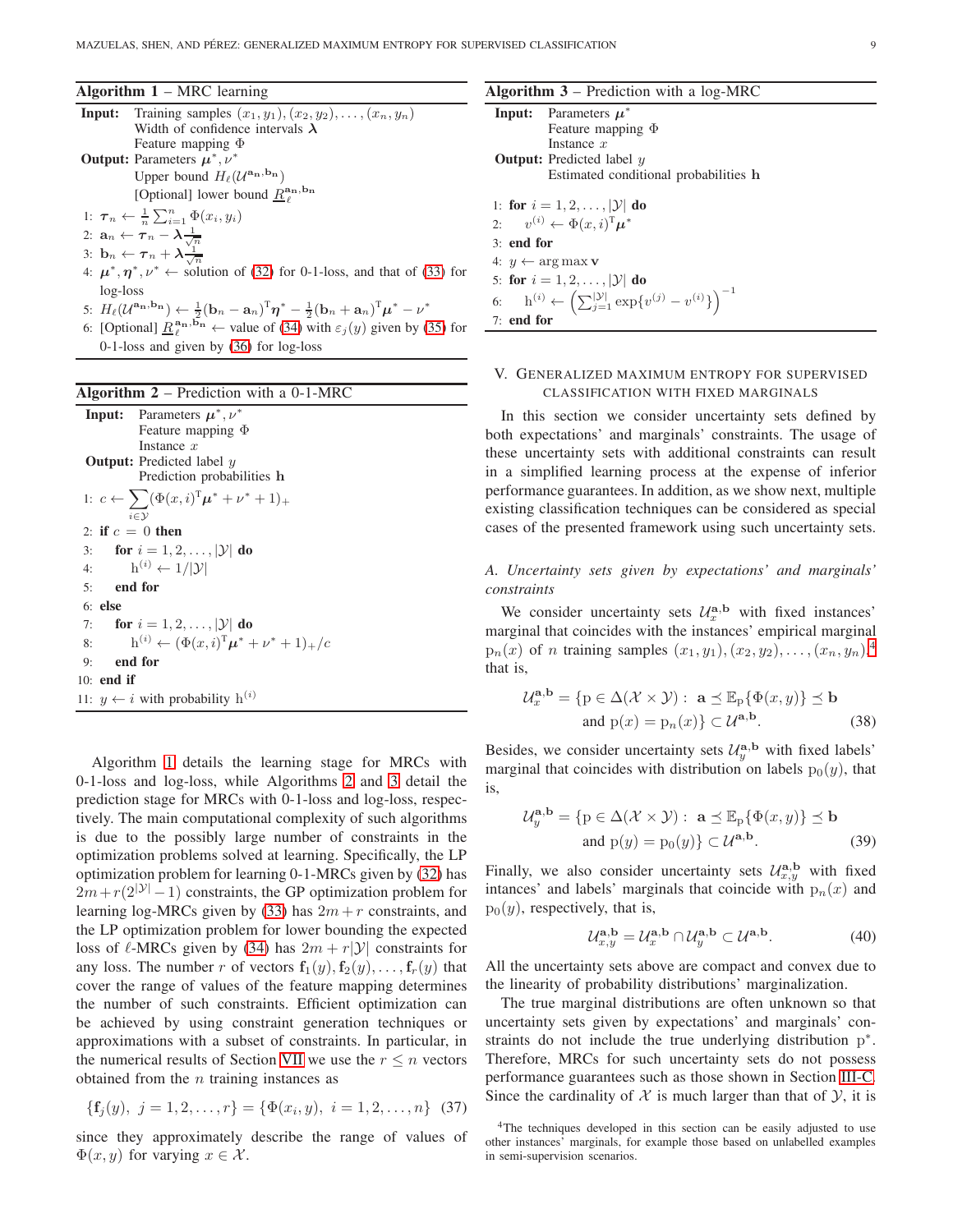more challenging to have access to accurate approximations for instances' marginals than for labels' marginals. However, as shown in the following, fixing the instances' marginal can lead to simpler learning processes.

## *B. Fixing the instances' marginal*

The following result shows how MRCs that use uncertainty sets  $U_x^{\mathbf{a},\mathbf{b}}$  in [\(38\)](#page-8-0) can be determined by a function over instances and a linear combination of the feature mapping. The parameters characterizing these MRCs are obtained at learning by solving the maximum entropy dual problem

$$
\mathscr{P}_{x,\ell}^{\mathbf{a},\mathbf{b}} : \min_{\mu,\eta} \quad \frac{1}{2}(\mathbf{b}-\mathbf{a})^{\mathrm{T}}\eta - \frac{1}{2}(\mathbf{b}+\mathbf{a})^{\mathrm{T}}\mu - \frac{1}{n}\sum_{i=1}^{n}\varphi_{\ell}(\mu,x_i)
$$
  
s.t.  $\eta + \mu \geq 0, \eta - \mu \geq 0$  (41)

where  $\varphi_{\ell}(\mu, x)$  is the concave function on  $\mu$ 

$$
\varphi_{\ell}(\mu, x) = \max_{\nu} \quad \nu
$$
  
s.t.  $\Phi(x, \cdot)\mu + \nu \mathbf{1} \in \mathcal{L}$  (42)

and  $\mathcal{L} \subset \mathbb{R}^{|\mathcal{Y}|}$  is the convex set given by [\(13\)](#page-5-9).

*Theorem 5:* Let  $\mathbf{a}, \mathbf{b} \in \mathbb{R}^m$  satisfy  $\mathcal{U}_x^{\mathbf{a}, \mathbf{b}} \neq \emptyset$  with  $p_n(x)$  the empirical distribution of instances  $x_1, x_2, \ldots, x_n$ , and  $\mu^*, \eta^*$ be a solution of  $\mathscr{P}_{x,\ell}^{\mathbf{a},\mathbf{b}}$ . If for any  $x \in \mathcal{X}, y \in \mathcal{Y}$ , a classification rule  $h^{a,b} \in T(\mathcal{X}, \mathcal{Y})$  satisfies

$$
\ell(\mathbf{h}^{\mathbf{a},\mathbf{b}},(x,y)) + \Phi(x,y)^{\mathrm{T}} \boldsymbol{\mu}^* + \varphi_{\ell}(\boldsymbol{\mu}^*,x) \le 0 \tag{43}
$$

then h<sup>a,b</sup> is an  $\ell$ -MRC for  $\mathcal{U}_x^{\mathbf{a},\mathbf{b}}$ . In addition, the maximum  $\ell$ -entropy over  $\mathcal{U}_x^{\mathbf{a},\mathbf{b}}$  is

$$
H_{\ell}(\mathcal{U}_x^{\mathbf{a},\mathbf{b}}) = \frac{(\mathbf{b}-\mathbf{a})^{\mathrm{T}}\boldsymbol{\eta}^*}{2} - \frac{(\mathbf{b}+\mathbf{a})^{\mathrm{T}}\boldsymbol{\mu}^*}{2} - \sum_{i=1}^n \frac{\varphi_{\ell}(\boldsymbol{\mu}^*, x_i)}{n}.
$$
\n(44)

*Proof:* See Appendix [E.](#page-17-0)

Note that optimization problem  $\mathscr{P}_{x,\ell}^{\mathbf{a},\mathbf{b}}$  is convex because  $\mathcal{L}$ is a convex set. In addition, a classification rule  $h^{a,b}$  satisfying [\(43\)](#page-9-0) always exists because for each  $x \in \mathcal{X}$ , there exists  $h^{\mathbf{a},\mathbf{b}}(\cdot|x) \in \Delta(\mathcal{Y})$  that verifies [\(43\)](#page-9-0) by definition of  $\varphi_{\ell}$  and  $\mathcal{L}$ . The parametric form of MRCs that use uncertainty sets with fixed instances' marginal determined by [\(43\)](#page-9-0) is similar to that of MRCs that use uncertainty sets with only expectations' constraints in [\(14\)](#page-5-2), where the constant term  $\nu^*$  in [\(14\)](#page-5-2) is substituted in [\(43\)](#page-9-0) by the term  $\varphi_{\ell}(\mu^*, x)$  that varies over instances.

Similarly to Corollary [2,](#page-5-3) the usage of  $a \neq b$  can be seen as imposing regularization on the model parameters as follows.

*Corollary 6:* Let  $\mathbf{a}_n, \mathbf{b}_n \in$  $\mathbb{R}^m$  be expectations' interval estimates obtained from training samples  $(x_1, y_1), (x_2, y_2), \ldots, (x_n, y_n)$  as given by [\(11\)](#page-5-1). Then, the maximum entropy dual problem  $\mathscr{P}_{x,\ell}^{{\bf a},{\bf b}}$  becomes

$$
\min_{\mu} \quad -\frac{1}{n} \sum_{i=1}^{n} (\Phi(x_i, y_i)^{\mathrm{T}} \mu + \varphi_{\ell}(\mu, x_i)) + \frac{1}{\sqrt{n}} \sum_{i=1}^{m} \lambda^{(i)} |\mu^{(i)}| \tag{45}
$$

10 **IEEE TRANSACTIONS ON INFORMATION THEORY** 

where

$$
\frac{1}{\sqrt{n}}\sum_{i=1}^{m}\lambda^{(i)}|\mu^{(i)}| = \frac{\lambda}{\sqrt{n}}||\mu||_1
$$

if  $\lambda^{(i)} = \lambda$  for  $i = 1, 2, \dots, m$ .

*Proof:* Analogous to that of Corollary [2.](#page-5-3)

The results above describe MRCs based on maximum  $\ell$ -entropy and uncertainty sets  $\mathcal{U}_x^{\mathbf{a},\mathbf{b}}$  for general losses, we next describe such classification rules for 0-1-loss and log-loss.

*Corollary 7:* For 0-1-loss  $\ell_{0-1}$ , the maximum entropy dual problem  $\mathscr{P}_{x,\ell}^{\mathbf{a},\mathbf{b}}$  is equivalent to

$$
\mathscr{P}_{x,0-1}^{\mathbf{a},\mathbf{b}} : \min_{\mu,\eta} \quad \frac{1}{2}(\mathbf{b}-\mathbf{a})^{\mathrm{T}}\eta - \frac{1}{2}(\mathbf{b}+\mathbf{a})^{\mathrm{T}}\mu
$$

$$
- \frac{1}{n}\sum_{i=1}^{n}\varphi_{0-1}(\mu,x_i) \tag{46}
$$
s.t.  $\eta + \mu \ge 0, \eta - \mu \ge 0$ 

<span id="page-9-7"></span>with

$$
\varphi_{0\text{-}1}(\boldsymbol{\mu},x) = \min_{\mathcal{C} \subseteq \mathcal{Y}, \mathcal{C} \neq \emptyset} \frac{1 - \sum_{y \in \mathcal{C}} \left( \Phi(x, y)^{\mathrm{T}} \boldsymbol{\mu} + 1 \right)}{|\mathcal{C}|}.
$$
 (47)

<span id="page-9-3"></span>In addition, for 0-1-loss the condition [\(43\)](#page-9-0) characterizing MRCs becomes

$$
h^{a,b}(y|x) \ge \Phi(x,y)^{T} \mu^{*} + 1 + \varphi_{0\text{-}1}(\mu^{*},x) \tag{48}
$$

for  $\mu^*, \eta^*$  a solution of  $\mathscr{P}_{x, 0\text{-}1}^{\mathbf{a}, \mathbf{b}}$ .

*Proof:* See Appendix [F.](#page-18-0)

<span id="page-9-2"></span><span id="page-9-0"></span>*Corollary 8:* For log-loss  $\ell_{\text{log}}$ , the maximum entropy dual problem  $\mathscr{P}_{x,\ell}^{\mathbf{a},\mathbf{b}}$  is equivalent to

$$
\mathscr{P}_{x,\log}^{\mathbf{a},\mathbf{b}} : \min_{\mu,\eta} \quad \frac{1}{2} (\mathbf{b} - \mathbf{a})^{\mathrm{T}} \eta - \frac{1}{2} (\mathbf{b} + \mathbf{a})^{\mathrm{T}} \mu
$$

$$
- \frac{1}{n} \sum_{i=1}^{n} \varphi_{\log}(\mu, x_i) \tag{49}
$$
s.t.  $\eta + \mu \ge 0, \eta - \mu \ge 0$ 

with

$$
\varphi_{\log}(\boldsymbol{\mu}, x) = -\log \sum_{y \in \mathcal{Y}} \exp{\{\Phi(x, y)^{\mathrm{T}} \boldsymbol{\mu}\}}.
$$
 (50)

In addition, for log-loss the condition [\(43\)](#page-9-0) characterizing MRCs becomes

$$
h^{\mathbf{a},\mathbf{b}}(y|x) = \exp\{\Phi(x,y)^{\mathrm{T}}\boldsymbol{\mu}^* + \varphi_{\log}(\boldsymbol{\mu}^*,x)\}
$$
  
=  $1/\sum_{i\in\mathcal{Y}} \exp\{(\Phi(x,i) - \Phi(x,y))^{\mathrm{T}}\boldsymbol{\mu}^*\}$  (51)

<span id="page-9-5"></span>for  $\mu^*, \eta^*$  a solution of  $\mathscr{P}_{x,\log}^{{\bf a},{\bf b}}$ .

*Proof:* See Appendix [G.](#page-18-1)  $\Box$ 

Analogous results can be obtained for MRCs with uncertainty sets  $\mathcal{U}_x^{\mathbf{a},\mathbf{b}}$  and general  $\alpha$ -losses, which we do not reproduce here for brevity. As is shown in Section [V-E](#page-11-0) below, the results in Corollary [7](#page-9-1) correspond to the methods proposed in [\[21\]](#page-19-15), [\[29\]](#page-19-23), [\[30\]](#page-19-29) for 0-1-loss, while the results in Corollary [8](#page-9-2) correspond to logistic regression method (see e.g., [\[20\]](#page-19-14), [\[26\]](#page-19-20), [\[27\]](#page-19-21)) for log-loss.

 $\Box$ 

<span id="page-9-6"></span>

<span id="page-9-4"></span><span id="page-9-1"></span> $\Box$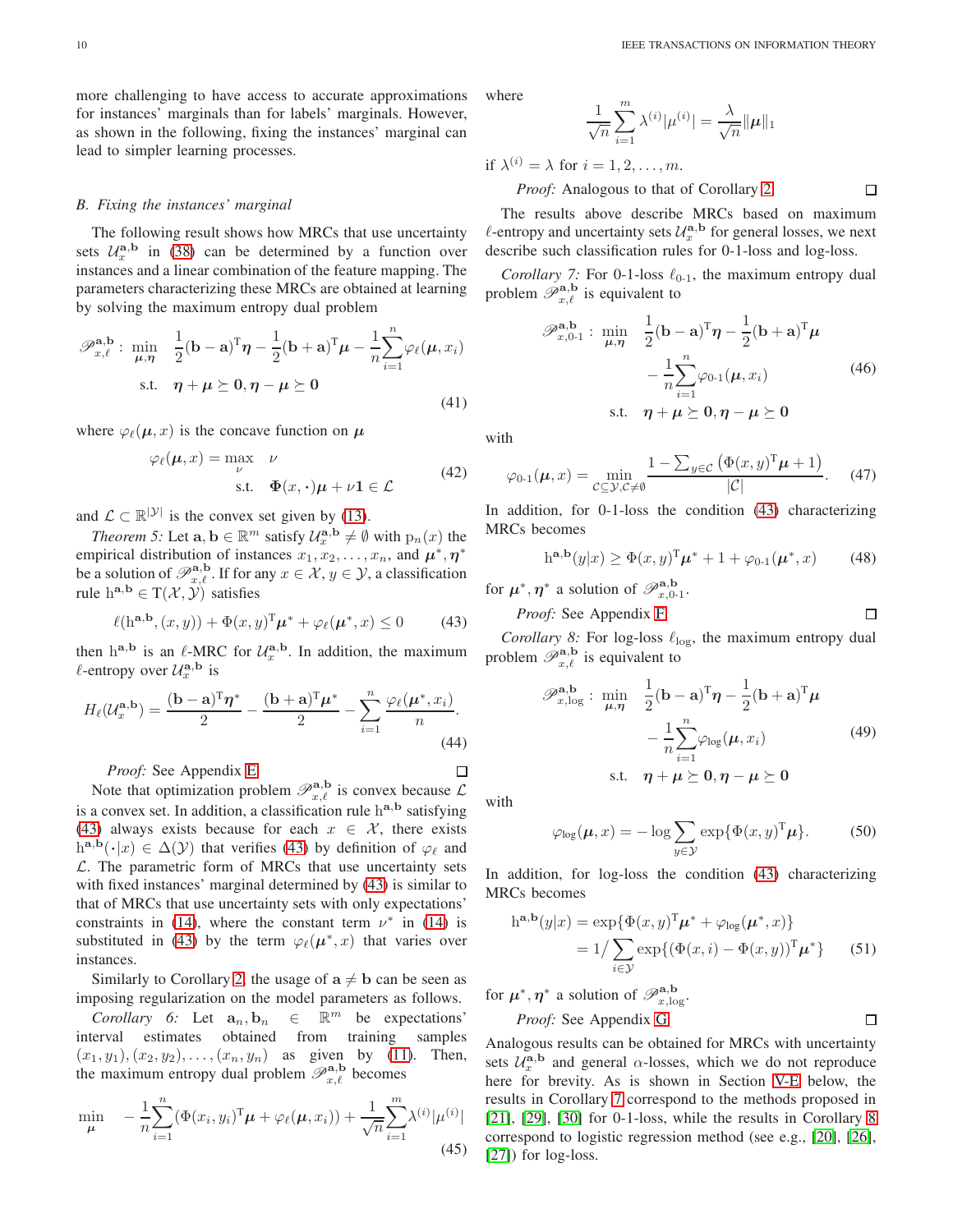<span id="page-10-1"></span>TABLE III EXISTING TECHNIQUES FOR SUPERVISED CLASS IFICATION THAT CAN BE CONS IDERED AS SPECIAL CASES OF THE PROPOSED FRAMEWORK

| Technique                                  | Entropy function                   | Uncertainty set                                                    |
|--------------------------------------------|------------------------------------|--------------------------------------------------------------------|
| Zero-one adversarial [29], [30]            | $0-1$ -entropy                     | $\mathcal{U}_x^{\mathbf{a}}, \lambda = 0$                          |
| Logistic regression e.g., $[19]$ , $[26]$  | log-entropy (Shannon)              | $\mathcal{U}_x^{\mathbf{a}}, \lambda = 0$                          |
| Maximum entropy machine [21]               | $0-1$ -entropy                     | $\mathcal{U}_x^{\mathbf{a},\mathbf{b}}, \lambda \succ 0$           |
| Regularized logistic regression [20], [27] | log-entropy (Shannon)              | $\mathcal{U}_x^{\mathbf{a},\mathbf{b}}, \lambda \succ 0$           |
| Minimum mutual information [31]            | log-relative entropy (Mutual inf.) | $\mathcal{U}_y^{\mathbf{a}}, \, \boldsymbol{\lambda} = \mathbf{0}$ |

### *C. Fixing the labels' marginal*

The following result shows how MRCs that use uncertainty sets  $U_y^{\mathbf{a},\mathbf{b}}$  in [\(39\)](#page-8-1) can be determined by a function over labels and a linear combination of the feature mapping. The parameters characterizing these MRCs are obtained at learning by solving the maximum entropy dual problem

$$
\mathscr{P}_{y,\ell}^{\mathbf{a},\mathbf{b}}: \min_{\mu,\eta,\nu} \quad \frac{1}{2}(\mathbf{b}-\mathbf{a})^{\mathrm{T}}\eta - \frac{1}{2}(\mathbf{b}+\mathbf{a})^{\mathrm{T}}\mu - \sum_{y \in \mathcal{Y}} p_0(y)\nu^{(y)}
$$
  
s.t.  $\mathbf{\Phi}(x,\cdot)\mu + \nu \in \mathcal{L}, \forall x \in \mathcal{X}$   
 $\eta + \mu \succeq 0, \eta - \mu \succeq 0$  (52)

<span id="page-10-3"></span>where  $\mathcal{L} \subset \mathbb{R}^{|\mathcal{Y}|}$  is the convex set given by [\(13\)](#page-5-9).

*Theorem 6:* Let  $\mathbf{a}, \mathbf{b} \in \mathbb{R}^m$  satisfy  $\mathcal{U}_y^{\mathbf{a}, \mathbf{b}} \neq \emptyset$ , and  $\boldsymbol{\mu}^*, \boldsymbol{\eta}^*, \boldsymbol{\nu}^*$ be a solution of  $\mathscr{P}_{y,\ell}^{\mathbf{a},\mathbf{b}}$ . If for any  $x \in \mathcal{X}, y \in \mathcal{Y}$ , a classification rule  $h^{a,b} \in T(\mathcal{X}, \mathcal{Y})$  satisfies

$$
\ell(h^{a,b}, (x, y)) + \Phi(x, y)^{T} \mu^* + (\nu^*)^{(y)} \le 0 \qquad (53)
$$

then h<sup>a,b</sup> is an  $\ell$ -MRC for  $\mathcal{U}_y^{\mathbf{a},\mathbf{b}}$ . In addition, the maximum  $\ell$ -entropy over  $\mathcal{U}_y^{\mathbf{a},\mathbf{b}}$  is

$$
H_{\ell}(\mathcal{U}_y^{\mathbf{a},\mathbf{b}}) = \frac{(\mathbf{b}-\mathbf{a})^{\mathrm{T}}\boldsymbol{\eta}}{2} - \frac{(\mathbf{b}+\mathbf{a})^{\mathrm{T}}\boldsymbol{\mu}^*}{2} - \sum_{y\in\mathcal{Y}} p_0(y) (\nu^*)^{(y)}.
$$
\n(54)

*Proof:* See Appendix [H.](#page-18-2)

Note that the expressions above for the case of using uncertainty sets  $\mathcal{U}_y^{\mathbf{a},\mathbf{b}}$  are similar to those for the case of uncertainty sets  $\mathcal{U}^{\mathbf{a},\mathbf{b}}$  in Theorem [2.](#page-5-7) The scalar parameter  $\nu$  in Theorem [2](#page-5-7). is substituted in the result above by vector parameter  $\nu \in \mathbb{R}^{|\mathcal{Y}|}$ that accounts for the fixed labels' probabilities given by  $p_0(y)$ . Analogous results as those in Corollaries [2,](#page-5-3) [3,](#page-6-5) [4,](#page-6-9) and [5](#page-7-10) can be obtained using uncertainty sets  $\mathcal{U}_y^{\mathbf{a},\mathbf{b}}$ , which we do not reproduce here for brevity.

#### *D. Fixing both instances' and labels' marginals*

The following result shows how MRCs that use uncertainty sets  $U_{x,y}^{\mathbf{a},\mathbf{b}}$  in [\(40\)](#page-8-2) can be determined by a function over instances and labels, and a linear combination of the feature mapping. The parameters describing those MRCs are obtained at learning by solving the maximum entropy dual problem

$$
\mathscr{P}_{x,y,\ell}^{\mathbf{a},\mathbf{b}}: \quad \min_{\mu,\eta,\nu} \quad \frac{1}{2}(\mathbf{b}-\mathbf{a})^{\mathrm{T}}\eta - \frac{1}{2}(\mathbf{b}+\mathbf{a})^{\mathrm{T}}\mu
$$

$$
-\frac{1}{n}\sum_{i=1}^{n}\psi_{\ell}(\mu,\nu,x_i) - \sum_{y\in\mathcal{Y}}p_0(y)\nu^{(y)} \quad (55)
$$
s.t.  $\eta + \mu \ge 0, \eta - \mu \ge 0$ 

where  $\psi_{\ell}(\mu, \nu, x)$  is the concave function on  $\mu, \nu$ 

<span id="page-10-5"></span><span id="page-10-4"></span>
$$
\psi_{\ell}(\boldsymbol{\mu}, \boldsymbol{\nu}, x) = \max_{\rho} \quad \rho
$$
  
s.t.  $\Phi(x, \cdot) \boldsymbol{\mu} + \boldsymbol{\nu} + \rho \mathbf{1} \in \mathcal{L}$  (56)

<span id="page-10-2"></span>and  $\mathcal{L} \subset \mathbb{R}^{|\mathcal{Y}|}$  is the convex set given by [\(13\)](#page-5-9).

*Theorem 7:* Let  $\mathbf{a}, \mathbf{b} \in \mathbb{R}^m$  satisfy  $\mathcal{U}_{xy}^{\mathbf{a},\mathbf{b}} \neq \emptyset$  with  $p_n(x)$ the empirical distribution of instances  $x_1, x_2, \ldots, x_n$ , and  $\mu^*, \eta^*, \nu^*$  be a solution of  $\mathscr{P}_{x,y,\ell}^{\mathbf{a},\mathbf{b}}$ . If for any  $x \in \mathcal{X}, y \in \mathcal{Y},$ a classification rule  $h^{a,b} \in T(\mathcal{X}, \mathcal{Y})$  satisfies

$$
\ell(h^{\mathbf{a},\mathbf{b}},(x,y)) + \Phi(x,y)^{\mathrm{T}} \boldsymbol{\mu}^* + (\nu^*)^{(y)} + \psi_{\ell}(\boldsymbol{\mu}^*,\boldsymbol{\nu}^*,x) \le 0
$$
\n(57)

then h<sup>a,b</sup> is an  $\ell$ -MRC for  $\mathcal{U}_{x,y}^{a,b}$ . In addition, the maximum  $\ell$ -entropy over  $\mathcal{U}_{x,y}^{\mathbf{a},\mathbf{b}}$  is

$$
H_{\ell}(\mathcal{U}_{x,y}^{\mathbf{a},\mathbf{b}}) = \frac{(\mathbf{b}-\mathbf{a})^{\mathrm{T}}\boldsymbol{\eta}^*}{2} - \frac{(\mathbf{b}+\mathbf{a})^{\mathrm{T}}\boldsymbol{\mu}^*}{2} - \sum_{i=1}^n \frac{\psi_{\ell}(\boldsymbol{\mu}^*,\boldsymbol{\nu}^*,x_i)}{n} - \sum_{y\in\mathcal{Y}} p_0(y)(\boldsymbol{\nu}^*)^{(y)}.
$$
\n(58)

## *Proof:* See Appendix [I.](#page-18-3)

 $\Box$ 

Note that, similarly to Theorem [5,](#page-9-3) optimization problem  $\mathscr{P}_{x,y,\ell}^{\mathbf{a},\mathbf{b}}$  is convex because  $\mathcal L$  is a convex set. In addition, a classification rule  $h^{a,b}$  satisfying [\(57\)](#page-10-0) always exists by definition of  $\psi_{\ell}$ . The parametric form of MRCs that use uncertainty sets with fixed instances' and labels' marginals determined by [\(57\)](#page-10-0) is similar to that of MRCs that use uncertainty sets with only expectations' constraints determined by [\(14\)](#page-5-2), where the constant term  $\nu^*$  in [\(14\)](#page-5-2) is substituted in [\(57\)](#page-10-0) by the term  $\nu^{*(y)} + \psi_{\ell}(\mu^*, \nu^*, x)$  that varies over instances and labels.

Analogous results as those in Corollaries [2,](#page-5-3) [3,](#page-6-5) [4,](#page-6-9) and [5](#page-7-10) can be obtained in this case, which we do not reproduce here for brevity. For example, for 0-1-loss and log-loss the expressions of function  $\psi_{\ell}$  are

$$
\psi_{0\text{-}1}(\boldsymbol{\mu},\boldsymbol{\nu},x) = \min_{\mathcal{C}\subseteq\mathcal{Y},\mathcal{C}\neq\emptyset} \frac{1-\sum_{y\in\mathcal{C}} \left(\Phi(x,y)^{\mathrm{T}}\boldsymbol{\mu}+\nu^{(y)}+1\right)}{|\mathcal{C}|}
$$

<span id="page-10-0"></span> $\Box$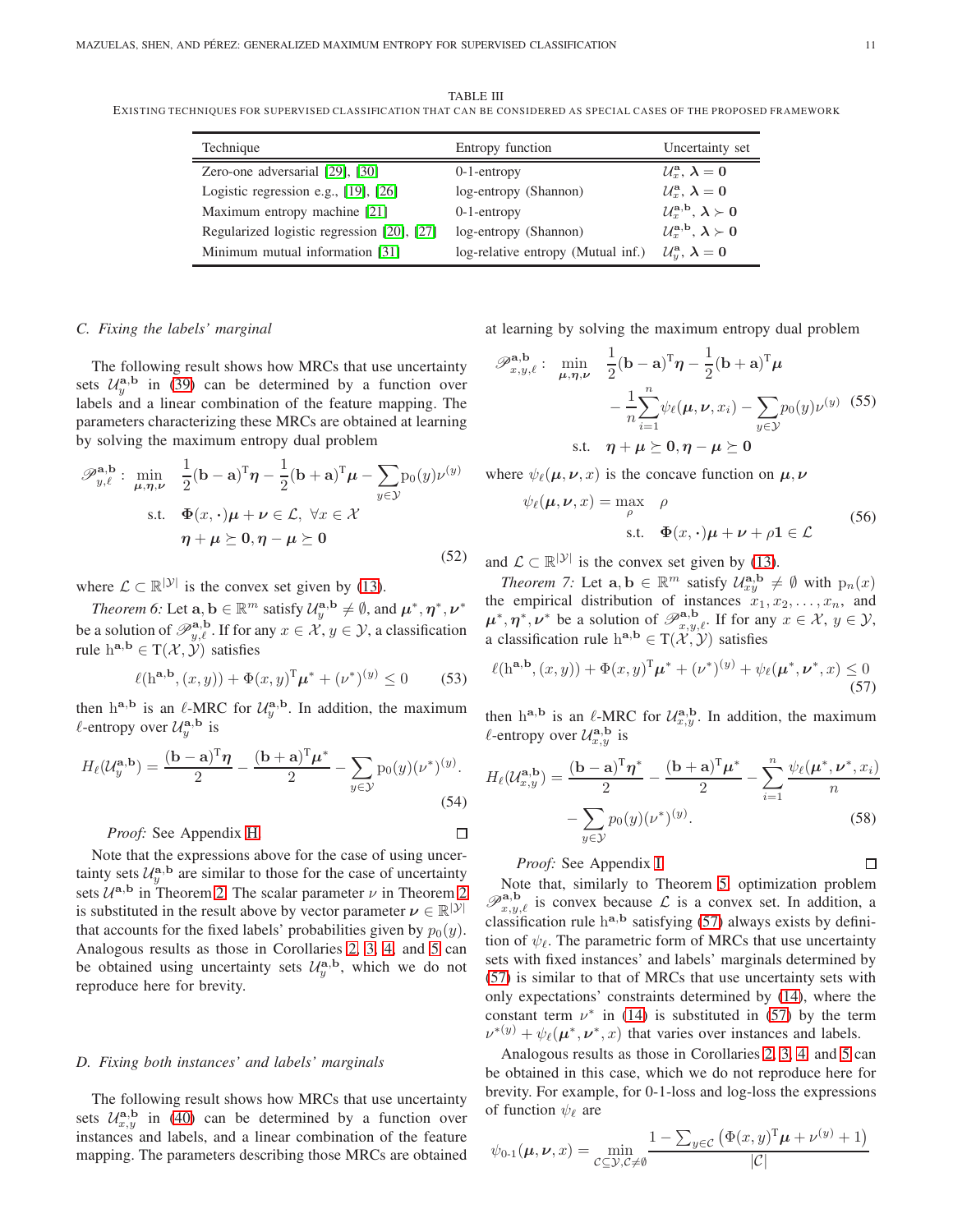$$
\psi_{\log}(\boldsymbol{\mu}, \boldsymbol{\nu}, x) = -\log \sum_{y \in \mathcal{Y}} \exp{\{\Phi(x, y)^{\mathrm{T}} \boldsymbol{\mu} + \nu^{(y)}\}}.
$$

# <span id="page-11-0"></span>*E. Relationship with existing techniques*

The results in previous sections can lead to a manifold of classification techniques by varying the entropy function and the uncertainty set considered. Most of such techniques are novel and some of them correspond to current methods. The novel techniques include those described in Sections [III](#page-4-1) and [IV](#page-6-10) that provide performance guarantees as well as those that use general  $\alpha$ -losses. The ones corresponding to existing techniques are obtained using uncertainty sets of distributions with fixed marginals. Specifically, Table [III](#page-10-1) summarizes how multiple existing techniques can be considered as special cases of the presented framework for different types of entropy functions and uncertainty sets.

The methods proposed in [\[21\]](#page-19-15), [\[29\]](#page-19-23), [\[30\]](#page-19-29) correspond to MRCs for 0-1-entropy and uncertainty sets  $\mathcal{U}_x^{\mathbf{a}}$  with a given by [\(11\)](#page-5-1) taking  $\lambda = 0$ . Such correspondence is obtained because the maximum entropy dual problem  $\mathscr{P}_{x,0-1}^{\mathbf{a},\mathbf{b}}$  in [\(46\)](#page-9-4) of Corollary [7](#page-9-1) with  $\lambda = 0$  becomes

$$
\min_{\mu} \frac{1}{n} \sum_{i=1}^{n} - \Phi(x_i, y_i)^{\mathrm{T}} \mu - \varphi_{0-1}(\mu, x_i)
$$
\n
$$
= \min_{\mu} \frac{1}{n} \sum_{i=1}^{n} \max_{\mathcal{C} \subseteq \mathcal{Y}, \mathcal{C} \neq \emptyset} \frac{\sum_{y \in \mathcal{C}} (\Phi(x_i, y) - \Phi(x_i, y_i))^{\mathrm{T}} \mu + |\mathcal{C}| - 1}{|\mathcal{C}|}
$$
\n(59)

that coincides with the empirical risk minimization of the loss function referred to as "adversarial zero-one loss function" in [\[29\]](#page-19-23), [\[30\]](#page-19-29) and "minimax-hinge loss function" in [\[21\]](#page-19-15). In addition, the L1 reguralized approach using "minimax-hinge loss function" in [\[21\]](#page-19-15) corresponds to MRCs for 0-1-entropy and uncertainty sets  $\mathcal{U}_x^{\mathbf{a},\mathbf{b}}$  with a and b given by [\(11\)](#page-5-1) taking  $\lambda \succ 0$ , as a direct consequence of Corollaries [6](#page-9-5) and [7.](#page-9-1)

Logistic regression method (see e.g., [\[19\]](#page-19-13), [\[26\]](#page-19-20)) corresponds to MRCs for log-entropy and uncertainty sets  $\mathcal{U}_x^{\mathbf{a}}$  with a given by [\(11\)](#page-5-1) taking  $\lambda = 0$ . Such correspondence is obtained because the maximum entropy dual problem  $\mathscr{P}_{x,\log}^{\mathbf{a},\mathbf{b}}$  in [\(49\)](#page-9-6) of Corollary [8](#page-9-2) with  $\lambda = 0$  becomes

$$
\min_{\mu} \frac{1}{n} \sum_{i=1}^{n} -\Phi(x_i, y_i)^{\mathrm{T}} \mu - \varphi_{\log}(\mu, x_i)
$$
\n
$$
= \min_{\mu} \frac{1}{n} \sum_{i=1}^{n} \log \sum_{y \in \mathcal{Y}} \exp{\{\Phi(x_i, y)^{\mathrm{T}} \mu\}} - \Phi(x_i, y_i)^{\mathrm{T}} \mu
$$
\n
$$
= \min_{\mu} \frac{1}{n} \sum_{i=1}^{n} -\log \left\{\frac{\exp{\{\Phi(x_i, y_i)^{\mathrm{T}} \mu\}}}{\sum_{y \in \mathcal{Y}} \exp{\{\Phi(x_i, y)^{\mathrm{T}} \mu\}}}\right\}
$$
\n
$$
= \min_{\mu} \frac{1}{n} \sum_{i=1}^{n} \log \left\{\sum_{y \in \mathcal{Y}} \exp{\{(\Phi(x_i, y) - \Phi(x_i, y_i))^{\mathrm{T}} \mu\}}\right\}
$$

that coincides with the empirical risk minimization of the logistic loss function. In addition, the L1 reguralized approach for logistic regression in [\[20\]](#page-19-14), [\[27\]](#page-19-21) corresponds to MRCs for log-entropy and uncertainty sets  $\mathcal{U}_x^{\mathbf{a},\mathbf{b}}$  with a and b given by [\(11\)](#page-5-1) taking  $\lambda \succ 0$ , as a direct consequence of Corollaries [6](#page-9-5) and [8.](#page-9-2)

The minimum mutual information method proposed in [\[31\]](#page-19-24) corresponds to MRCs for log-relative entropy with respect to  $p_0(y)$  for uncertainty sets  $\mathcal{U}_y^{\mathbf{a}}$  with a given by [\(11\)](#page-5-1) taking  $\lambda = 0$ . Such correspondence is obtained because the maximum entropy dual problem  $\mathscr{P}_{y,\ell}^{a,b}$  in [\(52\)](#page-10-2) for log-relative entropy with  $\lambda = 0$  (a = b) becomes

$$
\min_{\mu,\nu} \quad -\mathbf{a}^{\mathrm{T}}\boldsymbol{\mu} - \sum_{y \in \mathcal{Y}} p_0(y)\nu^{(y)}
$$
\n
$$
\text{s.t.} \quad \log \sum_{y \in \mathcal{Y}} p_0(y) \exp{\{\Phi(x, y)^\mathrm{T}\boldsymbol{\mu} + \nu^{(y)}\}} \le 0, \ \forall x \in \mathcal{X}
$$

since, for log-relative loss with respect to  $p_0(y)$ , we have that  $L(\mathbf{q}, y) = \log \frac{p_0(y)}{q(y)}$  so that the convex set  $\mathcal{L}$  is

$$
\mathcal{L} = \{ \mathbf{c} \in \mathbb{R}^{|\mathcal{Y}|} : \sum_{y \in \mathcal{Y}} p_0(y) \exp\{c^{(y)}\} \le 1 \}.
$$

In addition, the derivation above does not require assumptions on strict positivity of instances' marginal, thus addressing the problem postulated in [\[31\]](#page-19-24).

## VI. DISCUSSION

The sections above develop the generalized maximum entropy principle for supervised classification. The results establish a theoretical framework, develop learning techniques, present performance guarantees, and describe the relationship with existing techniques, as summarized in Table [IV.](#page-12-1)

The theoretical framework shows that the maximum entropy principle for supervised classification leads to MRCs that minimize worst-case expected loss with respect to distributions in an uncertainty set. In addition, the maximum entropy provides a performance bound for MRCs in cases where the uncertainty set considered includes the true underlying distribution.

The learning techniques allow to determine MRCs by means convex optimization for general entropy functions and uncertainty sets. MRCs minimize the worst-case expected loss over general classification rules and yet have a simple parametric expression determined by a linear combination of the feature mapping considered. MRCs' parameters are obtained at learning by solving a maximum entropy dual problem, and are used at prediction to classify general instances. Such maximum entropy dual problems are specified for general  $\alpha$ -entropies as well as for 0-1 and log entropies for which they are shown to be equivalent to LP and GP optimization problems using uncertainty sets given by expectations' constraints. In addition, the results show that the usage of expectations' interval estimates is equivalent to imposing L1 regularization at learning, and the regularization parameters are directly given by the accuracy of expectations' estimates.

The performance guarantees presented show that the usage of uncertainty sets given by expectations' constraints can enable to obtain tight upper and lower bounds for MRCs' risks. In addition, the results provide finite-sample generalization bounds for MRCs in terms of the smallest maximum entropy and the training size. Finally, we show that multiple existing classification techniques can be considered as special cases of the presented framework using uncertainty sets given by expectations' and marginals' constraints.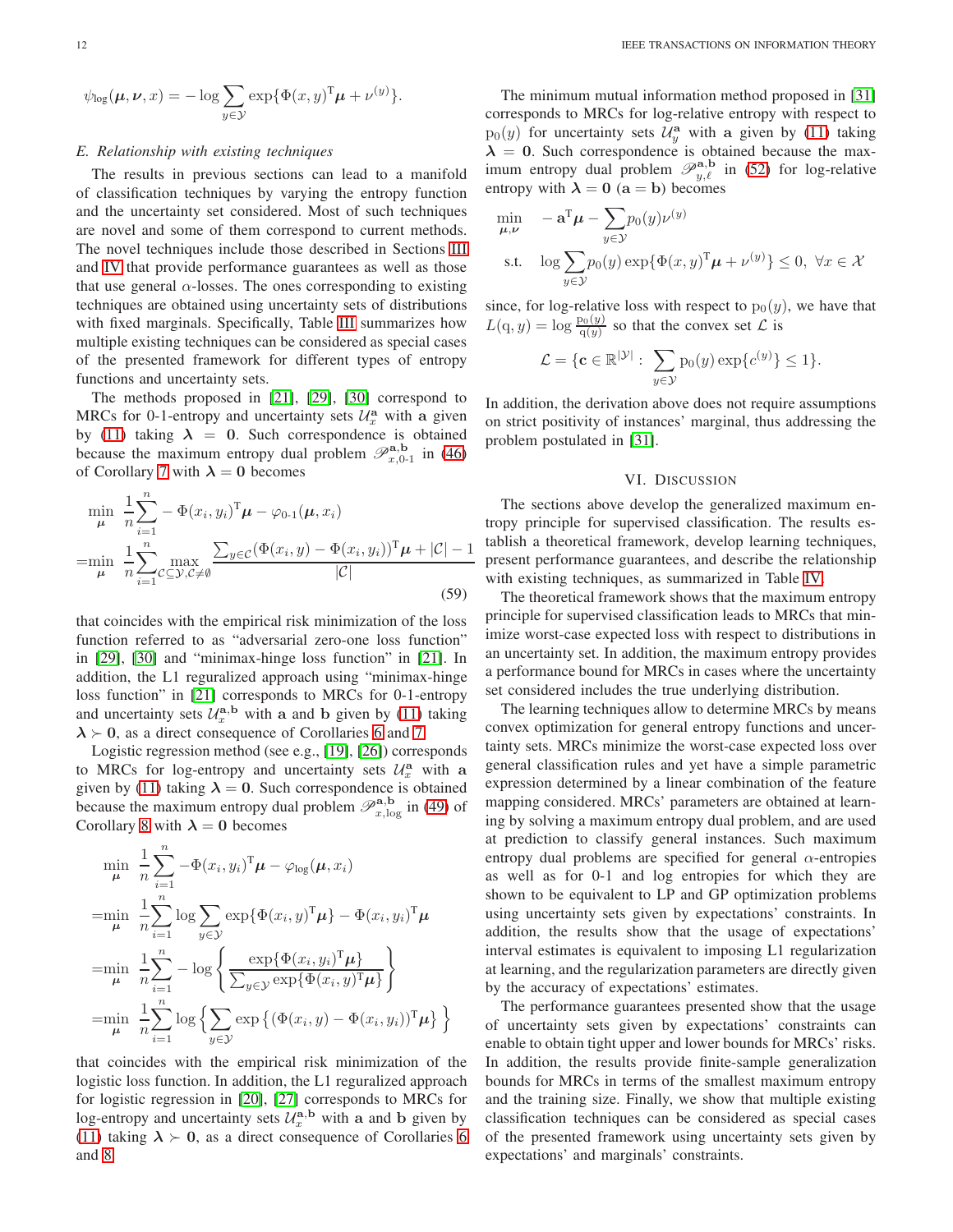<span id="page-12-1"></span>

|                                          | <b>Results</b>                                                                                                                                                           | Entropy function                                                                                          | Uncertainty set                                                                                                                                                                                                                                      |
|------------------------------------------|--------------------------------------------------------------------------------------------------------------------------------------------------------------------------|-----------------------------------------------------------------------------------------------------------|------------------------------------------------------------------------------------------------------------------------------------------------------------------------------------------------------------------------------------------------------|
| Theoretical framework                    | Definitions 1, 2, Theorem 1,<br>Corollary 1                                                                                                                              | General                                                                                                   | General                                                                                                                                                                                                                                              |
| Learning techniques                      | Theorem 2, Corollary 2<br>Theorems 5, 6, 7, Corollary 6<br>Corollary 3<br>Corollary 4, Propositions 1, 2<br>Corollary 5, Propositions 1, 2<br>Corollary 7<br>Corollary 8 | General<br>General<br>$\alpha$ -entropy<br>$0-1$ -entropy<br>log-entropy<br>$0-1$ -entropy<br>log-entropy | Expectations' constraints<br>Expectations' and marginals' constraints<br>Expectations' constraints<br>Expectations' constraints<br>Expectations' constraints<br>Expectations' and marginals' constraints<br>Expectations' and marginals' constraints |
| Performance guarantees                   | Theorems 3, 4                                                                                                                                                            | General                                                                                                   | Expectations' constraints                                                                                                                                                                                                                            |
| Relationship with<br>existing techniques | Section V-E                                                                                                                                                              | $0-1$ , $log$ , and<br>relative-log                                                                       | Expectations' and marginals' constraints                                                                                                                                                                                                             |

TABLE IV MAIN RESULTS PRESENTED

The general framework presented yields a manifold of classification techniques that accommodate to assorted goals and situations by varying the entropy function and type of uncertainty set. Entropies determined by classificationcalibrated losses are preferred for pure-discriminative approaches, while entropies determined by proper losses are preferred for conditional approaches. The paper describes techniques corresponding with general  $\alpha$ -entropies including 0-1-entropy and log-entropy, but other entropy functions can be similarly used. Additional convenient entropy functions are those given by losses that account for cost-sensitive classification errors [\[29\]](#page-19-23) as well as those given by general losses developed for scoring probability assessments [\[33\]](#page-19-26). In addition, entropy functions determined by relative losses can enable to use prior knowledge such as that related to prior label-probabilities. Regarding the choice of uncertainty set, those given by expectations' constraints can enable to obtain performance guarantees at learning, while those given by both expectations' and marginals' constraints can result in simplified learning processes. In addition, uncertainty sets given only by expectations' constraints enable to use training samples through statistical queries [\[48\]](#page-20-5) since the corresponding MRCs use expectations' estimates at learning.

#### VII. NUMERICAL RESULTS

<span id="page-12-0"></span>In this section we show experimental results for MRCs using benchmark datasets, and compare their performance with the presented performance bounds and with conventional techniques for supervised classification. Specifically, we utilized "Adult", "Pulsar", and "Thyroid" datasets from UCI repository [\[49\]](#page-20-6). "Adult" dataset is formed by 48, 842 samples with 15-dimensional instances and two different labels, "Pulsar" dataset is formed by 17, 898 samples with 9-dimensional instances and two different labels, and "Thyroid" dataset is formed by 7, 200 samples with 22-dimensional instances and three different labels.

MRCs for 0-1-entropy and log-entropy with expectations' constraints are implemented as described in Algorithms [1,](#page-8-3) [2,](#page-8-4) and [3.](#page-8-5) MRCs results are obtained using feature mappings given by instances' thresholding, similarly to those used by maximum entropy and logistic regression methods [\[5\]](#page-19-3), [\[6\]](#page-19-36), [\[18\]](#page-19-12), [\[20\]](#page-19-14). Such feature mappings are adequate for a streamlined implementation of MRCs because they take a reduced number of values.

Let each instance  $x \in \mathcal{X}$  be given by  $x =$  $[x^{(1)}, x^{(2)}, \dots, x^{(D)}]^{\text{T}} \in \mathbb{R}^D$ , and for  $i = 1, 2, \dots, k$  let Th<sub>i</sub>  $\in \mathbb{R}$  be a threshold corresponding with dimension  $d_i \in \{1, 2, \ldots, D\}$ . We consider feature mappings as in [\(9\)](#page-4-5) with  $m = |\mathcal{Y}|(k+1)$  components corresponding to the different combinations of labels and thresholds. Specifically,

$$
\Phi(x,y) = \mathbf{e}_y \otimes \Psi(x), \ \Psi(x) = \begin{bmatrix} 1 \\ \mathbb{I}\{x^{(d_1)} \leq \text{Th}_1\} \\ \mathbb{I}\{x^{(d_2)} \leq \text{Th}_2\} \\ \vdots \\ \mathbb{I}\{x^{(d_k)} \leq \text{Th}_k\} \end{bmatrix}
$$
(60)

Thresholds  $Th_1, Th_2, \ldots, Th_k$  defining the feature mapping are obtained by one-dimensional decision trees (decision stumps) with up to 20 leaves. In addition, the optimization problems for MRCs learning in Algorithm [1](#page-8-3) are solved using  $r \leq n$  vectors  $f_1, f_2, \ldots, f_r$  corresponding to the training instances as given by [\(37\)](#page-8-6), and the corresponding LP and GP problems are solved using CVX package [\[50\]](#page-20-7).

For each training size  $n$ , random stratified instantiations of training samples are used to obtain SVM, MEM, and LR classifiers, as well as 0-1-MRCs and log-MRCs together with their corresponding upper and lower performance bounds. Then, an additional set of 1000 test samples is used to estimate the true risks. All classification techniques are implemented using their default parameters; SVMs are implemented using Gaussian kernels and their log-loss is obtained by estimating posterior class probabilities as presented in [\[51\]](#page-20-8); and MRCs are implemented taking  $\lambda^{(i)} = 0.25$ , for  $i = 1, 2, \ldots, m$ . MRC techniques including MEM have been implemented using the Python library MRCpy [\[52\]](#page-20-9) [https://MachineLearningBCAM.github.io/MRCpy/.](https://MachineLearningBCAM.github.io/MRCpy/)

Figures [2,](#page-13-0) [3,](#page-13-1) and [4](#page-14-1) show the average risks and bounds obtained over 50 random instantiations. Such figures show that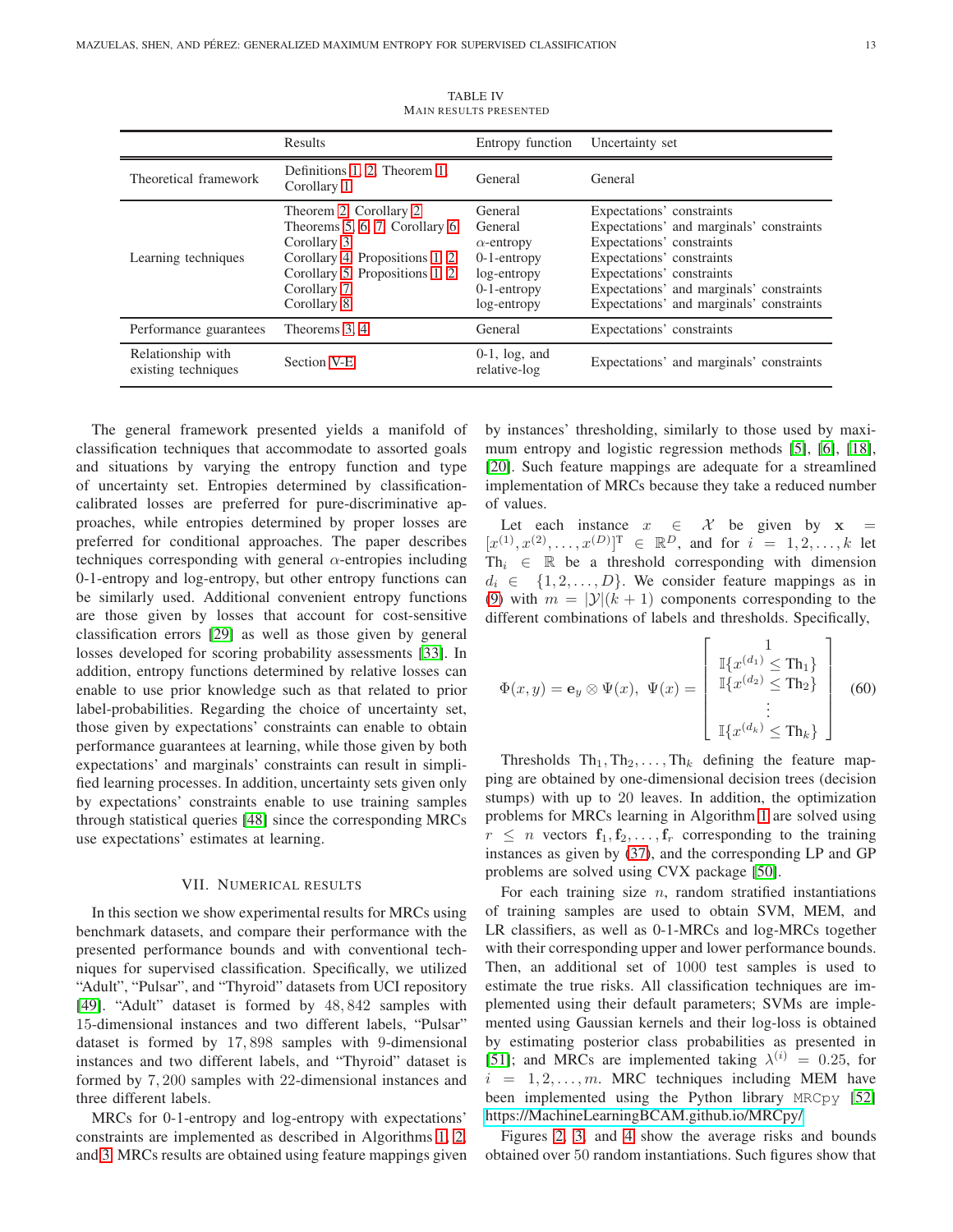

<span id="page-13-0"></span>Fig. 2. Risks of MRCs for "Adult" dataset in comparison with their upper and lower bounds and with conventional techniques.



<span id="page-13-1"></span>Fig. 3. Risks of MRCs for "Pulsar' dataset in comparison with their upper and lower bounds and with conventional techniques.

MRCs can provide reliable performance bounds at learning and achieve classification performances competitive with the state-of-the-art. In addition, Fig. [5](#page-14-2) shows boxplots with the differences between the performance bounds and MRCs' risks over all instantiations and training sizes. Such figures show that the performance bounds obtained at learning are tight in every instantiation.

The numerical results corroborate over diverse datasets that MRCs can enable accurate classification with performance guarantees for varied entropy functions.

# VIII. CONCLUSION

The paper presents a framework for supervised classification based on generalized maximum entropy. Such framework corresponds with classification techniques referred to as minimax risk classifiers (MRCs). We develop learning algorithms that determine MRCs for general entropy functions by means of convex optimization and show finite-sample generalization bounds for MRCs in terms of the training size. We also show that tight performance bounds can be obtained at learning by using uncertainty sets given by expectations' constraints. In addition, multiple existing classification techniques can be considered as special cases of the presented framework by using uncertainty sets given by expectations' and marginals' constraints. The paper also shows that MRCs can obtain competitive performances and provide tight risk bounds at learning for assorted entropies. Varying the entropy function and type of uncertainty set used, the presented framework yields a manifold of classification techniques that can offer performance guarantees. Such flexible set of techniques includes multiple existing methods and can enable to design learning algorithms tailored to assorted goals and situations.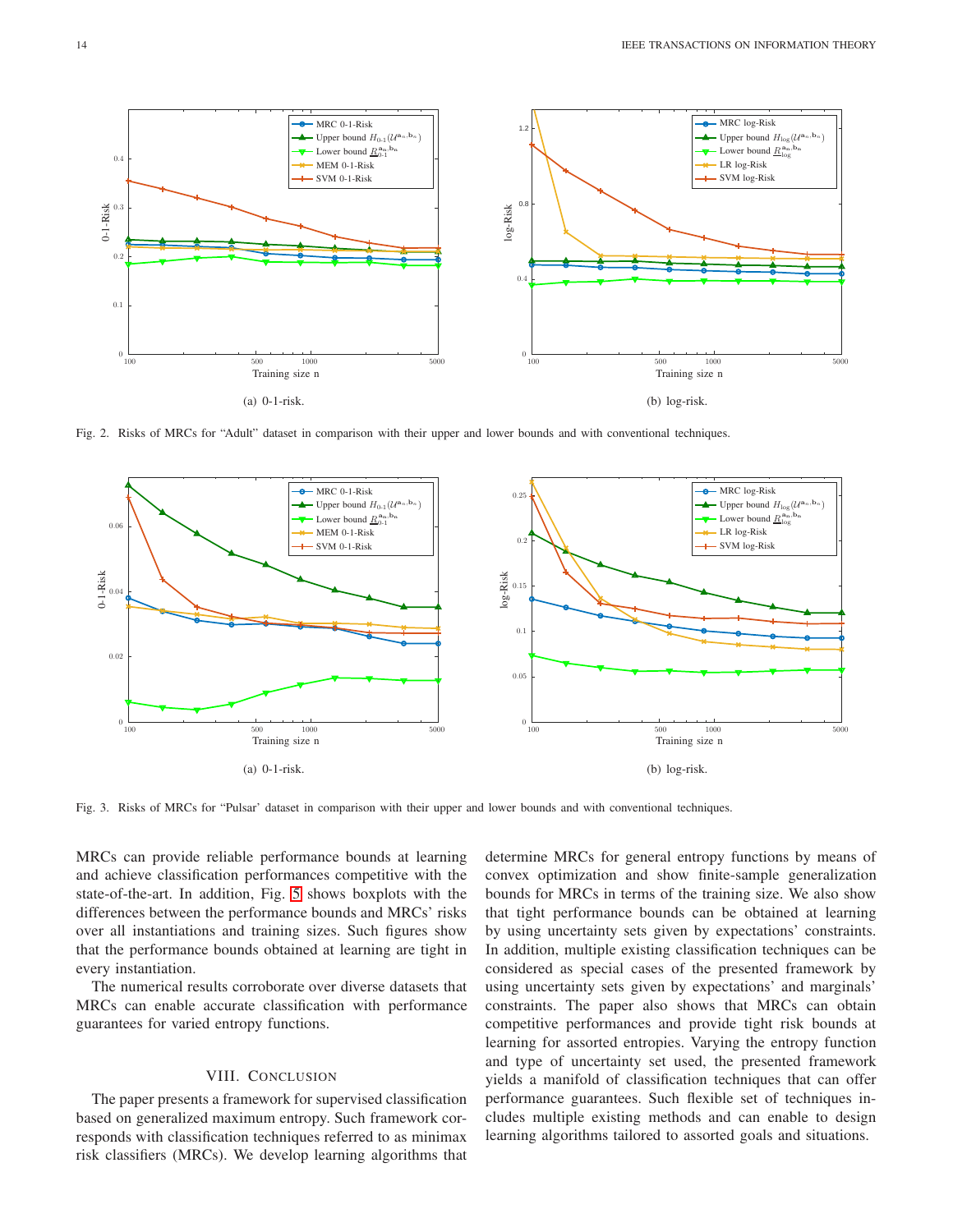

<span id="page-14-1"></span>Fig. 4. Risks of MRCs for "Thyroid' dataset in comparison with their upper and lower bounds and with conventional techniques.



(a) Differences between 0-1-MRCs' risks and performance bounds.

<span id="page-14-2"></span>Fig. 5. Tightness of the performance bounds obtained at training.

# <span id="page-14-0"></span>APPENDIX A PROOF OF THEOREM [2](#page-5-7)

*Proof:* Let 
$$
\widetilde{\mathcal{U}}
$$
 and  $\widetilde{\ell}$  be the set and function  
\n
$$
\widetilde{\mathcal{U}} = \{p : \mathcal{X} \times \mathcal{Y} \to [0, \infty) \text{ s.t. } \sum_{y \in \mathcal{Y}} p(x, y) \le 1, \forall x \in \mathcal{X} \}
$$
\n
$$
\widetilde{\ell}(h, p) = \frac{1}{2} (\mathbf{b} - \mathbf{a})^{\mathrm{T}} \boldsymbol{\eta}^* - \frac{1}{2} (\mathbf{b} + \mathbf{a})^{\mathrm{T}} \boldsymbol{\mu}^* - \boldsymbol{\nu}^* + \ell(h, p)
$$
\n
$$
+ \sum_{x \in \mathcal{X}, y \in \mathcal{Y}} p(x, y) (\Phi(x, y)^{\mathrm{T}} \boldsymbol{\mu}^* + \boldsymbol{\nu}^*)
$$

in the first step of the proof we show that a classification rule satisfying [\(14\)](#page-5-2) is solution of optimization problem  $\min_{h \in T(\mathcal{X}, \mathcal{Y})} \max_{p \in \widetilde{\mathcal{U}}} \widetilde{\ell}(h, p)$ , and in the second step of the proof we show that a solution of  $\min_{h \in T(\mathcal{X}, \mathcal{Y})} \max_{p \in \widetilde{\mathcal{U}}} \ell(h, p)$ is also a solution of  $\min_{h \in T(\mathcal{X}, \mathcal{Y})} \max_{p \in \mathcal{U}^{\mathbf{a}, \mathbf{b}}} \ell(h, p)$ .



(b) Differences between log-MRCs' risks and performance bounds.

For the first step, note that

$$
\widetilde{\ell}(\mathbf{h}, \mathbf{p}) = \frac{1}{2} (\mathbf{b} - \mathbf{a})^{\mathrm{T}} \boldsymbol{\eta}^* - \frac{1}{2} (\mathbf{b} + \mathbf{a})^{\mathrm{T}} \boldsymbol{\mu}^* - \boldsymbol{\nu}^* + \sum_{x \in \mathcal{X}} g(\mathbf{h}(\cdot | x), \mathbf{p}(x, \cdot))
$$

with

$$
g(\mathbf{h}(\cdot|x), \mathbf{p}(x, \cdot)) = \sum_{y \in \mathcal{Y}} \mathbf{p}(x, y) L(\mathbf{h}(\cdot|x), y) + \sum_{y \in \mathcal{Y}} \mathbf{p}(x, y) [\Phi(x, y)^{\mathrm{T}} \boldsymbol{\mu}^* + \boldsymbol{\nu}^*].
$$

Then,

$$
\min_{h \in T(\mathcal{X}, \mathcal{Y})} \max_{p \in \widetilde{\mathcal{U}}} \widetilde{\ell}(h, p) = \frac{1}{2} (\mathbf{b} - \mathbf{a})^T \boldsymbol{\eta}^* - \frac{1}{2} (\mathbf{b} + \mathbf{a})^T \boldsymbol{\mu}^* - \boldsymbol{\nu}^*
$$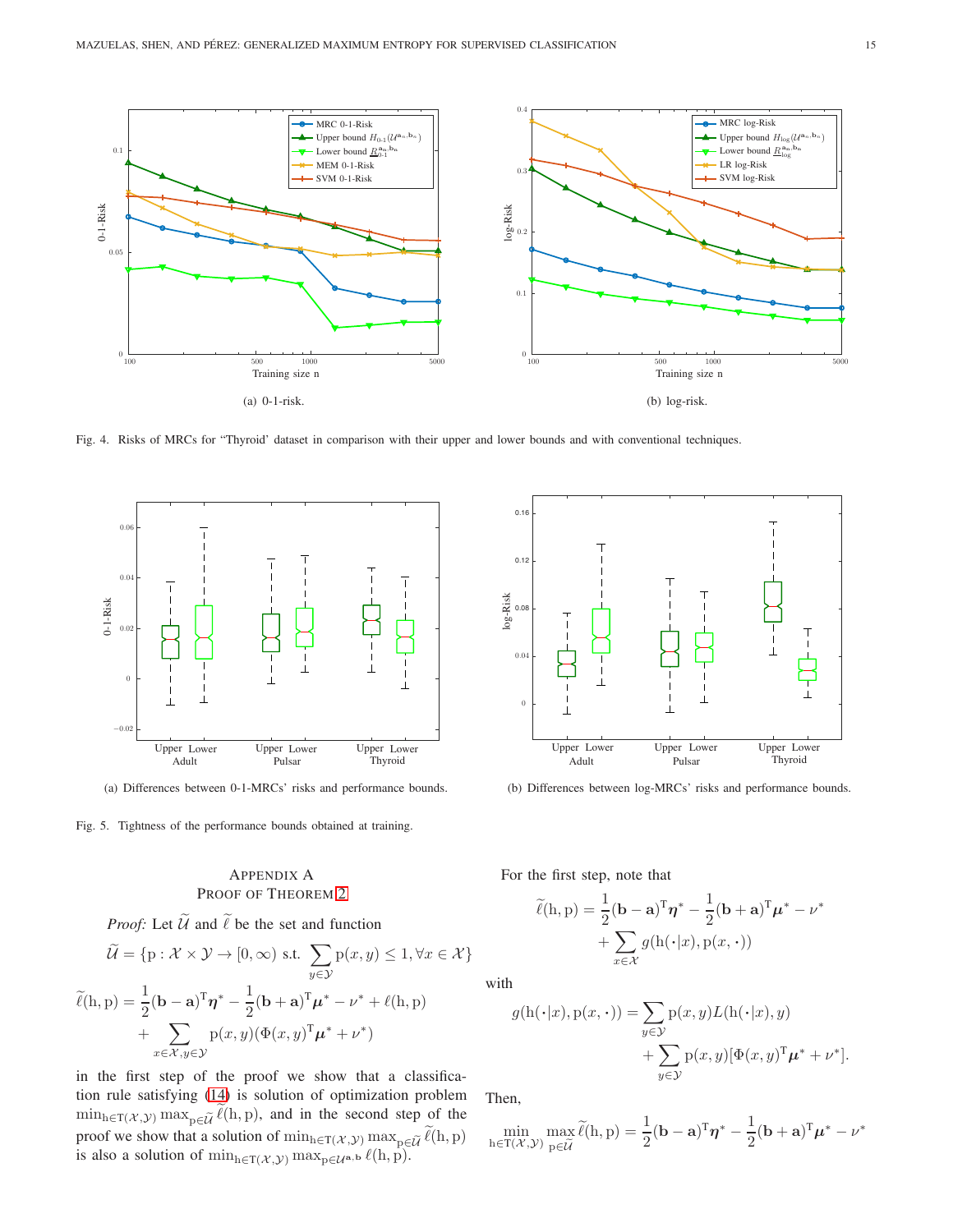+ 
$$
\min_{\mathbf{h}\in\mathcal{T}(\mathcal{X},\mathcal{Y})}\max_{\mathbf{p}\in\widetilde{\mathcal{U}}}\sum_{x\in\mathcal{X}}g(\mathbf{h}(\cdot|x),\mathbf{p}(x,\cdot))
$$

and

$$
\min_{h \in T(\mathcal{X}, \mathcal{Y})} \max_{p \in \widetilde{\mathcal{U}}} \sum_{x \in \mathcal{X}} g(h(\cdot | x), p(x, \cdot))
$$
\n
$$
= \sum_{x \in \mathcal{X}} \min_{h(\cdot | x) \in \Delta(\mathcal{Y})} \max_{p(x, \cdot) \in \widetilde{\mathcal{U}}_x} g(h(\cdot | x), p(x, \cdot))
$$

with  $\widetilde{\mathcal{U}}_x = \{q : \mathcal{Y} \to [0, \infty), \sum_{y \in \mathcal{Y}} q(y) \leq 1\}.$  The inner maximization above is given by

$$
\max_{p(x,\cdot)\in\widetilde{\mathcal{U}}_x} g(h(\cdot|x), p(x,\cdot))
$$
\n
$$
= \max_{y\in\mathcal{Y}} \left( L(h(\cdot|x), y) + \Phi(x, y)^{\mathrm{T}} \boldsymbol{\mu}^* + \nu^* \right)_+ \quad (61)
$$

as a direct consequence of  $g(h(\cdot|x), p(x, \cdot))$  definition. Then, a classification rule satisfying [\(14\)](#page-5-2) is solution of optimization problem  $\min_{h \in T(\mathcal{X}, \mathcal{Y})} \max_{p \in \widetilde{\mathcal{U}}} \widetilde{\ell}(h, p)$  since [\(61\)](#page-15-0) takes its minimum value 0 for  $h^{a,b}(\cdot|x)$  such that for any  $y \in \mathcal{Y}$ 

$$
L(\mathbf{h}^{\mathbf{a},\mathbf{b}}(\cdot|x),y) + \Phi(x,y)^{\mathrm{T}} \boldsymbol{\mu}^* + \nu^* \le 0
$$

that exists due to the constraints of  $\mathcal{P}_{\ell}^{\mathbf{a},\mathbf{b}}$  in [\(12\)](#page-5-6).

For the second step of the proof, if  $h^{a,b}$  is a solution of  $\min_{h \in T(\mathcal{X}, \mathcal{Y})} \max_{h \in \widetilde{\mathcal{U}}} \ell(h, p)$  we have that

$$
\min_{h \in T(\mathcal{X}, \mathcal{Y})} \max_{p \in \widetilde{\mathcal{U}}} \widetilde{\ell}(h, p) = \max_{p \in \widetilde{\mathcal{U}}} \widetilde{\ell}(h^{\mathbf{a}, \mathbf{b}}, p)
$$
\n
$$
\geq \max_{p \in \mathcal{U}^{\mathbf{a}, \mathbf{b}}} \ell(h^{\mathbf{a}, \mathbf{b}}, p) \geq \min_{h \in T(\mathcal{X}, \mathcal{Y})} \max_{p \in \mathcal{U}^{\mathbf{a}, \mathbf{b}}} \ell(h, p) \qquad (62)
$$

where the first inequality is due to the fact that  $\mathcal{U}^{\mathbf{a},\mathbf{b}} \subset \widetilde{\mathcal{U}}$  and  $\tilde{\ell}(h, p) > \ell(h, p)$  for  $p \in \mathcal{U}^{a,b}$  because

$$
\frac{1}{2}(\mathbf{b}-\mathbf{a})^{\mathrm{T}}\boldsymbol{\eta}^* - \frac{1}{2}(\mathbf{b}+\mathbf{a})^{\mathrm{T}}\boldsymbol{\mu}^* + \sum_{x \in \mathcal{X}, y \in \mathcal{Y}} p(x, y) \Phi(x, y)^{\mathrm{T}}\boldsymbol{\mu}^*
$$

is at least 0 by definition of  $\mathcal{U}^{\mathbf{a},\mathbf{b}}$  and since  $\eta^* + \mu^* \succeq 0, \eta^* \mu^*\succeq 0.$ 

The min and the max in  $\min_{h \in T(\mathcal{X}, \mathcal{Y})} \max_{p \in \mathcal{U}^{a,b}} \ell(h, p)$  can be interchanged using classical minimax theorems (see e.g., [\[44\]](#page-20-1)) since  $\ell(h, p)$  is lower semi-continuous and convex in h because  $L$  is lower semi-continuous and convex in its first argument,  $\ell(h, p)$  is concave in p because it is linear in p, and both  $\mathcal{U}^{\mathbf{a},\mathbf{b}}$  and  $T(\mathcal{X}, \mathcal{Y})$  are convex and compact. Hence

$$
\min_{h \in T(\mathcal{X}, \mathcal{Y})} \max_{p \in \mathcal{U}^{\mathbf{a}, \mathbf{b}}} \ell(h, p) = \max_{p \in \mathcal{U}^{\mathbf{a}, \mathbf{b}}} H_{\ell}(p) = H_{\ell}(\mathcal{U}^{\mathbf{a}, \mathbf{b}}).
$$

Such maximum entropy problem is equivalent to

$$
\max_{\mathbf{p}} \quad H_{\ell}(\mathbf{p}) - I_{+}(\mathbf{p})
$$
\n
$$
\text{s.t.} \quad -\mathbf{1}^{\mathrm{T}} \mathbf{p} = -1 \tag{63}
$$
\n
$$
\mathbf{a} \preceq \mathbf{\Phi}^{\mathrm{T}} \mathbf{p} \preceq \mathbf{b}
$$

where **p** and  $\Phi$  denote the vector and matrix with rows  $p(x, y)$ and  $\Phi(x, y)^{\text{T}}$ , respectively, for  $x \in \mathcal{X}$ ,  $y \in \mathcal{Y}$ , and

$$
I_{+}(\mathbf{p}) = \begin{cases} 0 & \text{if } \mathbf{p} \succeq \mathbf{0} \\ \infty & \text{otherwise.} \end{cases}
$$

The Lagrange dual of [\(63\)](#page-15-1) is

$$
\begin{aligned}\n\min_{\mu_a, \mu_b, \nu} \quad & \mathbf{b}^{\mathrm{T}} \mu_b - \mathbf{a}^{\mathrm{T}} \mu_a - \nu \\
& + \left( -H_\ell + I_+ \right)^* \left( \Phi(\mu_a - \mu_b) + \nu \mathbf{1} \right) \\
\text{s.t.} \quad & \mu_a, \mu_b \succeq \mathbf{0}\n\end{aligned}
$$

for  $(-H_{\ell}+I_{+})^*$  the conjugate function of  $(-H_{\ell}+I_{+})$ , which is given by

$$
(-H_{\ell} + I_{+})^{*}(\mathbf{v}) = \sum_{x \in \mathcal{X}} \sup_{p(x, \cdot) \succeq \mathbf{0}} \left( \sum_{y \in \mathcal{Y}} v(x, y) p(x, y) + \inf_{q \in \Delta(\mathcal{Y})} \sum_{y \in \mathcal{Y}} p(x, y) L(q, y) \right).
$$

<span id="page-15-0"></span>Let for  $\mathbf{u} \in \mathbb{R}^{|\mathcal{Y}|}$ 

$$
\chi(\mathbf{u}) = \begin{cases}\n-\inf_{\mathbf{q} \in \Delta(\mathcal{Y})} \mathbf{u}^{\mathrm{T}} L(\mathbf{q}, \cdot) & \text{if } \mathbf{u} \succeq \mathbf{0} \\
\infty & \text{otherwise}\n\end{cases}
$$

that equals

Then

<span id="page-15-3"></span>
$$
\chi(\mathbf{u}) = \sup_{\mathbf{c} \in \mathcal{L}} \mathbf{u}^{\mathrm{T}} \mathbf{c} \tag{64}
$$

because  $\mathcal L$  in [\(13\)](#page-5-9) is

$$
\mathcal{L} = \{-L(\mathbf{q}, \cdot) - \mathbf{r} \in \mathbb{R}^{|\mathcal{Y}|} : \ \mathbf{q} \in \Delta(\mathcal{Y}), \mathbf{r} \succeq \mathbf{0}\}.
$$

$$
(-H_{\ell} + I_{+})^{*}(\mathbf{v}) = \sum_{x \in \mathcal{X}} \chi^{*}(v(x, \cdot))
$$

<span id="page-15-2"></span>and the conjugate function of  $\chi$  is

<span id="page-15-4"></span>
$$
\chi^*(\mathbf{w}) = \begin{cases} 0 & \text{if } \mathbf{w} \in \mathcal{L} \\ \infty & \text{otherwise} \end{cases}
$$
 (65)

because  $\chi$  is the support function of the convex set  $\mathcal{L}$ . Therefore, the Lagrange dual of [\(63\)](#page-15-1) becomes  $\mathcal{P}_{\ell}^{\mathbf{a},\mathbf{b}}$  in [\(12\)](#page-5-6) taking  $\mu = \mu_a - \mu_b$ ,  $\eta = \mu_a + \mu_b$ .

Finally, we have that

$$
\min_{h \in T(\mathcal{X}, \mathcal{Y})} \max_{p \in \mathcal{U}^{a,b}} \ell(h, p) = \max_{p \in \mathcal{U}^{a,b}} \min_{h \in T(\mathcal{X}, \mathcal{Y})} \ell(h, p)
$$
\n
$$
= \max_{p \ge 0} H_{\ell}(p) + \frac{1}{2} (\mathbf{b} - \mathbf{a})^{\mathrm{T}} \boldsymbol{\eta}^* - \frac{1}{2} (\mathbf{b} + \mathbf{a})^{\mathrm{T}} \boldsymbol{\mu}^* - \nu^*
$$
\n
$$
+ \sum_{x \in \mathcal{X}, y \in \mathcal{Y}} p(x, y) (\Phi(x, y)^{\mathrm{T}} \boldsymbol{\mu}^* + \nu^*)
$$
\n
$$
= \max_{p \in \widetilde{\mathcal{U}}} \min_{h \in T(\mathcal{X}, \mathcal{Y})} \widetilde{\ell}(h, p) = \min_{h \in T(\mathcal{X}, \mathcal{Y})} \max_{p \in \widetilde{\mathcal{U}}} \widetilde{\ell}(h, p)
$$

<span id="page-15-1"></span>where the second equality is obtained because strong dual-ity holds between optimization problem [\(63\)](#page-15-1) and  $\overline{\mathscr{P}}_{\ell}^{\mathbf{a},\mathbf{b}}$  in [\(12\)](#page-5-6) since the constraints are affine [\[53\]](#page-20-10), the third equality is due to the fact that a solution of the primal [\(63\)](#page-15-1) belongs to  $\tilde{U}$ , and the last equality is due to the fact that  $\ell(h, p)$  is lower semi-continuous and convex-concave, and both  $U$  and  $T(X, Y)$  are convex and compact. Therefore, the inequalities in [\(62\)](#page-15-2) are in fact equalities, so that the solutions of  $\min_{h \in T(\mathcal{X}, \mathcal{Y})} \max_{p \in \tilde{\mathcal{U}}} \tilde{\ell}(h, p)$  are solutions of  $\min_{h \in T(\mathcal{X}, \mathcal{Y})} \max_{p \in \mathcal{U}} \ell(h, p).$  $\min_{h \in T(\mathcal{X}, \mathcal{Y})} \max_{h \in \mathcal{U}} \mathbb{E}_{h,h} \ell(h, p).$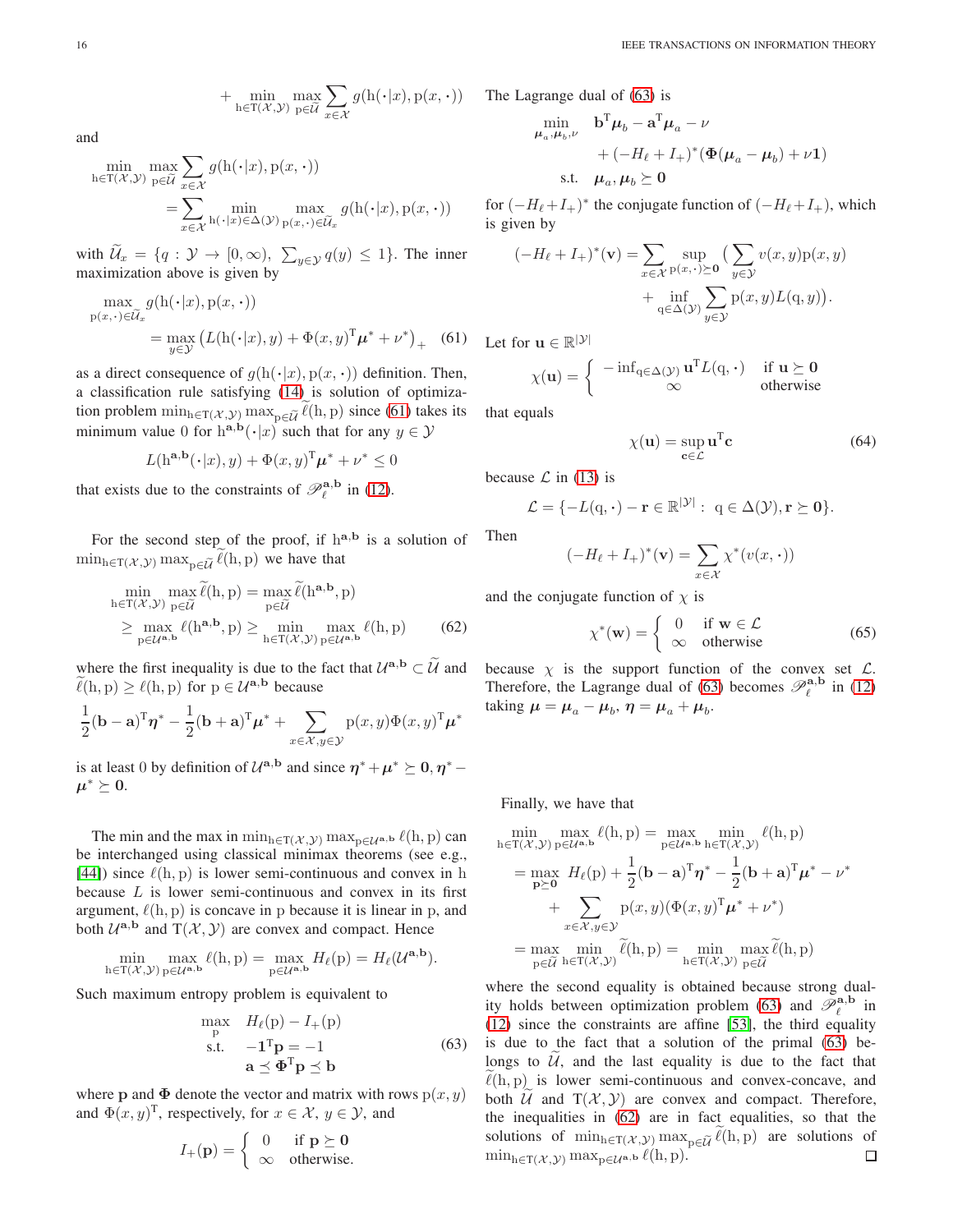# <span id="page-16-0"></span>APPENDIX B PROOF OF COROLLARY [2](#page-5-3)

*Proof:* For  $a_n$  and  $b_n$  given by [\(11\)](#page-5-1), taking  $\mu_1$  =  $(\eta + \mu)/2$  and  $\mu_2 = (\eta - \mu)/2$ , optimization problem  $\mathscr{P}_{\ell}^{\mathbf{a},\mathbf{b}}$ becomes

$$
\min_{\mu_1, \mu_2, \nu} \quad -\tau_n^{\mathrm{T}}(\mu_1 - \mu_2) + \frac{1}{\sqrt{n}} \lambda^{\mathrm{T}}(\mu_1 + \mu_2) - \nu
$$
\n
$$
\text{s.t.} \quad \Phi(x, \cdot)(\mu_1 - \mu_2) + \nu \mathbf{1} \in \mathcal{L}, \ \forall x \in \mathcal{X} \tag{66}
$$
\n
$$
\mu_1, \mu_2 \succeq 0
$$

for  $\lambda \succeq 0$ .

and  $\mu$ 

We first show that if  $\mu_1^*$ ,  $\mu_2^*$ , and  $\nu^*$  form a solution of such problem, then  $\lambda^{(i)} > 0$  implies  $(\mu_1^*)^{(i)}(\mu_2^*)^{(i)} = 0$ . If there is an *i* with  $\lambda^{(i)} > 0$  and  $(\mu_1^*)^{(i)}(\mu_2^*)^{(i)} \neq 0$ , it would exist  $\epsilon > 0$ with  $(\mu_1^*)^{(i)} > \epsilon$  and  $(\mu_2^*)^{(i)} > \epsilon$ . Hence,  $\tilde{\mu}_1$ ,  $\tilde{\mu}_2$ ,  $\nu^*$  with

$$
(\widetilde{\mu}_1)^{(j)} = (\mu_1^*)^{(j)}, \qquad (\widetilde{\mu}_2)^{(j)} = (\mu_2^*)^{(j)} \text{ for } j \neq i
$$
  

$$
(\widetilde{\mu}_1)^{(i)} = (\mu_1^*)^{(i)} - \epsilon, \qquad (\widetilde{\mu}_2)^{(i)} = (\mu_2^*)^{(i)} - \epsilon
$$

would satisfy the constraints in [\(66\)](#page-16-3) and

$$
- \tau_n^{\mathrm{T}}(\widetilde{\boldsymbol{\mu}}_1 - \widetilde{\boldsymbol{\mu}}_2) + \frac{1}{\sqrt{n}} \boldsymbol{\lambda}^{\mathrm{T}}(\widetilde{\boldsymbol{\mu}}_1 + \widetilde{\boldsymbol{\mu}}_2) - \nu^*
$$
  
= 
$$
- \tau_n^{\mathrm{T}}(\boldsymbol{\mu}_1^* - \boldsymbol{\mu}_2^*) + \frac{1}{\sqrt{n}} \boldsymbol{\lambda}^{\mathrm{T}}(\boldsymbol{\mu}_1^* + \boldsymbol{\mu}_2^*) - \nu^* - \frac{2\lambda^{(i)}}{\sqrt{n}} \epsilon
$$

which contradicts the fact that  $\mu_1^*$ ,  $\mu_2^*$ , and  $\nu^*$  form a solution of optimization problem [\(66\)](#page-16-3). Therefore, the result is obtained since for positive vectors such that  $\mu_1^{(i)}\mu_2^{(i)} = 0$  for i with  $\lambda^{(i)} > 0$  we have that

$$
\frac{1}{\sqrt{n}}\lambda^{T}(\mu_{1}+\mu_{2})=\frac{1}{\sqrt{n}}\sum_{i=1}^{m}\lambda^{(i)}|\mu_{1}^{(i)}-\mu_{2}^{(i)}|
$$
  
=  $\mu_{1}-\mu_{2}$ .

# <span id="page-16-1"></span>APPENDIX C PROOF OF THEOREM [3](#page-6-8)

*Proof:* The upper bound is given in Corollary [1.](#page-4-4) For the lower bound, we have that

$$
\min_{p\in \mathcal{U}^{\mathbf{a},\mathbf{b}}}\ell(h^{\mathbf{a},\mathbf{b}},p)\leq \ell(h^{\mathbf{a},\mathbf{b}},p^*)=R_\ell(h^{\mathbf{a},\mathbf{b}})
$$

since  $p^* \in \mathcal{U}^{a,b}$ . The minimization above is equivalent to

$$
\min_{\mathbf{p}} \quad \mathbf{p}^{\mathrm{T}} \boldsymbol{\ell} + I_{+}(\mathbf{p})
$$
\n
$$
\text{s.t.} \quad -\mathbf{p}^{\mathrm{T}} \mathbf{1} = -1 \tag{67}
$$
\n
$$
\mathbf{a} \preceq \mathbf{\Phi} \mathbf{p} \preceq \mathbf{b}
$$

where p,  $\ell$ , and  $\Phi$  denote the vectors and matrix with rows  $p(x, y)$ ,  $\ell(\mathbf{h}^{\mathbf{a}, \mathbf{b}}, (x, y))$  and  $\Phi(x, y)^{\mathrm{T}}$ , respectively, for  $x \in \mathcal{X}$ ,  $y \in \mathcal{Y}$ , and

$$
I_{+}(\mathbf{p}) = \begin{cases} 0 & \text{if } \mathbf{p} \succeq \mathbf{0} \\ \infty & \text{otherwise.} \end{cases}
$$

The Lagrange dual of [67](#page-16-4) is

$$
\max_{\mu_a, \mu_b, \nu} \quad \mathbf{a}^{\mathrm{T}} \mu_a - \mathbf{b}^{\mathrm{T}} \mu_b + \nu
$$
\n
$$
\text{s.t.} \quad \Phi(x, y)^{\mathrm{T}} (\mu_a - \mu_b) + \nu \le \ell(\mathbf{h}^{\mathbf{a}, \mathbf{b}}, (x, y)), \quad (68)
$$
\n
$$
\forall x \in \mathcal{X}, y \in \mathcal{Y}
$$
\n
$$
\mu_a, \mu_b \succeq \mathbf{0}
$$

<span id="page-16-3"></span>because the conjugate function of  $f(\mathbf{p}) = \mathbf{p}^{\mathrm{T}}\boldsymbol{\ell} + I_{+}(\mathbf{p})$  is

<span id="page-16-5"></span>
$$
f^*(\mathbf{v}) = \sup_{\mathbf{p} \succeq \mathbf{0}} \mathbf{p}^{\mathrm{T}}(\mathbf{v} - \boldsymbol{\ell}) = \begin{cases} 0 & \text{if } \mathbf{v} \preceq \boldsymbol{\ell} \\ \infty & \text{otherwise.} \end{cases}
$$

Hence, the result is obtained since  $\mathcal{P}_{\ell}^{a,b}$  in [\(18\)](#page-5-0) is equivalent to [\(68\)](#page-16-5) taking  $\mu = \mu_a - \mu_b$  and  $\eta = \mu_a + \mu_b$ .  $\Box$ 

# <span id="page-16-6"></span><span id="page-16-2"></span>APPENDIX D PROOF OF THEOREM [4](#page-6-11)

The proof uses the following lemma that can be proven analogously to Theorem [3.](#page-6-8)

*Lemma 1:* If  $h \in T(\mathcal{X}, \mathcal{Y})$  is a classification rule, and  $\overline{R}$  is the optimal value of

$$
\min_{\mu_a, \mu_b, \nu} \mathbf{b}^{\mathrm{T}} \mu_b - \mathbf{a}^{\mathrm{T}} \mu_a - \nu
$$
\n
$$
\text{s.t.} \quad \Phi(x, y)^{\mathrm{T}} (\mu_a - \mu_b) + \nu \le -\ell(\mathbf{h}, (x, y)), \quad \forall x \in \mathcal{X}, y \in \mathcal{Y}
$$
\n
$$
(69)
$$

Then, we have that  $\ell(h, p) \leq \overline{R}$  for any  $p \in \mathcal{U}^{\mathbf{a}, \mathbf{b}}$ .

 $\boldsymbol{\mu}_a, \boldsymbol{\mu}_b \succeq \mathbf{0}.$ 

 $\Box$ 

*Proof of Theorem [4:](#page-6-11)* Firstly, with probability at least  $1-\delta$ we have that  $p^* \in \mathcal{U}^{\mathbf{a}_n,\mathbf{b}_n}$  and

$$
\|\boldsymbol{\tau}_{\infty}-\boldsymbol{\tau}_{n}\|_{\infty} \leq \|\mathbf{d}\|_{\infty} \sqrt{\frac{\log m + \log \frac{2}{\delta}}{2n}} = \frac{\|\boldsymbol{\lambda}\|_{\infty}}{\sqrt{n}}
$$

because, using Hoeffding's inequality [\[54\]](#page-20-11) we have that for  $i = 1, 2, \ldots, m$ 

$$
\mathbb{P}\left\{|\tau_{\infty}^{(i)} - \tau_n^{(i)}| < t^{(i)}\right\} \ge 1 - 2\exp\left\{-\frac{2n^2(t^{(i)})^2}{n(d^{(i)})^2}\right\}
$$

so taking  $t^{(i)} = d^{(i)} \sqrt{\frac{\log m + \log \frac{2}{\delta}}{2n}}$  we get

$$
\mathbb{P}\left\{| \tau_{\infty}^{(i)} - \tau_n^{(i)} | < d^{(i)} \sqrt{\frac{\log m + \log \frac{2}{\delta}}{2n}} \right\}
$$
\n
$$
\geq 1 - 2 \exp\left\{-\log m - \log \frac{2}{\delta}\right\} = 1 - \frac{\delta}{m}
$$

<span id="page-16-4"></span>and using the union bound we have that

$$
\mathbb{P}\left\{|\tau_{\infty}^{(i)} - \tau_n^{(i)}| < d^{(i)}\sqrt{\frac{\log m + \log \frac{2}{\delta}}{2n}}, \ i = 1, 2, \dots, m\right\}
$$
\n
$$
\geq 1 - m + \sum_{i=1}^m \mathbb{P}\left\{|\tau_{\infty}^{(i)} - \tau_n^{(i)}| < d^{(i)}\sqrt{\frac{\log m + \log \frac{2}{\delta}}{2n}}\right\}
$$
\n
$$
\geq 1 - \delta.
$$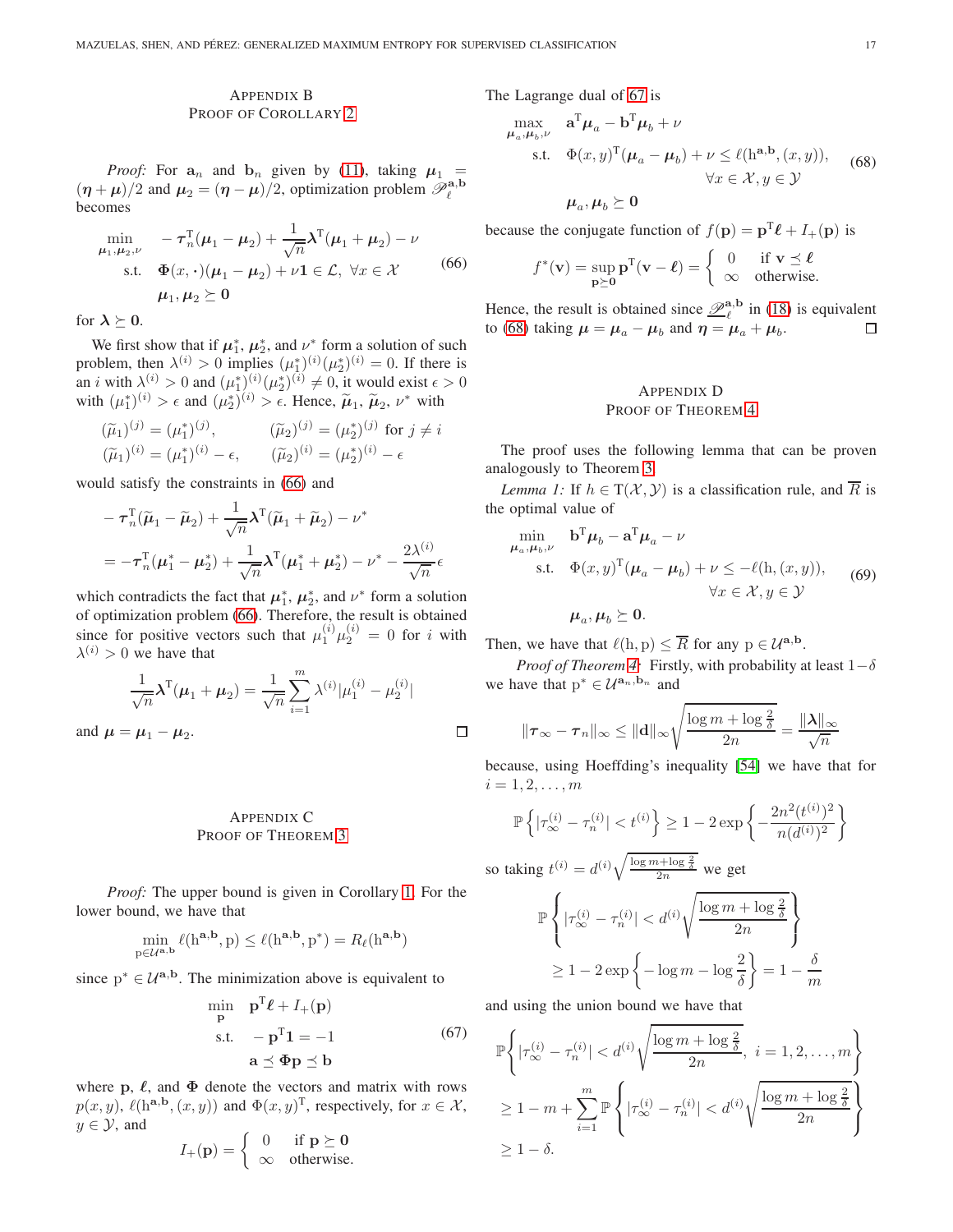For the result in [\(19\)](#page-6-2), we have that  $\ell(h^{a_n}, b_n, p^*) \leq$  $H_{\ell}(\mathcal{U}^{\mathbf{a}_n,\mathbf{b}_n})$  with probability at least  $1-\delta$  since  $p^* \in \mathcal{U}^{\mathbf{a}_n,\mathbf{b}_n}$ with probability at least  $1 - \delta$ .

For the result in [\(20\)](#page-6-0), let  $\mu^*, \nu^*$  be a solution of  $\mathcal{P}_{\ell}^{\mathbf{a}}$  in [\(16\)](#page-5-5) for  $\mathbf{a} = \boldsymbol{\tau}_{\infty}$ ;  $[\boldsymbol{\mu}^*, (\boldsymbol{\mu}^*)_+ + (-\boldsymbol{\mu}^*)_+, \nu^*]$  is a feasible point of  $\mathscr{P}_{\ell}^{\mathbf{a},\mathbf{b}}$  in [\(12\)](#page-5-6) because  $(\mu^*)_+ + (-\mu^*)_+ + \mu^* = 2(\mu^*)_+ \succeq 0$ ,  $(\mu^*)_+ + (-\mu^*)_+ - \mu^* = 2(-\mu^*)_+ \geq 0$ , and  $\mu^*, \nu^*$  is a feasible point of  $\mathcal{P}_{\ell}^{\mathbf{a}}$ . Hence  $H_{\ell}(\mathcal{U}^{\mathbf{a}_n,\mathbf{b}_n})$  is not larger than

$$
(\mathbf{b}_{n} - \mathbf{a}_{n})^{\mathrm{T}}((\boldsymbol{\mu}^{*})_{+} + (-\boldsymbol{\mu}^{*})_{+})/2 - (\mathbf{b}_{n} + \mathbf{a}_{n})^{\mathrm{T}}\boldsymbol{\mu}^{*}/2 - \nu^{*}
$$
  
=  $\mathbf{b}_{n}^{\mathrm{T}}(-\boldsymbol{\mu}^{*})_{+} - \mathbf{a}_{n}^{\mathrm{T}}(\boldsymbol{\mu}^{*})_{+} - \nu^{*}$   
=  $H_{\ell}(\mathcal{U}^{\tau_{\infty}}) + (\mathbf{b}_{n} - \tau_{\infty})^{\mathrm{T}}(-\boldsymbol{\mu}^{*})_{+} + (\tau_{\infty} - \mathbf{a}_{n})^{\mathrm{T}}(\boldsymbol{\mu}^{*})_{+}$   
=  $H_{\ell}(\mathcal{U}^{\tau_{\infty}}) - (\tau_{\infty} - \tau_{n} - \lambda/\sqrt{n})^{\mathrm{T}}(-\boldsymbol{\mu}^{*})_{+}$   
+  $(\tau_{\infty} - \tau_{n} + \lambda/\sqrt{n})^{\mathrm{T}}(\boldsymbol{\mu}^{*})_{+}$   
=  $H_{\ell}(\mathcal{U}^{\tau_{\infty}}) + (\tau_{n} - \tau_{\infty})^{\mathrm{T}}\boldsymbol{\mu}^{*} + \frac{\lambda^{\mathrm{T}}}{\sqrt{n}}((\boldsymbol{\mu}^{*})_{+} + (-\boldsymbol{\mu}^{*})_{+}).$ 

Then, the result is obtained using Hölder inequality and the fact that  $\|(\mu^*)_+ + (-\mu^*)_+\|_1 = \|\mu^*\|_1$ .

For the result in [\(21\)](#page-6-3), using Lemma [1](#page-16-6) we have that with probability at least  $1 - \delta$ 

$$
\ell(\mathbf{h}^{\tau_n}, \mathbf{p}^*) \leq \max_{\mathbf{p} \in \mathcal{U}^{\mathbf{a}_n, \mathbf{b}_n}} \ell(\mathbf{h}^{\tau_n}, \mathbf{p})
$$
\n
$$
= \min_{\substack{\mu_a, \mu_b, \nu \\ \text{s.t.}}} \mathbf{b}_n^{\mathsf{T}} \mu_b - \mathbf{a}_n^{\mathsf{T}} \mu_a - \nu
$$
\n
$$
\text{s.t.} \quad \Phi(x, y)^{\mathsf{T}} (\mu_a - \mu_b) + \nu \leq -\ell(\mathbf{h}^{\tau_n}, (x, y))
$$
\n
$$
\forall x \in \mathcal{X}, y \in \mathcal{Y}
$$
\n
$$
\mu_a, \mu_b \succeq \mathbf{0}
$$

so that, if  $\mu_n^*, \nu_n^*$  is a solution of  $\mathcal{P}_{\ell}^{\mathbf{a}}$  in [\(16\)](#page-5-5) for  $\mathbf{a} = \tau_n$ , we have that  $\ell(\mathbf{h}^{\tau_n}, \mathbf{p}^*) \leq \mathbf{b}_n^{\mathrm{T}}(-\boldsymbol{\mu}_n^*)_+ - \mathbf{a}_n^{\mathrm{T}}(\boldsymbol{\mu}_n^*)_+ - \nu_n^*$  because  $\mu_n^* = (\mu_n^*)_+ - (-\mu_n^*)_+$  and

$$
\Phi(x, y)^{\mathrm{T}}((\mu_n^*)_{+} - (-\mu_n^*)_{+}) + \nu_n^* \leq -\ell(\mathbf{h}^{\tau_n}, (x, y))
$$

for all  $x \in \mathcal{X}$ ,  $y \in \mathcal{Y}$  by definition of  $h^{\tau_n}$ . Therefore, the result is obtained since

$$
\ell(\mathbf{h}^{\tau_n}, \mathbf{p}^*) \leq (\tau_n + \lambda/\sqrt{n})^{\mathrm{T}} (-\mu_n^*)_{+}
$$
  
- (\tau\_n - \lambda/\sqrt{n})^{\mathrm{T}} (\mu\_n^\*)\_{+} - \nu\_n^\*  
=  $H_\ell(\mathcal{U}^{\tau_n}) + \frac{\lambda^{\mathrm{T}}}{\sqrt{n}} ((\mu_n^*)_{+} + (-\mu_n^*)_{+}).$ 

For the result in [\(22\)](#page-6-1), note that using Lemma [1](#page-16-6) and since  $p^* \in \mathcal{U}^{\tau_{\infty}}$  we have that

$$
\ell(h^{\tau_n}, p^*) \leq \max_{p \in \mathcal{U}^{\tau_\infty}} \ell(h^{\tau_n}, p)
$$
  
= 
$$
\min_{\mu, \nu} \quad -\tau_\infty^T \mu - \nu
$$
  
s.t. 
$$
\Phi(x, y)^T \mu + \nu \leq -\ell(h^{\tau_n}, (x, y))
$$

$$
\forall x \in \mathcal{X}, y \in \mathcal{Y}
$$

so that, if  $\mu_n^*, \nu_n^*$  is a solution of  $\mathcal{P}_{\ell}^{\mathbf{a}}$  in [\(16\)](#page-5-5) for  $\mathbf{a} = \tau_n$ , we have that  $\ell(h^{\tau_n}, p^*) \leq -\tau_{\infty}^{\mathrm{T}} \mu_n^* - \nu_n^*$  because

$$
\Phi(x, y)^{\mathrm{T}} \mu_n^* + \nu_n^* \le -\ell(\mathbf{h}^{\tau_n}, (x, y))
$$

for all  $x \in \mathcal{X}, y \in \mathcal{Y}$ , by definition of  $h^{\tau_n}$ . Let  $\mu^*, \nu^*$  be a solution of  $\mathcal{P}_{\ell}^{\mathbf{a}}$  in [\(16\)](#page-5-5) for  $\mathbf{a} = \tau_{\infty}$ , the result is obtained since  $\ell(h^{\tau_n}, p^*)$  is not larger than

$$
-\tau_{\infty}^{\mathrm{T}}\mu_{n}^{*}-\nu_{n}^{*}+\tau_{n}^{\mathrm{T}}\mu_{n}^{*}-\tau_{n}^{\mathrm{T}}\mu_{n}^{*}+\tau_{\infty}^{\mathrm{T}}\mu^{*}+\nu^{*}+H_{\ell}(\mathcal{U}^{\tau_{\infty}})
$$
  
=\left(\tau\_{n}-\tau\_{\infty}\right)^{\mathrm{T}}\mu\_{n}^{\*}+H\_{\ell}(\mathcal{U}^{\tau\_{\infty}})-\tau\_{n}^{\mathrm{T}}\mu\_{n}^{\*}-\nu\_{n}^{\*}+\tau\_{\infty}^{\mathrm{T}}\mu^{\*}+\nu^{\*}  
\leq\left(\tau\_{n}-\tau\_{\infty}\right)^{\mathrm{T}}\mu\_{n}^{\*}+(\tau\_{\infty}-\tau\_{n})^{\mathrm{T}}\mu^{\*}+H\_{\ell}(\mathcal{U}^{\tau\_{\infty}})(70)  

$$
\leq\|\tau_{n}-\tau_{\infty}\|_{\infty}\|\mu_{n}^{*}-\mu^{*}\|_{1}+H_{\ell}(\mathcal{U}^{\tau_{\infty}})
$$

where [\(70\)](#page-17-1) is due to the fact that  $-\tau_n^T \mu_n^* - \nu_n^* \le -\tau_n^T \mu^* - \nu^*$ since  $\mu^*, \nu^*$  is a feasible point of  $\mathcal{P}_{\ell}^{\mathbf{a}}$  in [\(16\)](#page-5-5) for  $\mathbf{a} = \tau_n$ .

## <span id="page-17-1"></span><span id="page-17-0"></span>APPENDIX E PROOF OF THEOREM [5](#page-9-3)

*Proof:* Let  $\mathcal{X}_{T} = \{x_1, x_2, \ldots, x_n\} \subset \mathcal{X}$  and  $\bar{p} : \mathcal{X}_{T} \times \mathcal{Y} \rightarrow$ R be the set of training instances and a function defined over training instances. If

$$
\overline{H}(\overline{p}) = \sum_{i=1}^{n} \min_{q \in \Delta(\mathcal{Y})} \sum_{y \in \mathcal{Y}} \overline{p}(x_i, y) L(q, y)
$$

then, for  $p \in \mathcal{U}_x^{\mathbf{a},\mathbf{b}}$  if  $\overline{p}(x, y) = p(x, y)$  for  $x \in \mathcal{X}_{\mathbf{T}}, y \in \mathcal{Y}$  we have that  $H_{\ell}(p) = \overline{H}(\bar{p})$ . Therefore, the result can be obtained analogously to that for Theorem [2](#page-5-7) since  $\max_{p \in \mathcal{U}_x^{\mathbf{a},\mathbf{b}}} H_\ell(p)$  is equivalent to

$$
\max_{\bar{p}} \quad \overline{H}(\bar{p}) - I_{+}(\bar{p})
$$
\n
$$
\text{s.t.} \quad -\sum_{y \in \mathcal{Y}} \bar{p}(x_i, y) = -\frac{1}{n}, i = 1, 2, \dots, n
$$
\n
$$
\mathbf{a} \preceq \overline{\Phi}^{\mathrm{T}} \bar{p} \preceq \mathbf{b}
$$

where  $\bar{p}$  and  $\bar{\Phi}$  denote the vector and matrix with rows  $p(x_i, y)$  and  $\Phi(x_i, y)^T$ , respectively, for  $\in \mathcal{X}_T$ ,  $y \in \mathcal{Y}$ , and

$$
I_{+}(\bar{\mathbf{p}}) = \begin{cases} 0, & \text{if } \bar{\mathbf{p}} \succeq \mathbf{0} \\ \infty, & \text{otherwise.} \end{cases}
$$

The Lagrange dual of such optimization problem is

$$
\begin{aligned}\n\min_{\mu_a,\mu_b,\nu} & \mathbf{b}^{\mathrm{T}}\mu_b - \mathbf{a}^{\mathrm{T}}\mu_a - \frac{1}{n}\sum_{i=1}^n \nu^{(i)} \\
& + (-\overline{H} + I_+)^\ast(\overline{\Phi}(\mu_a - \mu_b) + \widetilde{\nu}) \\
\text{s.t.} & \mu_a, \mu_b \succeq \mathbf{0}\n\end{aligned}
$$

where  $\tilde{\nu}$  is the vector in  $\mathbb{R}^{|\mathcal{X}_{T}||\mathcal{Y}|}$  with component corresponding with  $(x_i, y) \in \mathcal{X}_{\mathcal{T}} \times \mathcal{Y}$  given by  $\nu^{(i)}$ . Such optimization problem is equivalent to  $\mathscr{P}_{x,\ell}^{\mathbf{a},\mathbf{b}}$  in [\(41\)](#page-9-7) because

$$
(-\overline{H} + I_{+})^{*}(\mathbf{v}) = \sum_{i=1}^{n} \sup_{\bar{p}(x_{i}, \cdot) \succeq \mathbf{0}} \left( \sum_{y \in \mathcal{Y}} v(x_{i}, y) \bar{p}(x_{i}, y) + \inf_{q \in \Delta(\mathcal{Y})} \sum_{y \in \mathcal{Y}} \bar{p}(x_{i}, y) L(q, y) \right)
$$

$$
= \sum_{i=1}^{n} \chi^{*}(v(x_{i}, \cdot))
$$

for  $\chi$  the support function of  $\mathcal L$  as given in [\(64\)](#page-15-3) and  $\chi^*$  its conjugate function given in [\(65\)](#page-15-4). Hence, the dual problem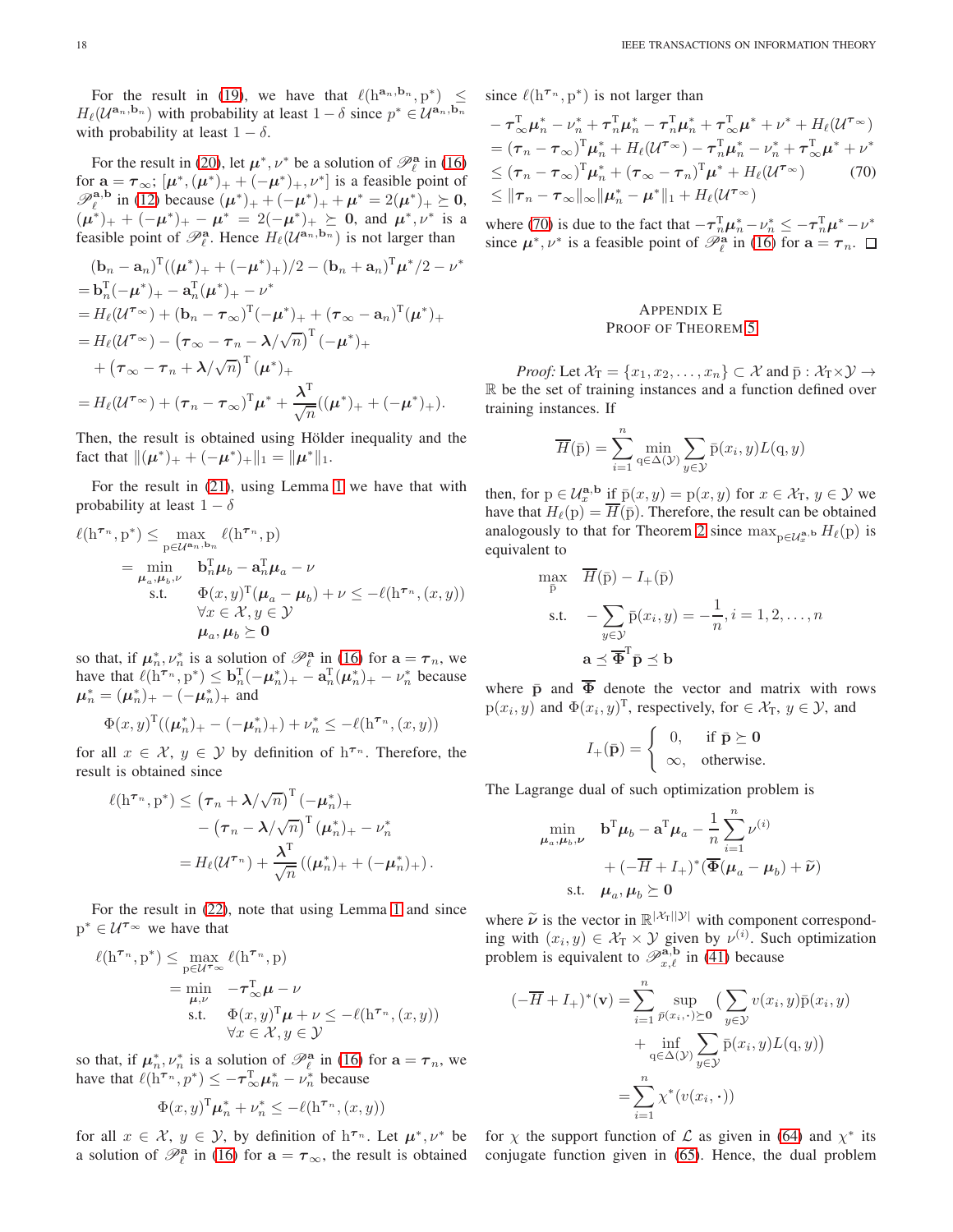becomes

$$
\min_{\mu_a, \mu_b, \nu} \quad \mathbf{b}^{\mathrm{T}} \mu_b - \mathbf{a}^{\mathrm{T}} \mu_a - \frac{1}{n} \sum_{i=1}^n \nu^{(i)}
$$
\n
$$
\text{s.t.} \quad \Phi(x_i, \cdot) (\mu_a - \mu_b) + \nu^{(i)} \mathbf{1} \in \mathcal{L}, i = 1, 2, \dots, n
$$
\n
$$
\mu_a, \mu_b \succeq \mathbf{0}
$$

and then the expression of  $\mathscr{P}_{x,\ell}^{\mathbf{a},\mathbf{b}}$  in [\(41\)](#page-9-7) is obtained carrying out the minimization above with respect to each  $\nu^{(i)}$  fixing the other variables, and then taking  $\mu = \mu_a - \mu_b$  and  $\eta =$  $\mu_a + \mu_b$ .  $\Box$ 

# <span id="page-18-0"></span>APPENDIX F PROOF OF COROLLARY [7](#page-9-1)

*Proof:* The result is obtained as a direct consequence of Theorem [5](#page-9-3) taking into account that for 0-1-loss

$$
\Phi(x, \cdot)\mu + \nu \mathbf{1} \in \mathcal{L} \Leftrightarrow \sum_{y \in \mathcal{Y}} (\Phi(x, y)^{\mathrm{T}} \mu + \nu + 1)_{+} \le 1
$$

$$
\Leftrightarrow \max_{\mathcal{C} \subseteq \mathcal{Y}} \sum_{y \in \mathcal{C}} (\Phi(x, y)^{\mathrm{T}} \mu + \nu + 1) \le 1
$$

so that

$$
\varphi_{0\text{-}1}(\boldsymbol{\mu},x) = \max_{\mathcal{C}\subseteq\mathcal{Y}} \nu \text{ s.t. } \max_{\mathcal{C}\subseteq\mathcal{Y}} \sum_{y\in\mathcal{C}} \left(\Phi(x,y)^{\text{T}}\boldsymbol{\mu} + \nu + 1\right) \le 1
$$

$$
= \min_{\mathcal{C}\subseteq\mathcal{Y},\mathcal{C}\neq\emptyset} \frac{1 - \sum_{y\in\mathcal{C}} \left(\Phi(x,y)^{\text{T}}\boldsymbol{\mu} + 1\right)}{|\mathcal{C}|}.
$$

<span id="page-18-1"></span>APPENDIX G PROOF OF COROLLARY [8](#page-9-2)

*Proof:* The result is obtained as a direct consequence of Theorem [5](#page-9-3) taking into account that for log-loss

$$
\Phi(x, \cdot)\mu + \nu \mathbf{1} \in \mathcal{L} \Leftrightarrow \sum_{y \in \mathcal{Y}} \exp{\{\Phi(x, y)^{\mathrm{T}}\mu + \nu\}} \le 1
$$

$$
\Leftrightarrow \nu \le -\log \sum_{y \in \mathcal{Y}} \exp{\{\Phi(x, y)^{\mathrm{T}}\mu\}}
$$

so that

$$
\varphi_{\log}(\boldsymbol{\mu},x) = -\log \sum_{y \in \mathcal{Y}} \exp \{ \Phi(x,y)^{\mathrm{T}} \boldsymbol{\mu} \}
$$

and in this case

$$
h^{\mathbf{a},\mathbf{b}}(y|x) \ge \exp{\{\Phi(x,y)^{\mathrm{T}}\boldsymbol{\mu}^* + \varphi_{\log}(\boldsymbol{\mu}^*,x)\}}
$$

implies that both sides are equal since the sum of right side for varying  $y \in \mathcal{Y}$  is one.  $\Box$ 

## <span id="page-18-2"></span>APPENDIX H PROOF OF THEOREM [6](#page-10-3)

*Proof:* The result is obtained analogously to that for Theorem [2](#page-5-7) since  $\max_{p \in \mathcal{U}_y^{\mathbf{a},\mathbf{b}}} H_\ell(p)$  is equivalent to

$$
\max_{\mathbf{p}} \quad H_{\ell}(\mathbf{p}) - I_{+}(\mathbf{p})
$$
\n
$$
\text{s.t.} \quad -\sum_{x \in \mathcal{X}} \mathbf{p}(x, y) = -\mathbf{p}_0(y), \ y \in \mathcal{Y}
$$
\n
$$
-\Phi^{\mathrm{T}} \mathbf{p} \preceq -\mathbf{a}
$$
\n
$$
\Phi^{\mathrm{T}} \mathbf{p} \preceq \mathbf{b}
$$

where **p** and  $\Phi$  denote the vector and matrix with rows  $p(x, y)$ and  $\Phi(x, y)^{\text{T}}$ , respectively, for  $x \in \mathcal{X}$ ,  $y \in \mathcal{Y}$ , and

$$
I_{+}(\mathbf{p}) = \begin{cases} 0, & \text{if } \mathbf{p} \succeq \mathbf{0} \\ \infty, & \text{otherwise.} \end{cases}
$$

The Lagrange dual of such optimization problem is

$$
\min_{\mu_a, \mu_b, \nu} \quad \mathbf{b}^{\mathrm{T}} \mu_b - \mathbf{a}^{\mathrm{T}} \mu_a - \mathbf{p}_0^{\mathrm{T}} \nu \n+ (-H_\ell + I_+)^* (\Phi(\mu_a - \mu_b) + \widetilde{\nu}) \n\text{s.t.} \quad \mu_a, \mu_b \succeq \mathbf{0}
$$

where  $\tilde{\nu}$  is a vector in  $\mathbb{R}^{|\mathcal{X}||\mathcal{Y}|}$  with component corresponding with  $(x, y) \in \mathcal{X} \times \mathcal{Y}$  given by  $\nu^{(y)}$ . Such optimization problem is equivalent to  $\mathscr{P}_{y,\ell}^{{\bf a},{\bf b}}$  in [\(52\)](#page-10-2) taking  $\mu = \mu_a - \mu_b$  and  $\eta =$  $\mu_a + \mu_b$  because

$$
(-H_{\ell} + I_{+})^{*}(\mathbf{v}) = \sum_{x \in \mathcal{X}} \chi^{*}(v(x, \cdot))
$$

for  $\chi^*$  the function given in [\(65\)](#page-15-4).

 $\hfill \square$ 

# <span id="page-18-3"></span>APPENDIX I PROOF OF THEOREM [7](#page-10-4)

*Proof:* Let  $\mathcal{X}_T = \{x_1, x_2, \ldots, x_n\} \subset \mathcal{X}$  and  $\bar{p} : \mathcal{X}_T \times \mathcal{Y} \to$ R be the set of training instances and a function defined over training instances. If

$$
\overline{H}(\overline{p}) = \sum_{i=1}^{n} \min_{q \in \Delta(\mathcal{Y})} \sum_{y \in \mathcal{Y}} \overline{p}(x_i, y) L(q, y)
$$

then, for  $p \in \mathcal{U}_{x,y}^{\mathbf{a},\mathbf{b}}$  if  $\bar{p}(x, y) = p(x, y)$  for  $x \in \mathcal{X}_{T}$ ,  $y \in \mathcal{Y}$  we have that  $H_{\ell}(p) = \overline{H}(\bar{p})$ . Therefore, the result is obtained as that for Theorem [2](#page-5-7) since  $\max_{p \in \mathcal{U}_{x,y}^{\mathbf{a},\mathbf{b}}} H(\bar{p})$  is equivalent to

$$
\max_{\bar{p}} \quad H(\bar{p}) - I_{+}(\bar{p})
$$
\n
$$
\text{s.t.} \quad -\sum_{i=1}^{n} \bar{p}(x_i, y) = -p_0(y), \ y \in \mathcal{Y}
$$
\n
$$
-\sum_{y \in \mathcal{Y}} \bar{p}(x_i, y) = -\frac{1}{n}, \ i = 1, 2, \dots, n
$$
\n
$$
\mathbf{a} \preceq \overline{\Phi}^{\mathrm{T}} \bar{\mathbf{p}} \preceq \mathbf{b}
$$

where  $\bar{p}$  and  $\bar{\Phi}$  denote the vector and matrix with rows  $p(x_i, y)$  and  $\Phi(x_i, y)^T$ , respectively, for  $x \in \mathcal{X}_T$ ,  $y \in \mathcal{Y}$ , and

$$
I_{+}(\bar{\mathbf{p}}) = \begin{cases} 0 & \text{if } \bar{\mathbf{p}} \succeq \mathbf{0} \\ \infty & \text{otherwise.} \end{cases}
$$

 $\Box$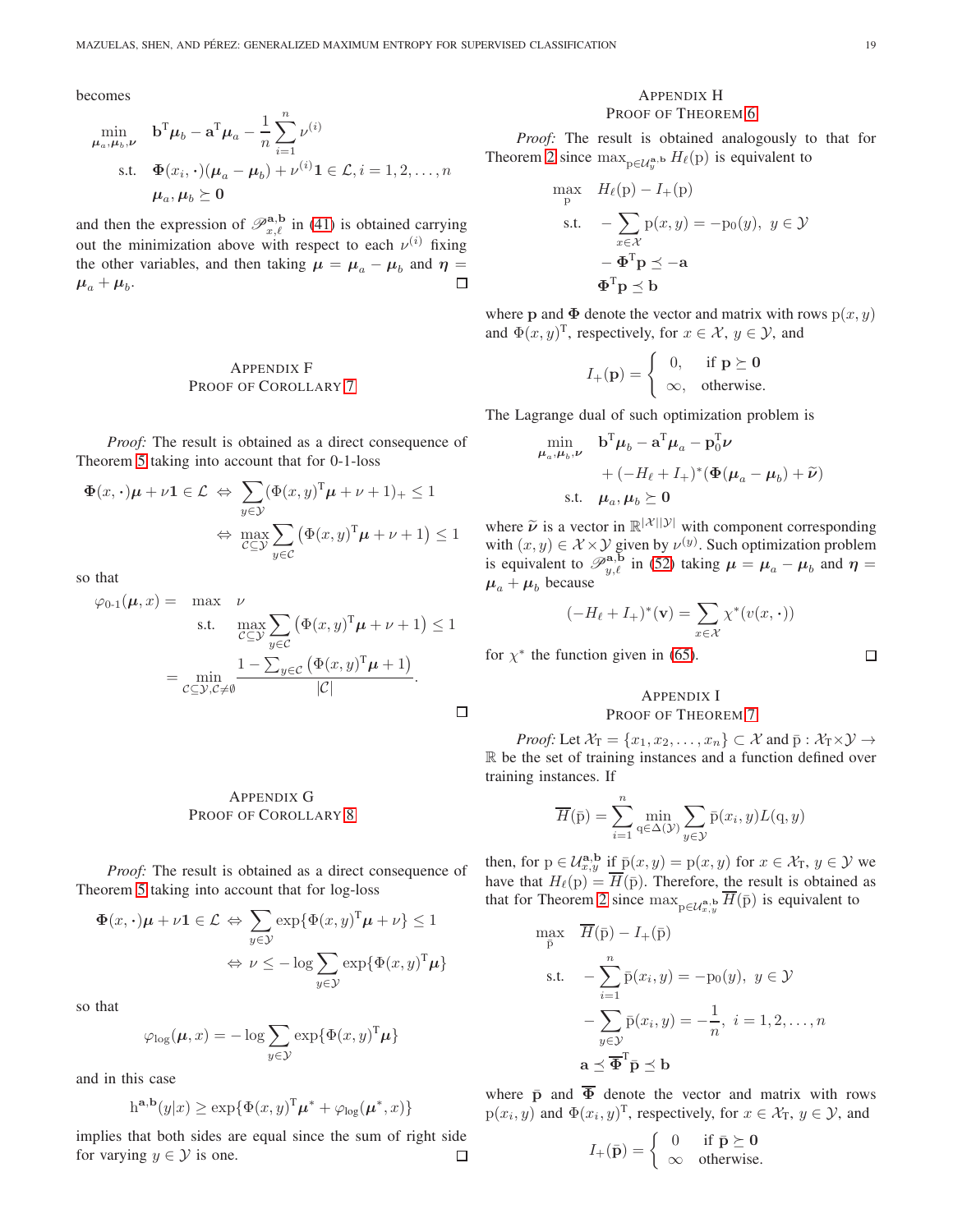The Lagrange dual of such optimization problem is

$$
\min_{\mu_a, \mu_b, \nu, \rho} \quad \mathbf{b}^{\mathrm{T}} \mu_b - \mathbf{a}^{\mathrm{T}} \mu_a - \mathbf{p}_0^{\mathrm{T}} \nu - \frac{1}{n} \sum \rho^{(i)} \\
+ (-\overline{H} + I_+)^* (\overline{\Phi}(\mu_a - \mu_b) + \widetilde{\nu} + \widetilde{\rho}) \\
\text{s.t.} \quad \mu_a, \mu_b \succeq 0
$$

where  $\tilde{\nu}$  and  $\tilde{\rho}$  are the vectors in  $\mathbb{R}^{|\mathcal{X}_{T}||\mathcal{Y}|}$  with component corresponding with  $(x_i, y) \in \mathcal{X}_T \times \mathcal{Y}$  given by  $\nu^{(y)}$  and  $\rho^{(i)}$ , respectively. Such optimization problem is equivalent to  $\mathscr{P}_{x,y,\ell}^{\mathbf{a},\mathbf{b}}$  in [\(55\)](#page-10-5) taking  $\mu = \mu_a - \mu_b$  and  $\eta = \mu_a + \mu_b$  because

$$
(-\overline{H} + I_{+})^{*}(\mathbf{v}) = \sum_{i=1}^{n} \sup_{\bar{p}(x_{i}, \cdot) \succeq \mathbf{0}} \left( \sum_{y \in \mathcal{Y}} v(x_{i}, y)\bar{p}(x_{i}, y) + \inf_{q \in \Delta(\mathcal{Y})} \sum_{y \in \mathcal{Y}} \bar{p}(x_{i}, y)L(q, y) \right)
$$

$$
= \sum_{i=1}^{n} \chi^{*}(v(x_{i}, \cdot))
$$

for  $\chi$  the support function of  $\mathcal L$  as given in [\(64\)](#page-15-3) and  $\chi^*$  its conjugate function given in [\(65\)](#page-15-4).

#### ACKNOWLEDGMENT

The authors would like to thank Prof. Peter D. Grünwald for his valuable comments and careful reading of the manuscript.

#### **REFERENCES**

- <span id="page-19-0"></span>[1] E. T. Jaynes, "Information theory and statistical mechanics," *Phys. Rev.*, vol. 106, no. 4, pp. 620–630, May 1957.
- [2] ——, *Probability theory: The logic of science*. Cambridge university press, 2003.
- <span id="page-19-1"></span>[3] J. Shore and R. Johnson, "Axiomatic derivation of the principle of maximum entropy and the principle of minimum cross-entropy," *IEEE Trans. Inf. Theory*, vol. 26, no. 1, pp. 26–37, Jan. 1980.
- <span id="page-19-2"></span>[4] C. E. Shannon, "A mathematical theory of communication," *Bell System Technical Journal*, vol. 27, no. 7, pp. 379–423, 1948.
- <span id="page-19-3"></span>[5] M. Dudík, S. J. Phillips, and R. E. Schapire, "Maximum entropy density estimation with generalized regularization and an application to species distribution modeling," *Journal of Machine Learning Research*, vol. 8, no. 44, pp. 1217–1260, 2007.
- <span id="page-19-36"></span>[6] M. Dudík, S. J. Phillips, and R. E. Schapire, "Performance guarantees for regularized maximum entropy density estimation," in *Proceedings of the 17th annual conference on computational learning theory*. Berlin, Heidelberg: Springer Berlin Heidelberg, 2004, pp. 472–486.
- <span id="page-19-4"></span>[7] T. Sutter, D. Sutter, P. M. Esfahani, and J. Lygeros, "Generalized maximum entropy estimation," *Journal of Machine Learning Research*, vol. 20, no. 138, pp. 1–29, 2019.
- <span id="page-19-5"></span>[8] I. Csiszár, "Why least squares and maximum entropy? an axiomatic approach to inference for linear inverse problems," *The Annals of Statistics*, vol. 19, no. 4, pp. 2032–2066, Dec. 1991.
- [9] ——, "Maxent, mathematics, and information theory," in *Maximum Entropy and Bayesian Methods*, K. M. Hanson and R. N. Silver, Eds. Springer Netherlands, 1996, pp. 35–50.
- [10] Y. Altun and A. Smola, "Unifying divergence minimization and statistical inference via convex duality," in *Proceedings of the 19th annual conference on computational learning theory*, 2006, pp. 139–153.
- <span id="page-19-6"></span>[11] P. D. Grünwald and A. P. Dawid, "Game theory, maximum entropy, minimum discrepancy and robust Bayesian decision theory," *The Annals of Statistics*, vol. 32, no. 4, pp. 1367–1433, 2004.
- [12] P. D. Grünwald, "Maximum entropy and the glasses you are looking through," in *Proceedings of the 16th Conference on Uncertainty in Artificial Intelligence*, 2000, pp. 238–246.
- <span id="page-19-7"></span>[13] S. A. Smith, "A derivation of entropy and the maximum entropy criterion in the context of decision problems," *IEEE Trans. Syst., Man, Cybern.*, vol. SMC-4, no. 2, pp. 157–163, Mar. 1974.
- <span id="page-19-8"></span>[14] B. Buck and V. A. Macaulay, *Maximum entropy in action: a collection of expository essays*. Oxford University Press, 1991.
- <span id="page-19-9"></span>[15] T. M. Cover and J. A. Thomas, *Elements of information theory*. John Wiley & Sons, 2012.
- <span id="page-19-10"></span>[16] P. Harremoës and F. Topsøe, "Maximum entropy fundamentals," *Entropy*, vol. 3, no. 3, pp. 191–226, 2001.
- <span id="page-19-11"></span>[17] A. Tang, D. Jackson, J. Hobbs, W. Chen, J. L. Smith, H. Patel, A. Prieto, D. Petrusca, M. I. Grivich, A. Sher, P. Hottowy, W. Dabrowski, A. M. Litke, and J. M. Beggs, "A maximum entropy model applied to spatial and temporal correlations from cortical networks in vitro," *Journal of Neuroscience*, vol. 28, no. 2, pp. 505–518, 2008.
- <span id="page-19-12"></span>[18] S. J. Phillips, R. P. Anderson, and R. E. Schapire, "Maximum entropy modeling of species geographic distributions," *Ecological modelling*, vol. 190, no. 3, pp. 231–259, Jan. 2006.
- <span id="page-19-13"></span>[19] A. L. Berger, V. J. D. Pietra, and S. A. D. Pietra, "A maximum entropy approach to natural language processing," *Comput. Linguist.*, vol. 22, no. 1, pp. 39–71, Mar. 1996.
- <span id="page-19-14"></span>[20] M. Mohri, A. Rostamizadeh, and A. Talwalkar, *Foundations of machine learning*, 2nd ed. Cambridge, MA: MIT press, 2018.
- <span id="page-19-15"></span>[21] F. Farnia and D. Tse, "A minimax approach to supervised learning," in *Advances in Neural Information Processing Systems*, 2016, pp. 4240– 4248.
- <span id="page-19-16"></span>[22] T. P. Minka, "Expectation propagation for approximate Bayesian inference," in *Proc. 17th Annual Conf. Uncertainty in Artificial Intelligence*, Seattle, WA, Aug. 2001, pp. 362–369.
- <span id="page-19-17"></span>[23] S. Mazuelas, Y. Shen, and M. Z. Win, "Belief condensation filtering," *IEEE Trans. Signal Process.*, vol. 61, no. 18, pp. 4403–4415, Sep. 2013.
- <span id="page-19-18"></span>[24] A. D. Woodbury and T. J. Ulrych, "Minimum relative entropy and probabilistic inversion in groundwater hydrolog," *Stochastic Hydrology and Hydraulics*, vol. 12, no. 5, pp. 317– 358, 1998.
- <span id="page-19-19"></span>[25] T. Jebara, *Machine learning: discriminative and generative*. New York: Springer Science & Business Media, 2012.
- <span id="page-19-20"></span>[26] C. M. Bishop, *Pattern recognition and machine learning*. New York: Springer-Verlag, 2006.
- <span id="page-19-21"></span>[27] C. Cortes, V. Kuznetsov, M. Mohri, and U. Syed, "Structural maxent models," in *Proceedings of the 32nd International Conference on Machine Learning*, Lille, France, Jul. 2015, pp. 391–399.
- <span id="page-19-22"></span>[28] G. Lebanon and J. Lafferty, "Boosting and maximum likelihood for exponential models," in *In Advances in Neural Information Processing Systems*, 2001, pp. 447–454.
- <span id="page-19-23"></span>[29] K. Asif, W. Xing, S. Behpour, and B. D. Ziebart, "Adversarial costsensitive classification," in *Conference on Uncertainty in Artificial Intelligence*, 2015, pp. 92–101.
- <span id="page-19-29"></span>[30] R. Fathony, A. Liu, K. Asif, and B. D. Ziebart, "Adversarial multiclass classification: A risk minimization perspective," in *Advances in Neural Information Processing Systems 29*, 2016, pp. 559–567.
- <span id="page-19-24"></span>[31] A. Globerson and N. Tishby, "The minimum information principle for discriminative learning," in *Proceedings of the 20th Conference on Uncertainty in Artificial Intelligence*, 2004, pp. 193–200.
- <span id="page-19-25"></span>[32] J. O. Berger, *Statistical Decision Theory and Bayesian Analysis*. New York: Springer-Verlag, 1985.
- <span id="page-19-26"></span>[33] T. Gneiting and A. E. Raftery, "Strictly proper scoring rules, prediction, and estimation," *Journal of the American Statistical Association*, vol. 102, no. 477, pp. 359–378, 2007.
- <span id="page-19-27"></span>[34] P. L. Bartlett, M. I. Jordan, and J. D. McAuliffe, "Convexity, classification, and risk bounds," *Journal of the American Statistical Association*, vol. 101, no. 473, pp. 138–156, 2006.
- [35] Y. Lin, "A note on margin-based loss functions in classification," *Statistics & Probability Letters*, vol. 68, no. 1, pp. 73 – 82, 2004.
- <span id="page-19-28"></span>[36] M. D. Reid and R. C. Williamson, "Composite binary losses," *Journal of Machine Learning Research*, vol. 11, pp. 2387–2422, Sep. 2010.
- <span id="page-19-30"></span>S. Mazuelas, A. Zanoni, and A. Pérez, "Minimax classification with 0-1 loss and performance guarantees," in *Advances in Neural Information Processing Systems*, vol. 33, 2020, pp. 302–312.
- <span id="page-19-31"></span>[38] T. Zhang, "Statistical behavior and consistency of classification methods based on convex risk minimization," *The Annals of Statistics*, vol. 32, no. 1, pp. 56–85, Feb. 2004.
- <span id="page-19-32"></span>[39] T. Gneiting, F. Balabdaoui, and A. E. Raftery, "Probabilistic forecasts, calibration and sharpness," *Journal of the Royal Statistical Society: Series B (Statistical Methodology)*, vol. 69, no. 2, pp. 243–268, 2007.
- <span id="page-19-33"></span>[40] A. Painsky and G. Wornell, "On the universality of the logistic loss function," in *2018 IEEE International Symposium on Information Theory (ISIT)*, Jun. 2018, pp. 936–940.
- <span id="page-19-34"></span>[41] T. Sypherd, M. Diaz, L. Sankar, and P. Kairouz, "A tunable loss function for binary classification," in *2019 IEEE International Symposium on Information Theory (ISIT)*, 2019, pp. 2479–2483.
- <span id="page-19-35"></span>[42] J. Liao, O. Kosut, L. Sankar, and F. P. Calmon, "A tunable measure for information leakage," in *2018 IEEE International Symposium on Information Theory (ISIT)*, 2018, pp. 701–705.